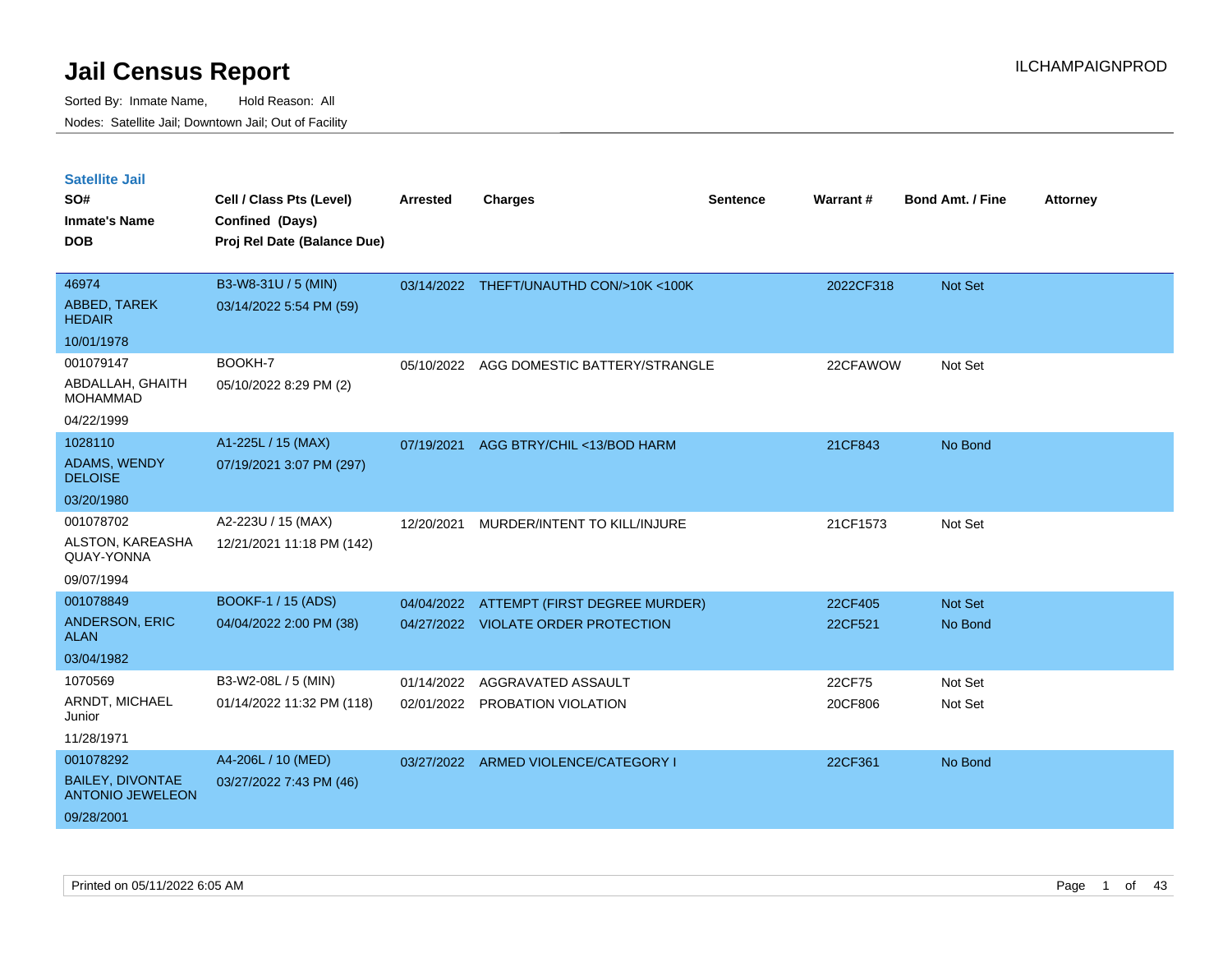| SO#<br><b>Inmate's Name</b><br><b>DOB</b> | Cell / Class Pts (Level)<br>Confined (Days)<br>Proj Rel Date (Balance Due) | <b>Arrested</b>     | <b>Charges</b>                            | <b>Sentence</b> | Warrant#   | <b>Bond Amt. / Fine</b> | <b>Attorney</b> |
|-------------------------------------------|----------------------------------------------------------------------------|---------------------|-------------------------------------------|-----------------|------------|-------------------------|-----------------|
|                                           |                                                                            |                     |                                           |                 |            |                         |                 |
| 001078565                                 | B1-104U / 15 (MAX)                                                         | 11/05/2021          | POSSESSION OF STOLEN FIREARM              |                 | 21CF1366   | Not Set                 |                 |
| <b>BARBER, MARK</b>                       | 11/05/2021 7:40 AM (188)                                                   | 11/05/2021          | RECEIVE/POSS/SELL STOLEN VEH              |                 | 2021CF1309 | 25000.00                |                 |
| ANTHONY, Junior                           |                                                                            | 11/05/2021          | <b>BURGLARY</b>                           |                 | 21CF1369   | Not Set                 |                 |
| 09/24/2003                                |                                                                            |                     |                                           |                 |            |                         |                 |
| 001078969                                 | B1-104L / 10 (MED)                                                         |                     | 03/22/2022 AGG UNLAWFUL USE WEAPON/PERSON |                 | 22CF345    | Not Set                 |                 |
| BEVERLY, SAYVION<br><b>LAMONTE</b>        | 03/22/2022 10:20 PM (51)                                                   |                     |                                           |                 |            |                         |                 |
| 11/20/2002                                |                                                                            |                     |                                           |                 |            |                         |                 |
| 64848                                     | B3-W6-22L / 10 (ADS)                                                       | 04/23/2022          | DOM BTRY/BOD HARM/4+ PRECONV              |                 | 20CF1099   | 25000.00                |                 |
| <b>BLISSIT, ANTHONY</b><br><b>LATHEN</b>  | 04/23/2022 1:31 AM (19)                                                    | 04/23/2022          | <b>ESCAPE/VIOLATE ELEC MONITORING</b>     |                 | 21CF372    | 25000.00                |                 |
|                                           |                                                                            | 04/23/2022          | <b>HRSMT/THREATEN PERSON/KILL</b>         |                 | 21CF339    | 25000.00                |                 |
| 02/16/1985                                |                                                                            |                     | 05/03/2022 DOMESTIC BATTERY/OTHER PRIOR   |                 | 22CF539    | Not Set                 |                 |
| 923208                                    | B3-W8-30L / 10 (MED)                                                       |                     | 01/22/2022 CRIM TRES TO RES/PERS PRESENT  |                 | 22CF92     | Not Set                 |                 |
| BREADY, ANDREW<br><b>NICHOLAS</b>         | 01/22/2022 7:43 PM (110)                                                   |                     |                                           |                 |            |                         |                 |
| 06/08/1988                                |                                                                            |                     |                                           |                 |            |                         |                 |
| 25694                                     | A3-111L / 5 (ADS)                                                          | 04/25/2022 BURGLARY |                                           |                 | 22CF506    | Not Set                 |                 |
| <b>BROADWAY, ELLIS</b><br>Junior          | 04/25/2022 3:23 PM (17)                                                    |                     |                                           |                 |            |                         |                 |
| 10/02/1960                                |                                                                            |                     |                                           |                 |            |                         |                 |
| 61675                                     | B1-202L / 10 (MED)                                                         | 02/10/2022          | AGG DISCHARGE FIREARM/OCC BLDG            |                 | 20CF374    | 100000.00               |                 |
| <b>BROWN, ANTONIO</b><br><b>BURNETT</b>   | 02/10/2022 3:28 PM (91)                                                    |                     |                                           |                 |            |                         |                 |
| 03/04/1983                                |                                                                            |                     |                                           |                 |            |                         |                 |
| 51247                                     | B1-202U / 10 (MED)                                                         | 04/15/2021          | FELON POSS/USE WEAPON/FIREARM             |                 | 21CF411    | Not Set                 |                 |
| <b>BROWN, DANTE</b><br><b>MAURICE</b>     | 04/15/2021 6:24 PM (392)                                                   |                     |                                           |                 |            |                         |                 |
| 04/19/1979                                |                                                                            |                     |                                           |                 |            |                         |                 |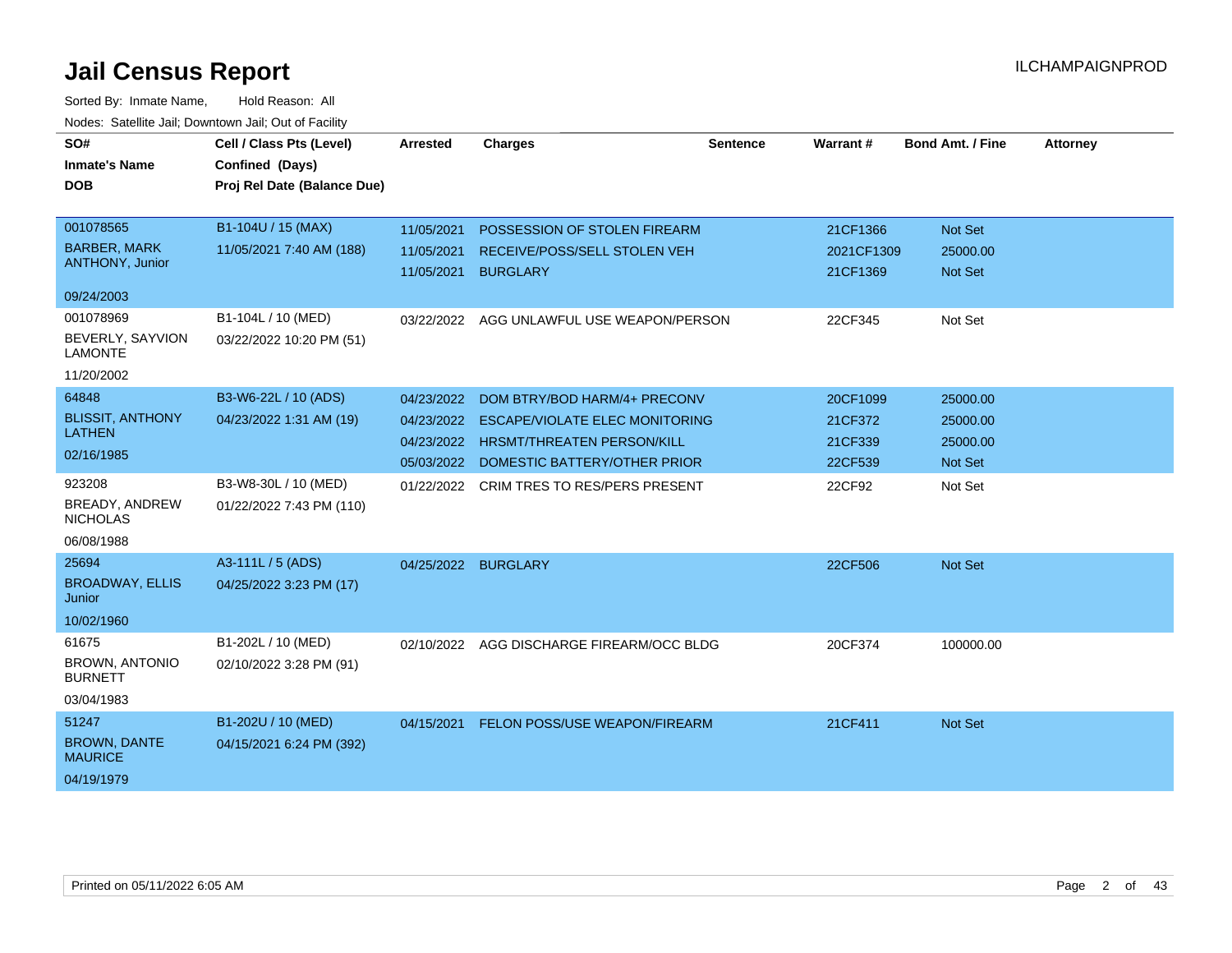| SO#<br><b>Inmate's Name</b>                  | Cell / Class Pts (Level)<br>Confined (Days) | <b>Arrested</b>   | <b>Charges</b>                          | <b>Sentence</b> | Warrant#           | <b>Bond Amt. / Fine</b> | <b>Attorney</b> |
|----------------------------------------------|---------------------------------------------|-------------------|-----------------------------------------|-----------------|--------------------|-------------------------|-----------------|
| <b>DOB</b>                                   | Proj Rel Date (Balance Due)                 |                   |                                         |                 |                    |                         |                 |
| 1028966                                      | A3-212U / 10 (ADS)                          |                   | 04/29/2022 MFG/DEL CANNABIS/500<2000 GR |                 | 22CF532            | No Bond                 |                 |
| <b>BROWN, DARRION</b><br><b>DEVON</b>        | 04/30/2022 1:10 AM (12)                     |                   | 04/29/2022 IMPROPER USE REGIS/TITLE     |                 | 22MT598            | No Bond                 |                 |
| 03/05/1994                                   |                                             |                   |                                         |                 |                    |                         |                 |
| 1015739                                      | A2-123U / 5 (MIN)                           | 04/14/2022        | <b>CRIMINAL TRESPASS BUILDING</b>       |                 | 22CM114            | 100.00                  |                 |
|                                              | BROWN, JERI CHANCY 04/14/2022 10:11 PM (28) |                   | 04/19/2022 AGGRAVATED BATTERY           |                 | 2021CF1260         | Not Set                 |                 |
| 03/07/1989                                   |                                             |                   |                                         |                 |                    |                         |                 |
| 990921                                       | B4-121L / 15 (MAX)                          | 01/20/2022        | MFG/DEL 1<15 GR COCAINE/ANLG            |                 | 19CF369            | 25000.00                |                 |
| <b>BROWN, QUINTIN</b><br><b>MARSHAUN</b>     | 01/20/2022 7:19 PM (112)                    |                   | 01/20/2022 ARMED HABITUAL CRIMINAL      |                 | 21CF935            | 750000.00               |                 |
| 09/26/1991                                   |                                             |                   |                                         |                 |                    |                         |                 |
| 545167                                       | BOOKH-3                                     | 05/10/2022        | AGG ROBBERY/INDICATE ARM W/FIR          |                 | 21CF122            | 250000.00               |                 |
| <b>BRUMFIELD, JACKIE</b><br>LEE              | 05/10/2022 12:25 PM (2)                     |                   |                                         |                 |                    |                         |                 |
| 11/02/1987                                   |                                             |                   |                                         |                 |                    |                         |                 |
| 981645                                       | B4-225L / 15 (MAX)                          | 01/27/2022 MURDER |                                         |                 | 22CF114            | 1000000.00              |                 |
| <b>BRUMFIELD,</b><br><b>JONATHAN EZEKEIL</b> | 01/27/2022 8:15 PM (105)                    |                   |                                         |                 |                    |                         |                 |
| 08/03/1989                                   |                                             |                   |                                         |                 |                    |                         |                 |
| 1047579                                      | A1-125U / 10 (MED)                          |                   | 02/24/2022 ARMED ROBBERY/NO FIREARM     |                 | 22CF232            | Not Set                 |                 |
| BUTLER, TAMYRA<br><b>COSHAWN</b>             | 02/24/2022 5:40 AM (77)                     |                   |                                         |                 |                    |                         |                 |
| 07/06/1988                                   |                                             |                   |                                         |                 |                    |                         |                 |
| 39474                                        | B1-101U / 10 (ADS)                          | 07/06/2021        | MFG/DEL 15<100 GR HEROIN/ANLG           |                 | 21CF792            | <b>Not Set</b>          |                 |
| <b>CAMPBELL, AARON</b><br><b>JACOB</b>       | 07/06/2021 11:56 PM (310)                   |                   |                                         |                 |                    |                         |                 |
| 07/18/1974                                   |                                             |                   |                                         |                 |                    |                         |                 |
| 533450                                       | A1-226U / 5 (ADS)                           | 04/25/2022        | THEFT                                   |                 | 22CF503            | Not Set                 |                 |
| CAMPBELL,<br><b>ELIZABETH TAEHEE</b>         | 04/25/2022 7:24 PM (17)                     | 04/26/2022 THEFT  | 04/26/2022 POSSESSION OF METH< 5 GRAMS  |                 | 22CF511<br>22CF512 | Not Set                 |                 |
| 11/11/1979                                   |                                             |                   |                                         |                 |                    | Not Set                 |                 |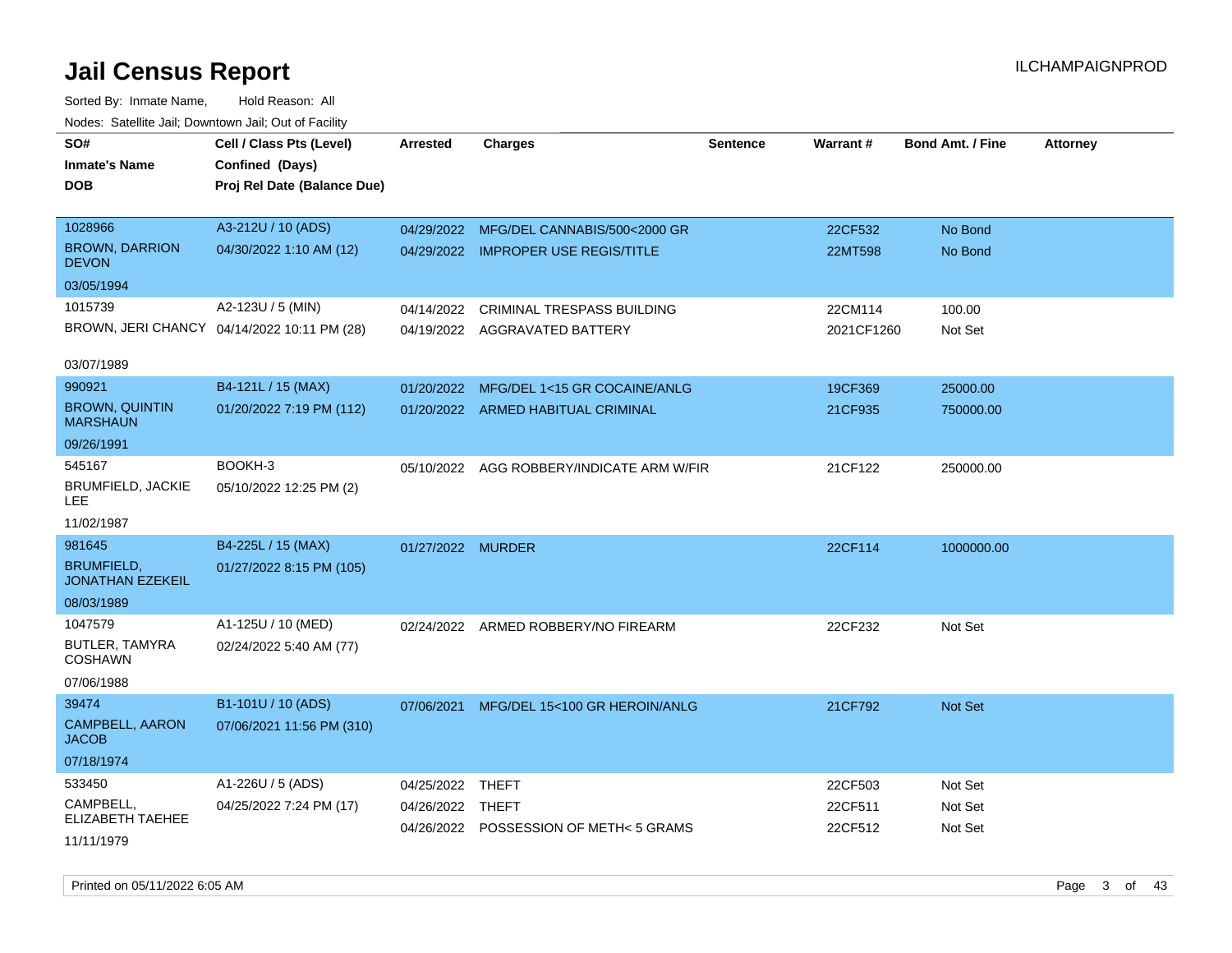| SO#                                    | Cell / Class Pts (Level)                     | <b>Arrested</b> | <b>Charges</b>                           | <b>Sentence</b> | Warrant#      | <b>Bond Amt. / Fine</b> | <b>Attorney</b> |
|----------------------------------------|----------------------------------------------|-----------------|------------------------------------------|-----------------|---------------|-------------------------|-----------------|
| <b>Inmate's Name</b>                   | Confined (Days)                              |                 |                                          |                 |               |                         |                 |
| <b>DOB</b>                             | Proj Rel Date (Balance Due)                  |                 |                                          |                 |               |                         |                 |
|                                        |                                              |                 |                                          |                 |               |                         |                 |
| 1060436                                | B1-106U / 10 (MED)                           | 01/06/2022      | AGGRAVATED UNLAWFUL RESTRAINT            |                 | 22CF29        | Not Set                 |                 |
| CARTER, DERESHEO<br><b>DEWAYNE</b>     | 01/06/2022 8:43 PM (126)                     |                 | 01/06/2022 FELON ESCAPE/PEACE OFFICER    |                 | <b>22CF28</b> | Not Set                 |                 |
| 09/10/1991                             |                                              |                 |                                          |                 |               |                         |                 |
| 001077353                              | B1-106L / 15 (MAX)                           | 02/12/2022      | FELON POSS/USE WEAPON/FIREARM            |                 | 22CF173       | No Bond                 |                 |
| CARTER, JAMES<br><b>IVORY</b>          | 02/13/2022 1:19 AM (88)                      |                 | 02/12/2022 ALCOHOL SALES - MINOR 19-20   |                 | 2020OV127     | 1000.00                 |                 |
| 08/12/2000                             |                                              |                 |                                          |                 |               |                         |                 |
| 1029088                                | B1-107L / 10 (MED)                           | 12/21/2021      | FELON POSS/USE FIREARM PRIOR             |                 | 21CF1338      | 250000.00               |                 |
| <b>CHAPPLE, MALIK</b><br><b>BIANCO</b> | 12/22/2021 10:02 AM (141)                    |                 |                                          |                 |               |                         |                 |
| 10/25/1994                             |                                              |                 |                                          |                 |               |                         |                 |
| 1072407                                | A2-221L / 10 (MED)                           | 04/17/2022      | FORGERY/ISSUE/DELIVER DOCUMENT           |                 | 2021CF1159    | 24820.00                |                 |
| CLARK, AMY KANANI                      | 04/17/2022 1:20 AM (25)                      |                 | 04/17/2022 AGG BATTERY/PEACE OFFICER     |                 | 22CF473       | No Bond                 |                 |
|                                        |                                              |                 |                                          |                 |               |                         |                 |
| 11/29/1988                             |                                              |                 |                                          |                 |               |                         |                 |
| 001078812                              | B1-204U / 15 (MAX)                           |                 | 02/01/2022 ARMED ROBBERY/ARMED W/FIREARM |                 | 22CF145       | Not Set                 |                 |
| <b>COBB, SINTRAE</b><br><b>SANCHEZ</b> | 02/01/2022 8:33 PM (100)                     |                 |                                          |                 |               |                         |                 |
| 07/05/2002                             |                                              |                 |                                          |                 |               |                         |                 |
| 001077485                              | A1-227U / 15 (MAX)                           | 12/21/2021      | MURDER/INTENT TO KILL/INJURE             |                 | 2021CF1282    | 1000000.00              |                 |
| COLBERT, ARIEANA<br><b>FELICIA</b>     | 12/21/2021 2:08 PM (142)                     |                 |                                          |                 |               |                         |                 |
| 12/13/2000                             |                                              |                 |                                          |                 |               |                         |                 |
| 34805                                  | B4-223U / 15 (MAX)                           | 10/01/2021      | <b>DOMESTIC BATTERY</b>                  |                 | 21CF1183      | <b>Not Set</b>          |                 |
|                                        | CONERLY, KIN JOSEPH 10/01/2021 1:53 AM (223) | 10/01/2021      | ARMED HABITUAL CRIMINAL                  |                 | 21CF1184      | <b>Not Set</b>          |                 |
| 11/16/1971                             |                                              | 10/06/2021      | POSS STOLEN VEHICLE > \$25,000           |                 | 19CF1786      | Not Set                 |                 |
| 001077549                              | B2-T3-10L / 10 (SPH)                         | 12/22/2020      | PRED CRIM SEX ASLT/VICTIM <13            |                 | 2020CF1469    | Not Set                 |                 |
| CRISTOBAL-MATEO,<br><b>CRISTOBAL</b>   | 12/22/2020 1:17 PM (506)                     |                 |                                          |                 |               |                         |                 |
| 12/02/1988                             |                                              |                 |                                          |                 |               |                         |                 |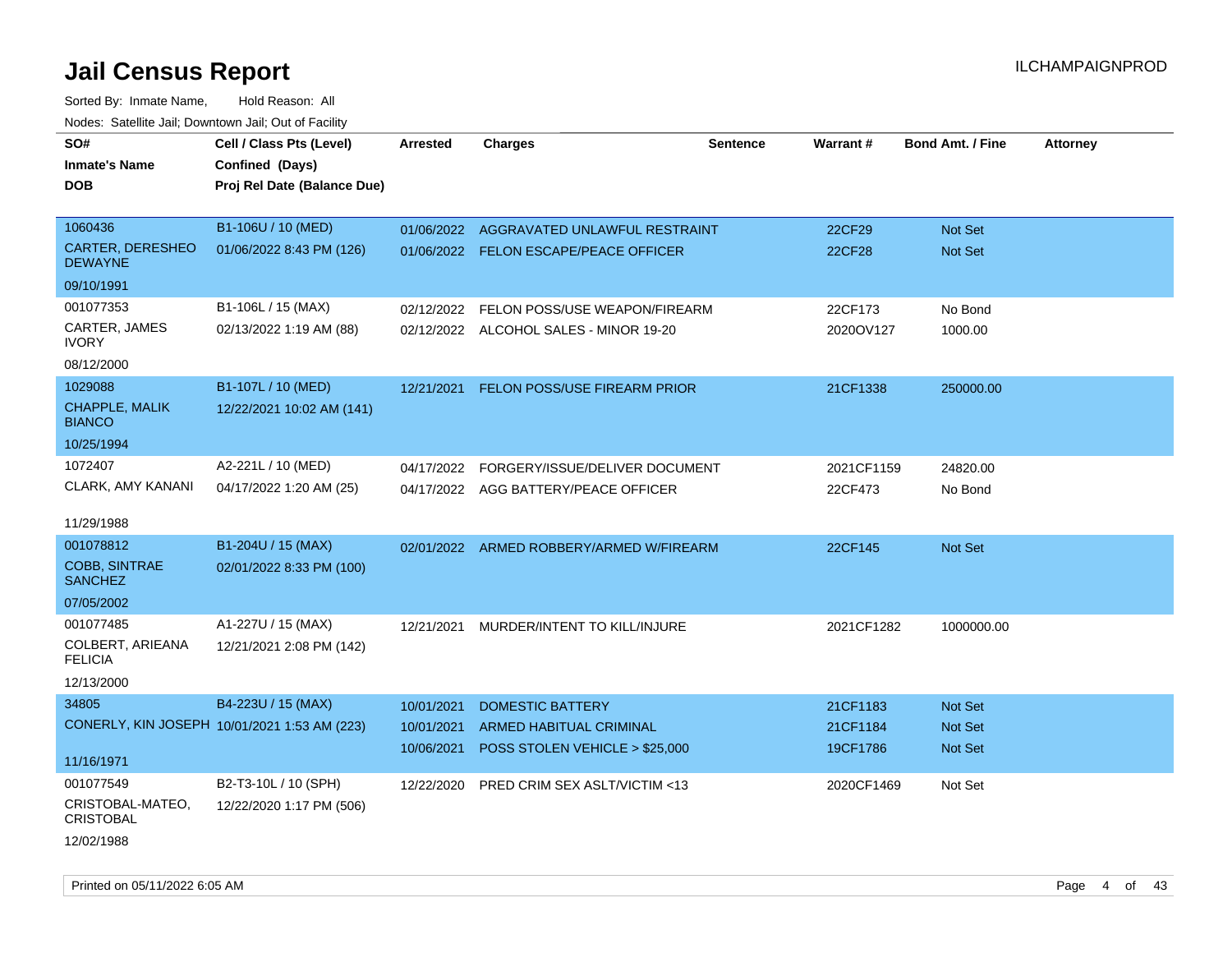Sorted By: Inmate Name, Hold Reason: All Nodes: Satellite Jail; Downtown Jail; Out of Facility

| SO#<br><b>Inmate's Name</b><br><b>DOB</b>                         | Cell / Class Pts (Level)<br>Confined (Days)<br>Proj Rel Date (Balance Due) | <b>Arrested</b>          | <b>Charges</b>                                                                                                    | <b>Sentence</b> | Warrant#                        | <b>Bond Amt. / Fine</b>                     | <b>Attorney</b> |
|-------------------------------------------------------------------|----------------------------------------------------------------------------|--------------------------|-------------------------------------------------------------------------------------------------------------------|-----------------|---------------------------------|---------------------------------------------|-----------------|
| 1066482<br>DANGERFIELD,<br><b>AMANTAE ESSTAVION</b><br>01/11/1998 | <b>BOOKH-2 / 15 (ADS)</b><br>04/24/2022 12:22 PM (18)                      |                          | 04/24/2022 AGG ROBBERY/INDICATE ARM W/FIR<br>04/26/2022 RETAIL THEFT<br>04/26/2022 CRIM DAMAGE TO PROPERTY <\$500 |                 | 22CF500<br>21CF811<br>21CM239   | No Bond<br><b>Not Set</b><br><b>Not Set</b> |                 |
| 1023587<br>DAVIS, MARTIN<br><b>DENNIS</b><br>12/02/1994           | A4-102L / 15 (MAX)<br>09/24/2021 9:38 PM (230)                             | 09/24/2021<br>09/24/2021 | MFG/DEL CANNABIS/2.5-10 GRAMS<br>ARMED HABITUAL CRIMINAL                                                          |                 | 21CF1155<br>2021-CF681          | Not Set<br>500000.00                        |                 |
| 001079106<br>DENNIGER-BRADLEY,<br><b>TYAIRE L</b><br>06/29/1990   | A3-217L / 10 (ADS)<br>04/25/2022 4:21 PM (17)                              | 04/25/2022               | BATTERY/MAKES PHYSICAL CONTACT                                                                                    |                 | 22CM130                         | Not Set                                     |                 |
| 001079047<br>DILLARD, WILDON<br><b>JEROME</b><br>03/27/1971       | B1-206U / 10 (MED)<br>04/11/2022 1:54 AM (31)                              |                          | 04/10/2022 HOME INVASION/CAUSE INJURY                                                                             |                 | 22CF432                         | Not Set                                     |                 |
| 36298<br><b>DUCEY, SCOTT</b><br><b>ROBERT</b><br>04/02/1969       | B2-DR / 5 (SPH)<br>03/11/2022 12:49 PM (62)                                | 03/11/2022 AGG DUI/3     |                                                                                                                   |                 | 21CF380                         | Not Set                                     |                 |
| 1024895<br>EDWARDS, GEORGE<br>CORTEZ<br>06/19/1994                | B1-103L / 10 (MED)<br>12/15/2021 12:26 PM (148)                            | 12/15/2021<br>12/15/2021 | MFG/DEL 100<400 GR COCA/ANLG<br>AGGRAVATED BATTERY<br>04/29/2022 PROBATION VIOLATION                              |                 | 21CF1535<br>21CF1536<br>18CF964 | Not Set<br>Not Set<br>Not Set               |                 |
| 1074720<br>ELVIR-REYES, JORGE<br><b>LEONARDO</b><br>06/03/1988    | B2-DR / 15 (SPH)<br>01/19/2022 1:43 PM (113)                               | 01/19/2022               | <b>PRED CRIM SEX ASLT/VICTIM &lt;13</b>                                                                           |                 | 21CF1414                        | 500000.00                                   |                 |
| 43977<br>EMKES, DOUGLAS<br>ALAN                                   | B2-T1-02L / 5 (SPH)<br>12/20/2021 9:59 AM (143)                            | 12/20/2021<br>12/20/2021 | AGG FLEEING POLICE/21 MPH OVER<br>PAROLE REVOCATION                                                               |                 | 21CF1566                        | Not Set<br>No Bond                          |                 |

06/08/1959

Printed on 05/11/2022 6:05 AM Page 5 of 43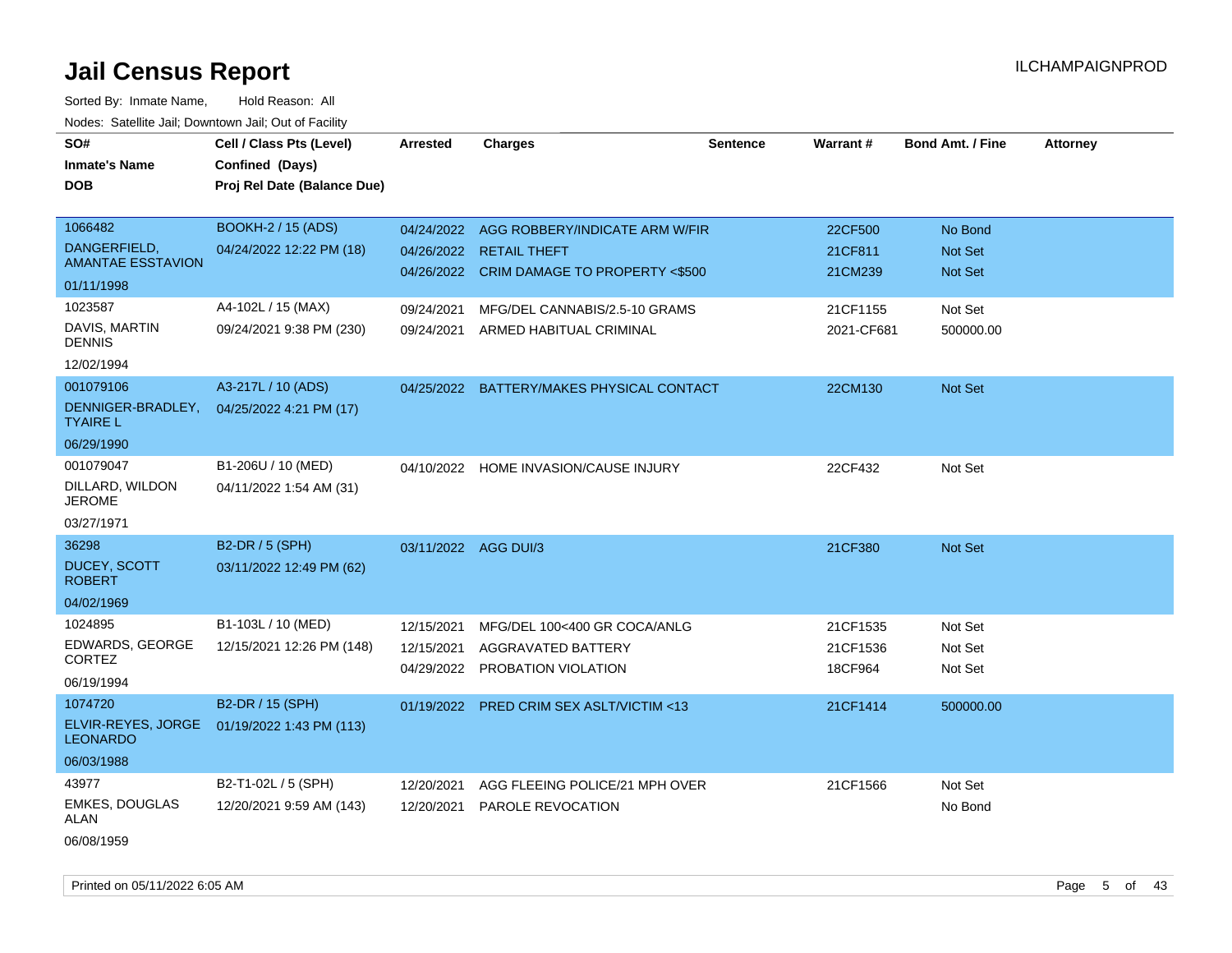| SO#<br><b>Inmate's Name</b><br><b>DOB</b>                    | Cell / Class Pts (Level)<br>Confined (Days)<br>Proj Rel Date (Balance Due) | Arrested                 | <b>Charges</b>                                       | <b>Sentence</b> | <b>Warrant#</b>    | <b>Bond Amt. / Fine</b> | <b>Attorney</b> |
|--------------------------------------------------------------|----------------------------------------------------------------------------|--------------------------|------------------------------------------------------|-----------------|--------------------|-------------------------|-----------------|
| 987328<br>ERVIN, DEIDRA ANN<br><b>RUTH</b>                   | A2-122L / 10 (MED)<br>12/11/2021 8:48 PM (152)                             | 12/11/2021               | AGG ASLT PEACE OFF/FIRE/ER WRK                       |                 | 21CF1515           | Not Set                 |                 |
| 04/15/1991                                                   |                                                                            |                          |                                                      |                 |                    |                         |                 |
| 961999<br>EVANS, ANTHONY RAY 05/09/2022 3:30 PM (3)          | <b>BOOKH-3 / 5 (MIN)</b>                                                   | 05/09/2022               | PROBATION VIOLATION                                  |                 | 18-CF-819          | No Bond                 |                 |
| 08/01/1983                                                   | 5/11/2022 (0.00)                                                           |                          |                                                      |                 |                    |                         |                 |
| 66468<br><b>FERRELL, BRIAN</b><br>JAMAL                      | A4-106L / 15 (MAX)<br>03/06/2022 9:04 PM (67)                              | 03/06/2022 MURDER        |                                                      |                 | 22CF273            | 1000000.00              |                 |
| 11/15/1985                                                   |                                                                            |                          |                                                      |                 |                    |                         |                 |
| 962759                                                       | B2-T2-05U / 15 (SPH)<br>FINLEY, KEVIN DANTE 07/16/2021 9:44 PM (300)       | 07/16/2021<br>07/29/2021 | METH DELIVERY<5 GRAMS<br>AGG CRIM SEX ASSAULT/FELONY |                 | 21CF833<br>21CF891 | Not Set<br>No Bond      |                 |
| 12/28/1988                                                   |                                                                            |                          |                                                      |                 |                    |                         |                 |
| 001078961                                                    | B1-201L / 10 (MED)                                                         |                          | 03/21/2022 AGG BATTERY/DISCHARGE FIREARM             |                 | 22CF39             | 750000.00               |                 |
| <b>FISCHER, KYRE</b><br><b>ORLANDO</b>                       | 03/21/2022 1:21 PM (52)                                                    |                          |                                                      |                 |                    |                         |                 |
| 04/14/2002                                                   |                                                                            |                          |                                                      |                 |                    |                         |                 |
| 1039744<br>FONVILLE, TREVOY<br><b>JERMAINE</b><br>01/13/1996 | B4-225U / 15 (MAX)<br>12/06/2021 10:52 AM (157)                            | 12/06/2021               | <b>MURDER</b>                                        |                 | 20CF959            | 1000000.00              |                 |
| 001077819                                                    | A3-113U / 15 (ADS)                                                         |                          | 04/06/2022 MURDER/INTENT TO KILL/INJURE              |                 | 22CF416            | Not Set                 |                 |
| FORTUNE, DOMINIC<br><b>AUGUSTUS</b>                          | 04/06/2022 7:15 AM (36)                                                    |                          |                                                      |                 |                    |                         |                 |
| 02/16/1999                                                   |                                                                            |                          |                                                      |                 |                    |                         |                 |
| 001078863<br>FOSTER, JOHN<br>CARELL<br>03/13/1981            | B4-122L / 15 (MAX)<br>02/19/2022 6:01 AM (82)                              |                          | 02/19/2022 POSSESSION OF STOLEN FIREARM              |                 | 22CF203            | Not Set                 |                 |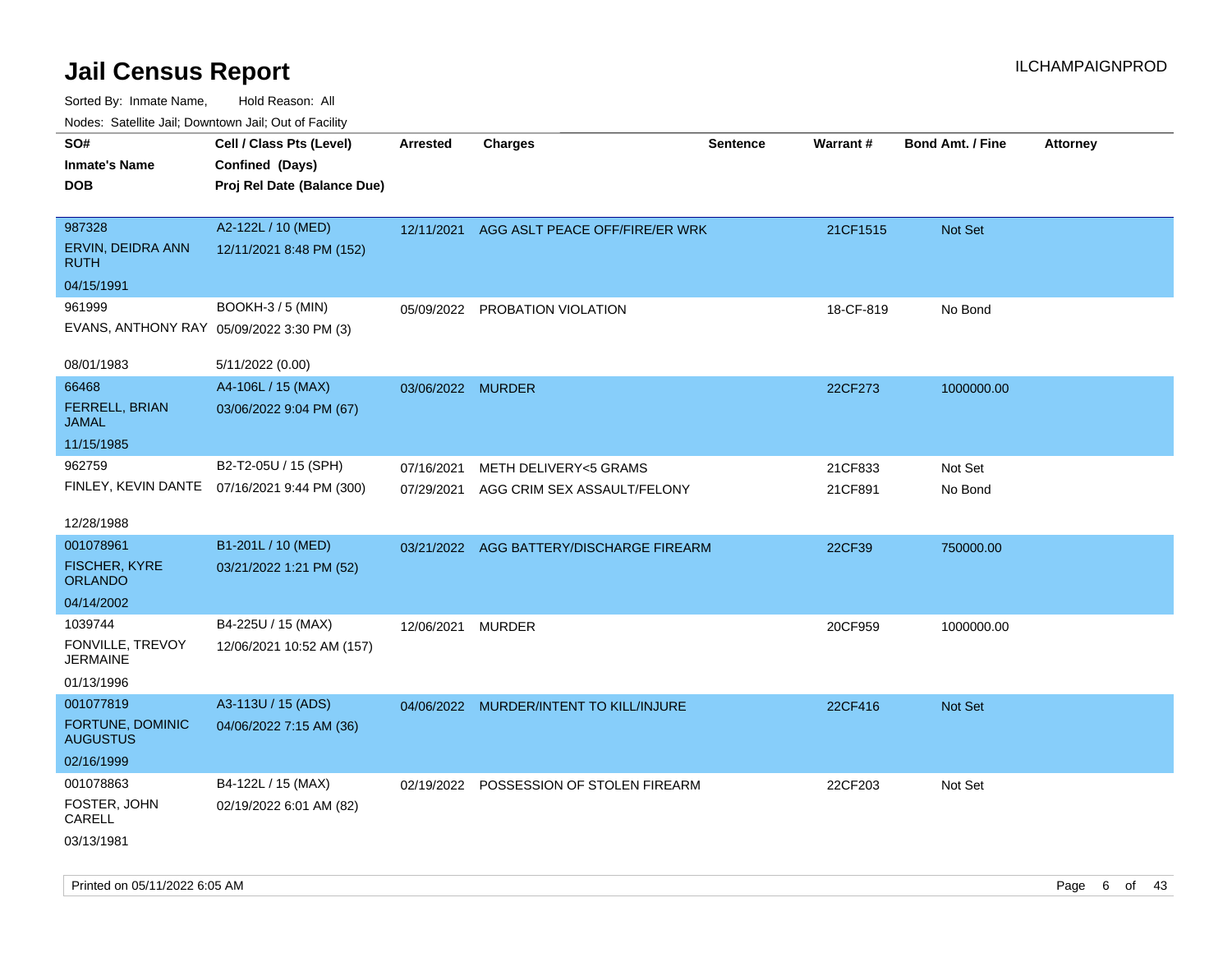Sorted By: Inmate Name, Hold Reason: All

Nodes: Satellite Jail; Downtown Jail; Out of Facility

| rouce. Calcinic Jan, Downtown Jan, Out or Facility |                                             |                 |                                           |                 |              |                         |                 |
|----------------------------------------------------|---------------------------------------------|-----------------|-------------------------------------------|-----------------|--------------|-------------------------|-----------------|
| SO#                                                | Cell / Class Pts (Level)                    | <b>Arrested</b> | <b>Charges</b>                            | <b>Sentence</b> | Warrant#     | <b>Bond Amt. / Fine</b> | <b>Attorney</b> |
| <b>Inmate's Name</b>                               | Confined (Days)                             |                 |                                           |                 |              |                         |                 |
| <b>DOB</b>                                         | Proj Rel Date (Balance Due)                 |                 |                                           |                 |              |                         |                 |
|                                                    |                                             |                 |                                           |                 |              |                         |                 |
| 518395                                             | B2-T3-12L / 15 (SPH)                        | 07/07/2020      | <b>CRIMINAL SEXUAL ASSAULT</b>            |                 | 2020-CF735   | 250000.00               |                 |
|                                                    | FRANDLE, MARK RYAN 07/07/2020 3:42 PM (674) |                 |                                           |                 |              |                         |                 |
|                                                    |                                             |                 |                                           |                 |              |                         |                 |
| 09/10/1985                                         |                                             |                 |                                           |                 |              |                         |                 |
| 001079034                                          | B4-124U / 10 (MED)                          |                 | 04/08/2022 POSS FIR FOID EXPIRED/NOT ELIG |                 | 22CF434      | No Bond                 |                 |
| FRANKLIN, MICHAEL<br>ANDRAE                        | 04/08/2022 1:53 PM (34)                     |                 |                                           |                 |              |                         |                 |
| 12/18/1997                                         |                                             |                 |                                           |                 |              |                         |                 |
| 001077934                                          | A1-125L / 10 (MED)                          | 08/22/2021      | AGG DUI/ACCIDENT/DEATH                    | 10y (DOC)       | 21CF1024     | <b>Not Set</b>          |                 |
| FREED, LOGAN<br><b>SUZANNE</b>                     | 08/22/2021 11:45 PM (263)                   |                 |                                           |                 |              |                         |                 |
| 08/18/1996                                         |                                             |                 |                                           |                 |              |                         |                 |
| 001078290                                          | A1-224L / 10 (ADS)                          | 08/19/2021      | MACHINE GUN/AUTO WEAPON/VEH               |                 | 21CF1012     | Not Set                 |                 |
| FREEMAN, ANGEL<br><b>JANILA KAY</b>                | 08/19/2021 1:26 AM (266)                    |                 |                                           |                 |              |                         |                 |
| 12/25/1995                                         |                                             |                 |                                           |                 |              |                         |                 |
| 591514                                             | B2-T4-14L / 10 (SPH)                        | 02/25/2022      | AGG CRIM SEX ABUSE/VIC 13-17              |                 | 22CF230      | 100000.00               |                 |
|                                                    | GAMBLE, SCOTT PAUL 02/25/2022 6:08 PM (76)  |                 | 02/25/2022 AGG CRIM SEX ABUSE/THREAT LIFE |                 | 22CF135      | <b>Not Set</b>          |                 |
|                                                    |                                             |                 |                                           |                 |              |                         |                 |
| 09/06/1968                                         |                                             |                 |                                           |                 |              |                         |                 |
| 1029213                                            | BOOKH-7                                     | 05/11/2022      | <b>DOMESTIC BATTERY</b>                   |                 | 2022CMAWOW   | Not Set                 |                 |
| GARY, DEANDRE<br><b>ROMONE</b>                     | 05/11/2022 2:45 AM (1)                      |                 | 05/11/2022 VIOLATE ORDER PROTECTION       |                 | 2022CMAWOW   | Not Set                 |                 |
| 02/20/1990                                         |                                             |                 |                                           |                 |              |                         |                 |
| 001078154                                          | B4-223L / 10 (MED)                          | 01/09/2022      | DRVG UNDER INFLU OF ALCOHOL               |                 | 2021 DT 182  | 5000.00                 |                 |
| <b>GENTRY, DAMON</b><br><b>LIONEL</b>              | 01/09/2022 4:41 PM (123)                    |                 | 01/09/2022 AGG DOMESTIC BATTERY/STRANGLE  |                 | 2021 CF 1396 | 50000.00                |                 |
| 12/25/1971                                         |                                             |                 |                                           |                 |              |                         |                 |
| 1064590                                            | B4-123L / 10 (MED)                          |                 | 04/26/2022 AGG RECK DRVG/INCLINE/BOD HARM |                 | 22CF517      | No Bond                 |                 |
| GIPSON, JERRION<br><b>CONTREAL</b>                 | 04/26/2022 7:43 PM (16)                     |                 |                                           |                 |              |                         |                 |
| 05/21/1996                                         |                                             |                 |                                           |                 |              |                         |                 |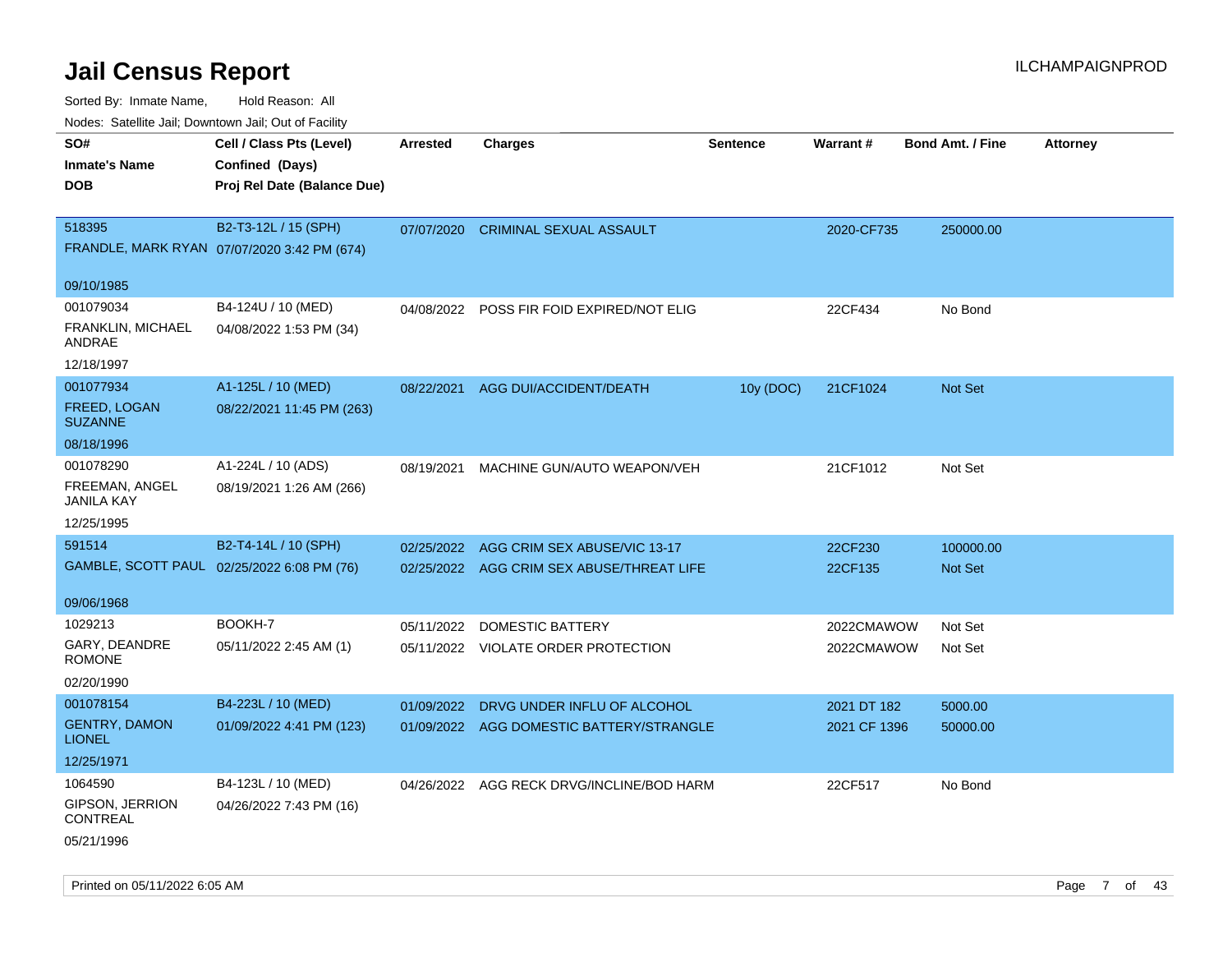| SO#                                    | Cell / Class Pts (Level)                   | <b>Arrested</b> | <b>Charges</b>                                | <b>Sentence</b> | Warrant#   | <b>Bond Amt. / Fine</b> | <b>Attorney</b> |
|----------------------------------------|--------------------------------------------|-----------------|-----------------------------------------------|-----------------|------------|-------------------------|-----------------|
| <b>Inmate's Name</b>                   | Confined (Days)                            |                 |                                               |                 |            |                         |                 |
| <b>DOB</b>                             | Proj Rel Date (Balance Due)                |                 |                                               |                 |            |                         |                 |
|                                        |                                            |                 |                                               |                 |            |                         |                 |
| 001078633                              | B2-T3-11U / 25 (SPH)                       | 12/01/2021      | <b>PRED CRIM SEX ASLT/VICTIM &lt;13</b>       |                 | 21CF1416   | 250000.00               |                 |
| GONZALEZ-GUILLEN,<br><b>EDWARD</b>     | 12/01/2021 12:08 PM (162)                  |                 |                                               |                 |            |                         |                 |
| 08/25/2002                             |                                            |                 |                                               |                 |            |                         |                 |
| 1031794                                | B3-W3-10L / 10 (MED)                       | 04/19/2022      | <b>DOMESTIC BATTERY</b>                       |                 | 21CF662    | 25000.00                |                 |
| GOODWIN, ANTHONY                       | 04/19/2022 3:51 PM (23)                    | 04/19/2022      | RESIST/OBSTRUCTING A PEACE OFFICEF            |                 | 20CM553    | 1000.00                 |                 |
| <b>DWAYNE</b>                          |                                            |                 | 04/19/2022 BATTERY/MAKES PHYSICAL CONTACT     |                 | 21CM175    | 1000.00                 |                 |
| 07/03/1986                             |                                            |                 |                                               |                 |            |                         |                 |
| 35329                                  | BOOKH-7                                    |                 | 05/10/2022 DOMESTIC BATTERY                   |                 | 22CMAWOW   | No Bond                 |                 |
|                                        | GRADY, JAMES LAMAR 05/11/2022 12:05 AM (1) |                 | 05/10/2022 INTERF REPT DOMESTIC VIOLENCE      |                 | 22CMAWOW   | No Bond                 |                 |
| 12/07/1971                             |                                            |                 |                                               |                 |            |                         |                 |
| 001078607                              | B4-221L / 15 (MAX)                         |                 |                                               |                 |            |                         |                 |
|                                        |                                            | 11/22/2021      | FELON POSS/USE FIREARM/PAROLE                 |                 | 21CF1437   | Not Set                 |                 |
| GRAY, WILLIAM<br>DA'VON                | 11/22/2021 2:57 PM (171)                   | 11/22/2021      | ATTEMPT (FIRST DEGREE MURDER)                 |                 | 21CF1435   | Not Set                 |                 |
| 04/18/1984                             |                                            |                 |                                               |                 |            |                         |                 |
| 1074062                                | <b>BOOKF-2 / 15 (ADS)</b>                  |                 | 05/06/2022 FUGITIVE FROM JUSTICE              |                 |            | Not Set                 |                 |
| <b>GREEN, DANIELLE</b><br><b>IMARI</b> | 05/06/2022 3:39 PM (6)                     |                 |                                               |                 |            |                         |                 |
| 09/18/1986                             |                                            |                 |                                               |                 |            |                         |                 |
| 56342                                  | B1-207L / 10 (MED)                         | 10/21/2021      | THEFT CONTROL INTENT <\$500                   |                 | 17CF1451   | 10000.00                |                 |
| <b>GRIFFIN, NATHAN</b>                 | 10/21/2021 4:20 PM (203)                   | 10/21/2021      | DRIVING ON REVOKED LICENSE                    |                 | 20TR1979   | 3000.00                 |                 |
| <b>EUGENE</b>                          |                                            | 10/21/2021      | ARMED HABITUAL CRIMINAL                       |                 | 21CF1279   | Not Set                 |                 |
| 02/24/1969                             |                                            |                 |                                               |                 |            |                         |                 |
| 1039547                                | BOOKH-3                                    | 05/10/2022      | RESIST/OBSTRUCTING A PEACE OFFICEF            |                 | 2022CFAWOW | <b>Not Set</b>          |                 |
| <b>HAHN, LUCAS</b>                     | 05/10/2022 6:01 PM (2)                     |                 | 05/10/2022 DELIVERY OF OR POSSESSION OF W/INT |                 | 2022CFAWOW | <b>Not Set</b>          |                 |
| <b>MICHAEL</b>                         |                                            | 05/10/2022      | POSS CAN/>100-500 GRAM/1ST                    |                 | 2022CFAWOW | <b>Not Set</b>          |                 |
| 02/28/1995                             |                                            | 05/10/2022      | DRIVING ON SUSPENDED LICENSE                  |                 | 2022TRAWOW | Not Set                 |                 |
|                                        |                                            |                 | 05/10/2022 TRANSP/CARRY ALC LIQ/DRIVER        |                 | 2022TRAWOW | <b>Not Set</b>          |                 |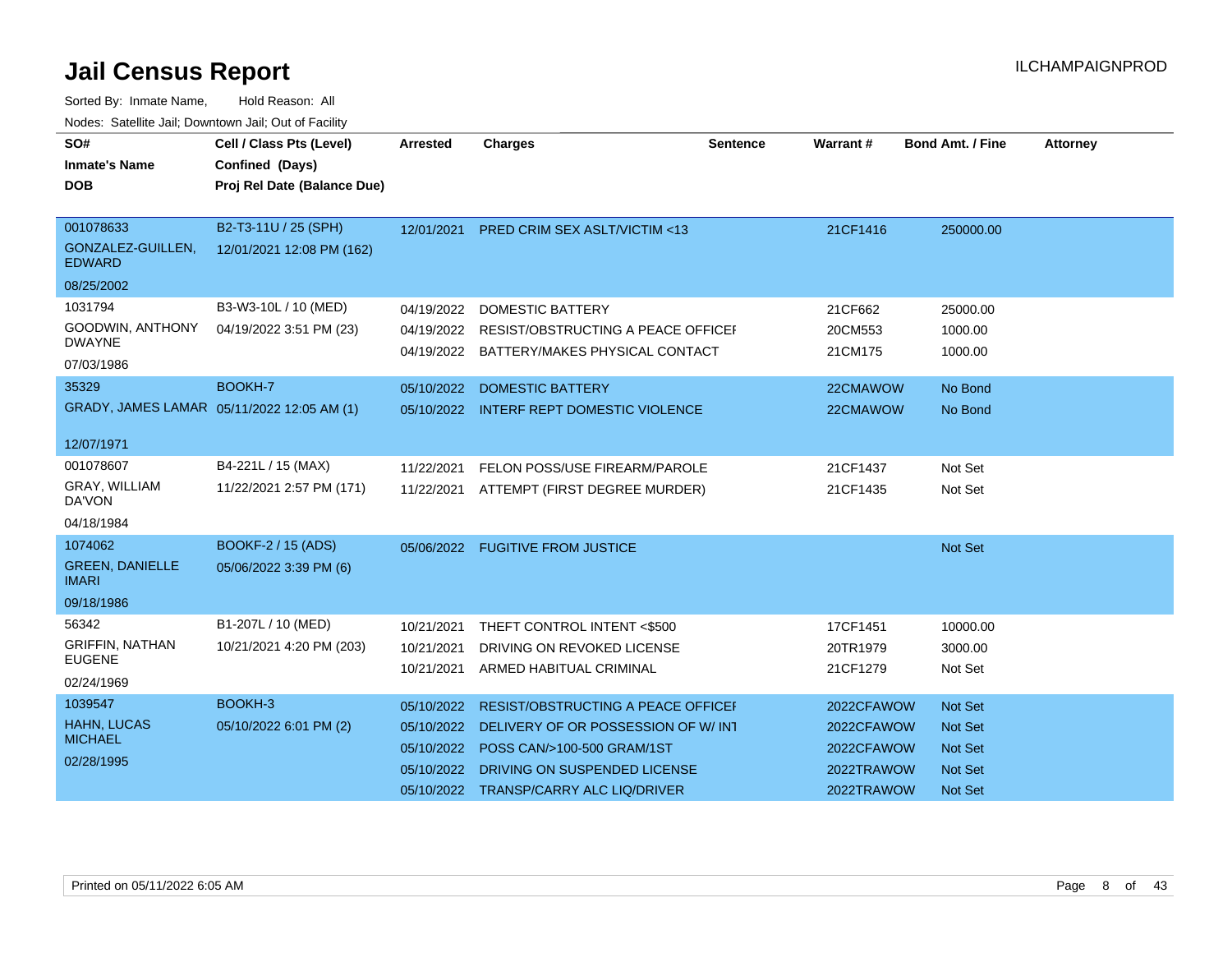| SO#                                      | Cell / Class Pts (Level)    | <b>Arrested</b> | <b>Charges</b>                           | <b>Sentence</b> | Warrant#  | <b>Bond Amt. / Fine</b> | <b>Attorney</b> |
|------------------------------------------|-----------------------------|-----------------|------------------------------------------|-----------------|-----------|-------------------------|-----------------|
| <b>Inmate's Name</b>                     | Confined (Days)             |                 |                                          |                 |           |                         |                 |
| <b>DOB</b>                               | Proj Rel Date (Balance Due) |                 |                                          |                 |           |                         |                 |
|                                          |                             |                 |                                          |                 |           |                         |                 |
| 001079080                                | A4-104L / 15 (MAX)          |                 | 04/18/2022 FELON POSS/USE WEAPON/FIREARM |                 | 22CF477   | No Bond                 |                 |
| <b>HARRIS, MILEEK</b><br><b>JAEQUAN</b>  | 04/19/2022 12:10 AM (23)    |                 |                                          |                 |           |                         |                 |
| 08/04/2000                               |                             |                 |                                          |                 |           |                         |                 |
| 975293                                   | A3-215L / 10 (MED)          | 07/21/2021      | <b>STALKING</b>                          |                 | 2021CF863 | Not Set                 |                 |
| HILL, JACOB MILES                        | 07/21/2021 8:43 PM (295)    | 07/21/2021      | VIO ORDER/PRIOR VIO OF ORDER             |                 | 21CF914   | No Bond                 |                 |
|                                          |                             | 07/25/2021      | PAROLE REVOCATION                        |                 | CH2104646 | Not Set                 |                 |
| 02/06/1988                               |                             | 08/18/2021      | HARASS WITNESS/FAMILY MBR/REP            |                 | 21CF992   | Not Set                 |                 |
|                                          |                             | 09/09/2021      | AGG STALKING/BODILY HARM                 |                 | 21CF1073  | Not Set                 |                 |
| 980939                                   | B4-227U / 10 (MED)          | 03/25/2022      | RECEIVE/POSS/SELL STOLEN VEH             | 8y (DOC)        | 22CF357   | Not Set                 |                 |
| <b>HILL, XAVIER</b><br><b>LENSHAUN</b>   | 03/25/2022 11:15 AM (48)    |                 |                                          |                 |           |                         |                 |
| 06/18/1988                               |                             |                 |                                          |                 |           |                         |                 |
| 999198                                   | A3-112L / 5 (MIN)           | 05/06/2022      | POSS CAN/>30-100 GRAM/1ST                | 5y/0m/0d (DO    |           | No Bond                 |                 |
| HOWARD, BRION LIN                        | 05/06/2022 4:58 PM (6)      |                 | 05/06/2022 AGG FLEEING/2+ CON DEVICES    | 3y/0m/0d (DO    |           | No Bond                 |                 |
|                                          |                             |                 |                                          |                 |           |                         |                 |
| 06/10/1992                               |                             |                 |                                          |                 |           |                         |                 |
| 51028                                    | B3-W5-20L / 10 (MED)        |                 | 02/23/2022 POSS STOLEN VEHICLE           |                 | 20-CF-377 | No Bond                 |                 |
| HUFFMAN, MICHAEL<br><b>LEONARD</b>       | 02/23/2022 3:14 AM (78)     |                 |                                          |                 |           |                         |                 |
| 07/24/1980                               |                             |                 |                                          |                 |           |                         |                 |
| 1061186                                  | A1-224U / 15 (MAX)          | 03/16/2022      | MURDER/STRONG PROB KILL/INJURE           |                 | 22CF329   | No Bond                 |                 |
| INGRAM, CHERELL<br><b>LETRISE</b>        | 03/16/2022 10:17 PM (57)    |                 |                                          |                 |           |                         |                 |
| 10/01/1986                               |                             |                 |                                          |                 |           |                         |                 |
| 38993                                    | A4-103L / 15 (MAX)          |                 | 02/13/2021 ATTEMPT (FIRST DEGREE MURDER) |                 | 21CF181   | Not Set                 |                 |
| <b>JACKSON, LAMONT</b><br><b>JEREMIE</b> | 02/13/2021 7:45 AM (453)    |                 |                                          |                 |           |                         |                 |
| 07/31/1973                               |                             |                 |                                          |                 |           |                         |                 |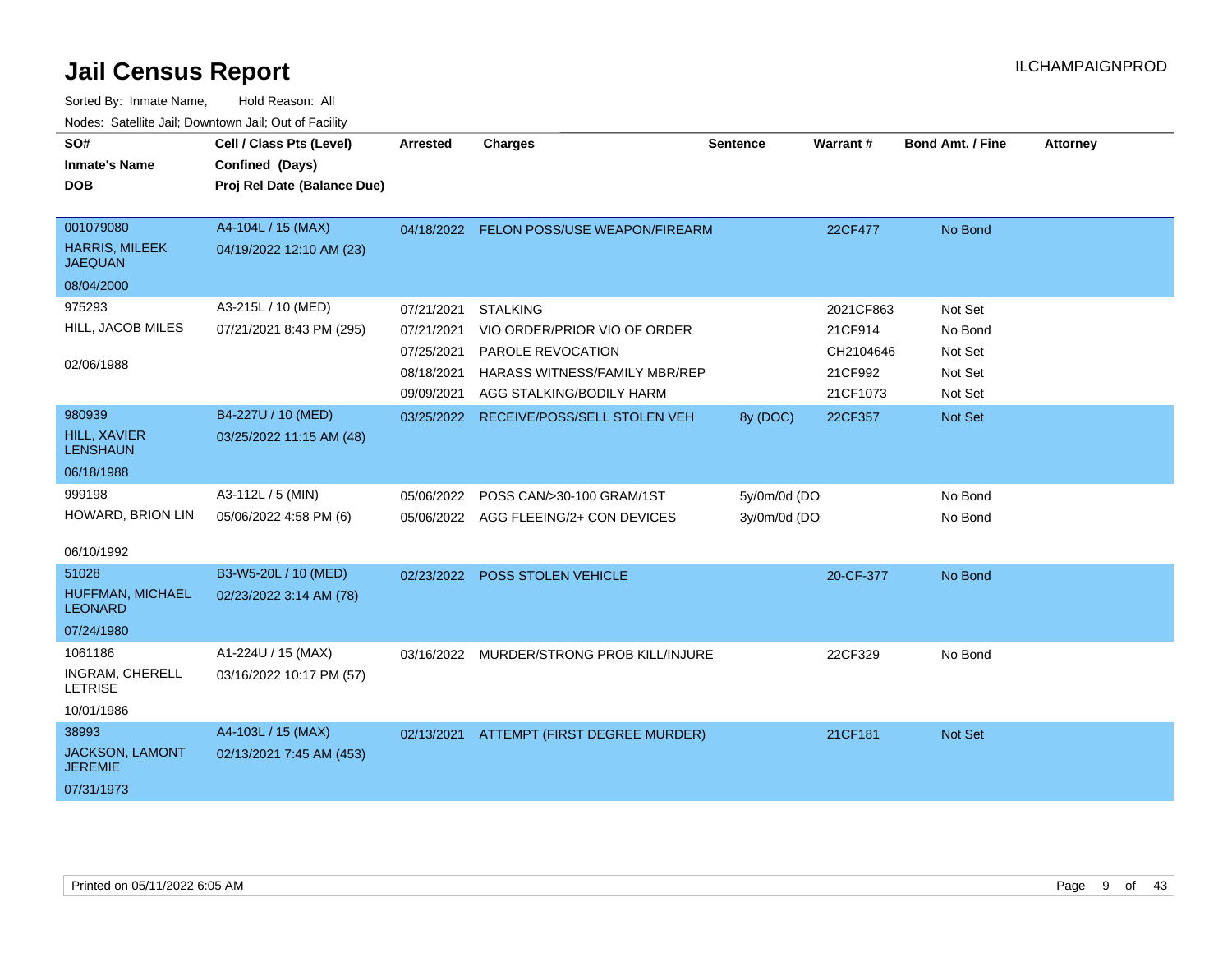| SO#<br><b>Inmate's Name</b><br><b>DOB</b>                       | Cell / Class Pts (Level)<br>Confined (Days)<br>Proj Rel Date (Balance Due) | <b>Arrested</b>                        | Charges                                                                                            | <b>Sentence</b> | <b>Warrant#</b>               | <b>Bond Amt. / Fine</b>      | <b>Attorney</b> |
|-----------------------------------------------------------------|----------------------------------------------------------------------------|----------------------------------------|----------------------------------------------------------------------------------------------------|-----------------|-------------------------------|------------------------------|-----------------|
| 001077711<br><b>JACOBS, JOSHUA</b><br><b>PAUL</b>               | B3-W2-06L / 10 (MED)<br>04/28/2022 2:50 PM (14)                            |                                        | 04/28/2022 AGG CRIM SEX ABUSE/BODILY HARM                                                          |                 | 21CF190                       | No Bond                      |                 |
| 02/07/1997                                                      | 6/2/2022 (0.00)                                                            |                                        |                                                                                                    |                 |                               |                              |                 |
| 001077866<br>JENKINS, ISAIAH<br><b>DUJAUN</b>                   | B4-226U / 10 (MED)<br>04/28/2022 8:32 PM (14)                              |                                        | 04/28/2022 FELON POSS/USE WEAPON/FIREARM                                                           |                 | 22CF524                       | Not Set                      |                 |
| 04/26/1994<br>1076684<br><b>JENKINS, KORON</b><br><b>SAMUEL</b> | A3-211U / 5 (ADS)<br>04/27/2022 1:46 PM (15)                               | 04/27/2022<br>04/29/2022<br>04/29/2022 | <b>CRIMINAL TRESPASS BUILDING</b><br><b>CRIM TRESPASS TO RESIDENCE</b><br>AGG BATTERY/PUBLIC PLACE |                 | 22CM140<br>22CM113<br>22CF342 | 100.00<br>5000.00<br>5000.00 |                 |
| 04/28/2002                                                      |                                                                            | 04/29/2022                             | <b>BURGLARY</b>                                                                                    |                 | 22CF159                       | <b>Not Set</b>               |                 |
| 001078703<br>JOHNS, SHANIQUH<br>THERESA<br>04/03/1992           | A2-221U / 15 (ADS)<br>12/22/2021 6:41 AM (141)                             | 12/20/2021                             | MURDER/INTENT TO KILL/INJURE                                                                       |                 | 21CF1574                      | Not Set                      |                 |
| 001078807                                                       | A3-214L                                                                    | 05/10/2022                             | AGG BTRY/PREGNANT/HANDICAPPED                                                                      |                 | 2022-CF-134                   | No Bond                      |                 |
| <b>JOHNSON,</b><br><b>CHRISTOPHER</b>                           | 05/10/2022 10:13 AM (2)                                                    |                                        |                                                                                                    |                 |                               |                              |                 |
| 10/25/1986                                                      | 7/6/2022 (0.00)                                                            |                                        |                                                                                                    |                 |                               |                              |                 |
| 001079105<br>JOHNSON, EVERETT<br>LEON<br>01/22/1965             | A3-116L<br>04/25/2022 3:08 PM (17)                                         | 04/25/2022                             | POSS STOLEN VEHICLE > \$25,000<br>04/25/2022 CRIM DAMAGE TO PROPERTY <\$500                        |                 | 22CF505<br>20CM375            | Not Set<br>3000.00           |                 |
| 001079089                                                       | B2-T1-03U / 15 (SPH)<br>JONES, DAVARUIS LEE 04/22/2022 6:34 AM (20)        | 04/22/2022                             | <b>PRED CRIM SEX ASLT/VIC &lt;13/FIR</b>                                                           |                 | 21CF858                       | 250000.00                    |                 |
| 04/21/2001                                                      |                                                                            |                                        |                                                                                                    |                 |                               |                              |                 |
| 1042582<br>JONES, DEONTA<br>DANTRAL                             | B1-107U / 15 (MAX)<br>03/10/2022 4:50 AM (63)                              |                                        | 03/10/2022 VIOLATE ORDER PROTECTION                                                                |                 | 22CM61                        | Not Set                      |                 |
| 02/01/1993                                                      |                                                                            |                                        |                                                                                                    |                 |                               |                              |                 |
|                                                                 |                                                                            |                                        |                                                                                                    |                 |                               |                              |                 |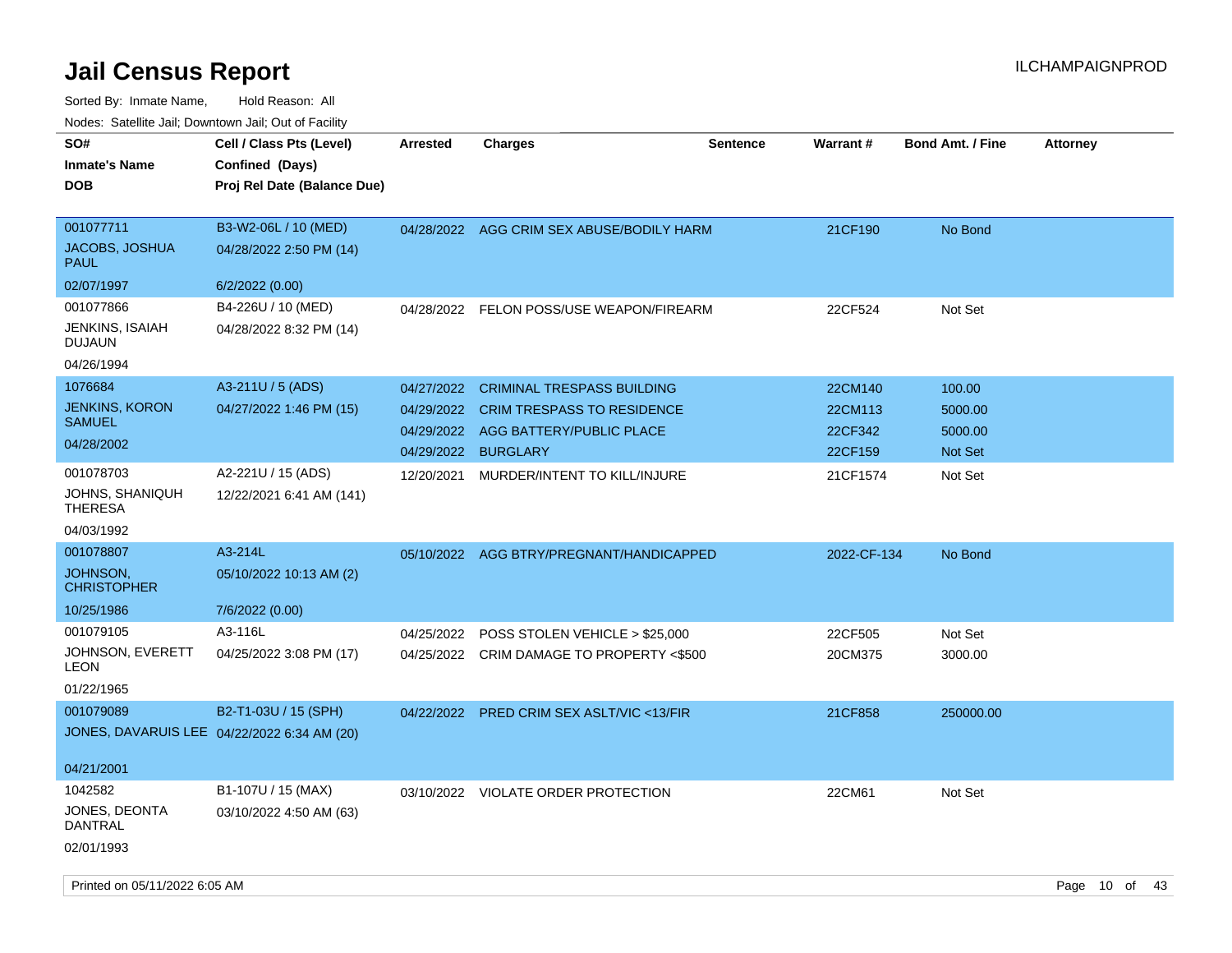| SO#<br><b>Inmate's Name</b>                                     | Cell / Class Pts (Level)<br>Confined (Days)      | <b>Arrested</b>                                                    | <b>Charges</b>                                                                                                                                                    | <b>Sentence</b> | Warrant#                                                 | <b>Bond Amt. / Fine</b>                                | <b>Attorney</b> |
|-----------------------------------------------------------------|--------------------------------------------------|--------------------------------------------------------------------|-------------------------------------------------------------------------------------------------------------------------------------------------------------------|-----------------|----------------------------------------------------------|--------------------------------------------------------|-----------------|
| <b>DOB</b>                                                      | Proj Rel Date (Balance Due)                      |                                                                    |                                                                                                                                                                   |                 |                                                          |                                                        |                 |
| 001078645<br>JONES, KELVIN<br><b>KHYRIC</b><br>02/27/2001       | B3-W1-02L / 10 (MED)<br>12/02/2021 6:56 PM (161) | 12/02/2021                                                         | <b>AGG DISCHARGE FIREARM</b>                                                                                                                                      |                 | 21CF1478                                                 | No Bond                                                |                 |
| 956822<br><b>JONES, MARIO</b><br>NATHANIEL<br>10/27/1987        | A4-101U / 15 (MAX)<br>11/25/2021 10:37 AM (168)  | 11/25/2021<br>11/25/2021<br>11/25/2021                             | AGGRAVATED DOMESTIC BATTERY<br>PAROLE REVOCATION<br>UNLAWFUL RESTRAINT                                                                                            |                 | 21CF1442<br>CH2106361<br>21CF1443                        | Not Set<br>No Bond<br>Not Set                          |                 |
| 59668<br><b>JONES, MARTELL</b><br><b>DEANGELO</b><br>07/11/1983 | B2-T1-04L / 10 (SPH)<br>02/11/2022 3:19 PM (90)  | 02/11/2022<br>02/11/2022                                           | FAIL TO RPT CHNG ADDRESS/EMPL<br>AGGRAVATED ARSON/BODILY HARM                                                                                                     |                 | 20 CF 1241<br>22 CF 169                                  | 75000.00<br>75000.00                                   |                 |
| 1008468<br>JONES, MARTEZ<br><b>LAMONTE</b><br>06/22/1993        | B4-125L / 10 (MED)<br>12/01/2021 1:28 PM (162)   | 12/01/2021<br>12/02/2021                                           | FELON POSS/USE WEAPON/FIREARM<br>PROBATION VIOLATION                                                                                                              |                 | 21CF1472<br>20CF1151                                     | Not Set<br>Not Set                                     |                 |
| 45193<br><b>KASPERS, JOHNNY</b><br><b>RAY</b><br>05/28/1977     | A4-105L / 10 (MED)<br>04/29/2022 11:00 AM (13)   |                                                                    | 04/29/2022 FELON POSS/USE FIREARM PRIOR                                                                                                                           |                 | 22CF531                                                  | Not Set                                                |                 |
| 994904<br><b>KEIGHER, BRADLY</b><br><b>ALAN</b><br>10/03/1988   | B4-127U / 10 (MED)<br>04/21/2022 2:51 PM (21)    |                                                                    | 04/21/2022 RESIDENTIAL ARSON                                                                                                                                      |                 | 22CF486                                                  | No Bond                                                |                 |
| 1000825<br><b>KELLEY, MEGAN</b><br><b>MARIE</b><br>10/31/1991   | A2-223L / 5 (ADS)<br>04/27/2022 6:19 PM (15)     | 04/27/2022<br>04/27/2022<br>04/27/2022<br>04/27/2022<br>04/27/2022 | DRIVING ON REVOKED LICENSE<br>DOMESTIC BTRY/PHYSICAL CONTACT<br>RESIST/OBSTRUCTING A PEACE OFFICEI<br>POSSESSION OF METH/5<15 GRAMS<br>POSSESSION OF METH<5 GRAMS |                 | 21CF38<br>20CM139<br><b>22CF4</b><br>21CF965<br>21CF1639 | 50000.00<br>5000.00<br>10000.00<br>5000.00<br>75000.00 |                 |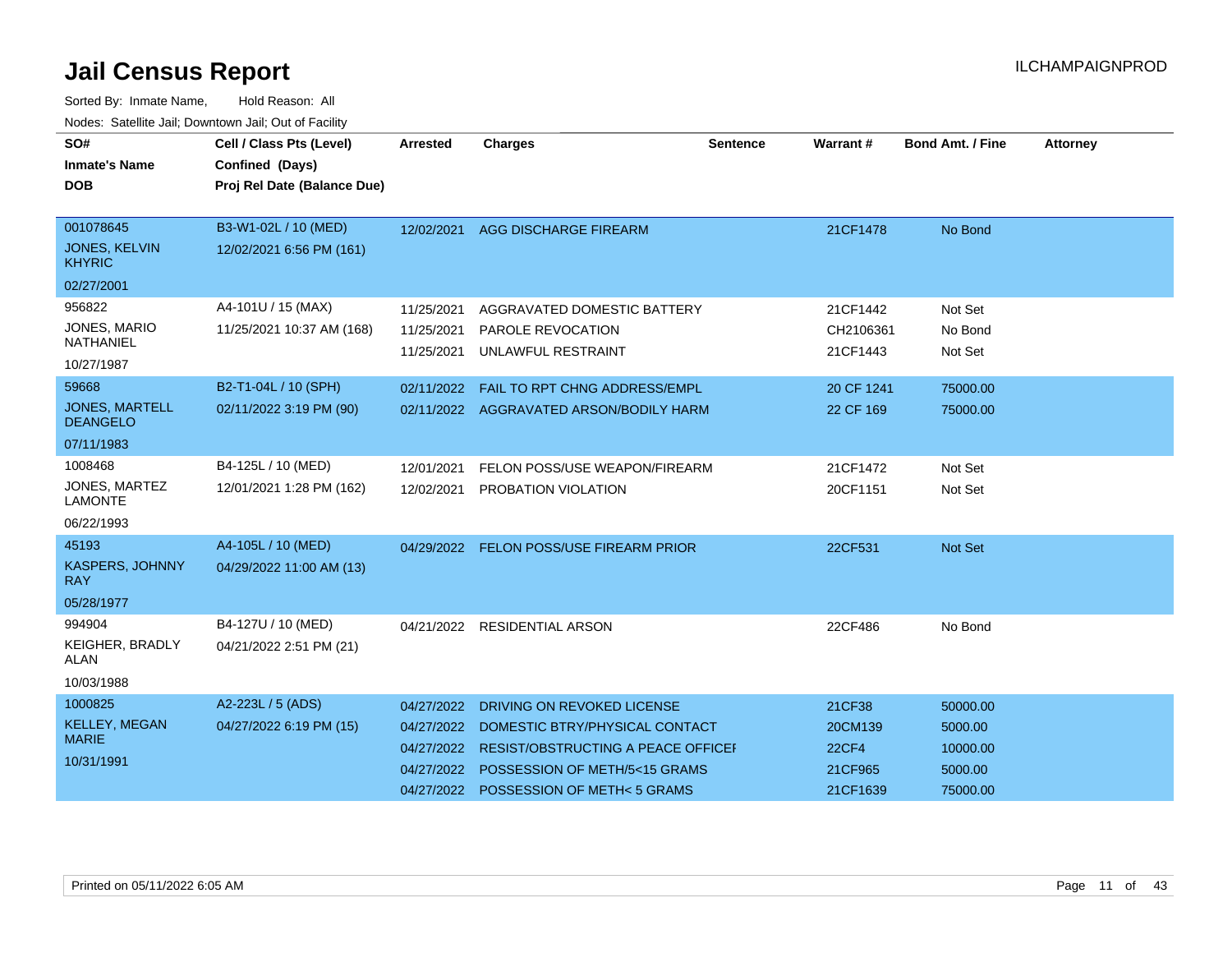| rouce. Calcinic Jan, Downtown Jan, Out of Facility |                             |                     |                                           |                 |                 |                         |                 |
|----------------------------------------------------|-----------------------------|---------------------|-------------------------------------------|-----------------|-----------------|-------------------------|-----------------|
| SO#                                                | Cell / Class Pts (Level)    | <b>Arrested</b>     | <b>Charges</b>                            | <b>Sentence</b> | <b>Warrant#</b> | <b>Bond Amt. / Fine</b> | <b>Attorney</b> |
| <b>Inmate's Name</b>                               | Confined (Days)             |                     |                                           |                 |                 |                         |                 |
| <b>DOB</b>                                         | Proj Rel Date (Balance Due) |                     |                                           |                 |                 |                         |                 |
|                                                    |                             |                     |                                           |                 |                 |                         |                 |
| 44798                                              | A4-107L / 10 (MED)          |                     | 04/19/2022 AGG BATTERY/GOVERNMENT EMP     |                 | 22CF481         | Not Set                 |                 |
| KILLAM, STEVEN<br><b>WAYNE</b>                     | 04/19/2022 5:26 PM (23)     |                     |                                           |                 |                 |                         |                 |
| 03/30/1977                                         |                             |                     |                                           |                 |                 |                         |                 |
| 65642                                              | BOOKH-7                     |                     | 05/10/2022 RET THEFT/DISP MERCH/>\$300    |                 | 22CF234         | Not Set                 |                 |
| <b>KRAUS, SIMSON</b>                               | 05/10/2022 5:49 AM (2)      |                     |                                           |                 |                 |                         |                 |
| 01/17/1972                                         |                             |                     |                                           |                 |                 |                         |                 |
| 55648                                              | <b>BOOKH-5 / 5 (ADS)</b>    |                     | 05/08/2022 CRIM DMG TO PROP \$500-10K     |                 | 2020CF821       | 940.00                  |                 |
| LEWIS, LATASHA<br><b>ANNLEE</b>                    | 05/08/2022 10:33 AM (4)     |                     |                                           |                 |                 |                         |                 |
| 03/23/1982                                         |                             |                     |                                           |                 |                 |                         |                 |
| 41428                                              | B4-224U / 10 (MED)          | 05/02/2022          | POSSESSING A CONTROLLED SUBSTAND          |                 | 22CF255         | 100000.00               |                 |
| LINDSEY, DERRICK<br><b>LAMONT</b>                  | 03/02/2022 8:03 AM (71)     |                     |                                           |                 |                 |                         |                 |
| 06/19/1975                                         |                             |                     |                                           |                 |                 |                         |                 |
| 001077143                                          | B1-203U / 10 (MED)          | 05/04/2022          | <b>BURGLARY</b>                           |                 | 22CF545         | No Bond                 |                 |
| LORENZO-MATEO,                                     | 05/04/2022 4:07 AM (8)      |                     | 05/04/2022 AGG ASLT PEACE OFF/FIRE/ER WRK |                 | 22CF401         | 3000.00                 |                 |
| <b>DIEGO</b>                                       |                             |                     | 05/04/2022 AGG BATTERY/PEACE OFFICER      |                 | 21CF180         | 3000.00                 |                 |
| 11/01/2000                                         |                             |                     |                                           |                 |                 |                         |                 |
| 1035159                                            | A3-213L / 15 (MAX)          | 05/09/2022          | RECEIVE/POSS/SELL STOLEN VEH              |                 | 22CF579         | Not Set                 |                 |
| MACKEY, MICHAEL<br><b>ANTHONY</b>                  | 05/09/2022 11:53 AM (3)     |                     |                                           |                 |                 |                         |                 |
| 07/27/1971                                         |                             |                     |                                           |                 |                 |                         |                 |
| 53045                                              | B4-127L / 10 (MED)          | 04/21/2022          | DOMESTIC BTRY/CONTACT/VIO O/P             |                 |                 | Not Set                 |                 |
| MARKHAM, HENRY<br>EARL                             | 04/21/2022 10:56 PM (21)    |                     | 04/21/2022 AGGRAVATED BATTERY/NURSE       |                 | 22CF487         | <b>Not Set</b>          |                 |
| 02/10/1981                                         | 6/19/2022 (0.00)            |                     |                                           |                 |                 |                         |                 |
| 001078320                                          | A3-216U / 10 (ADS)          | 04/30/2022 BURGLARY |                                           |                 | 22CF533         | Not Set                 |                 |
| MARSH, PAUL<br>OLUFUNMILAYO                        | 04/30/2022 8:44 PM (12)     |                     |                                           |                 |                 |                         |                 |
| 07/13/1994                                         |                             |                     |                                           |                 |                 |                         |                 |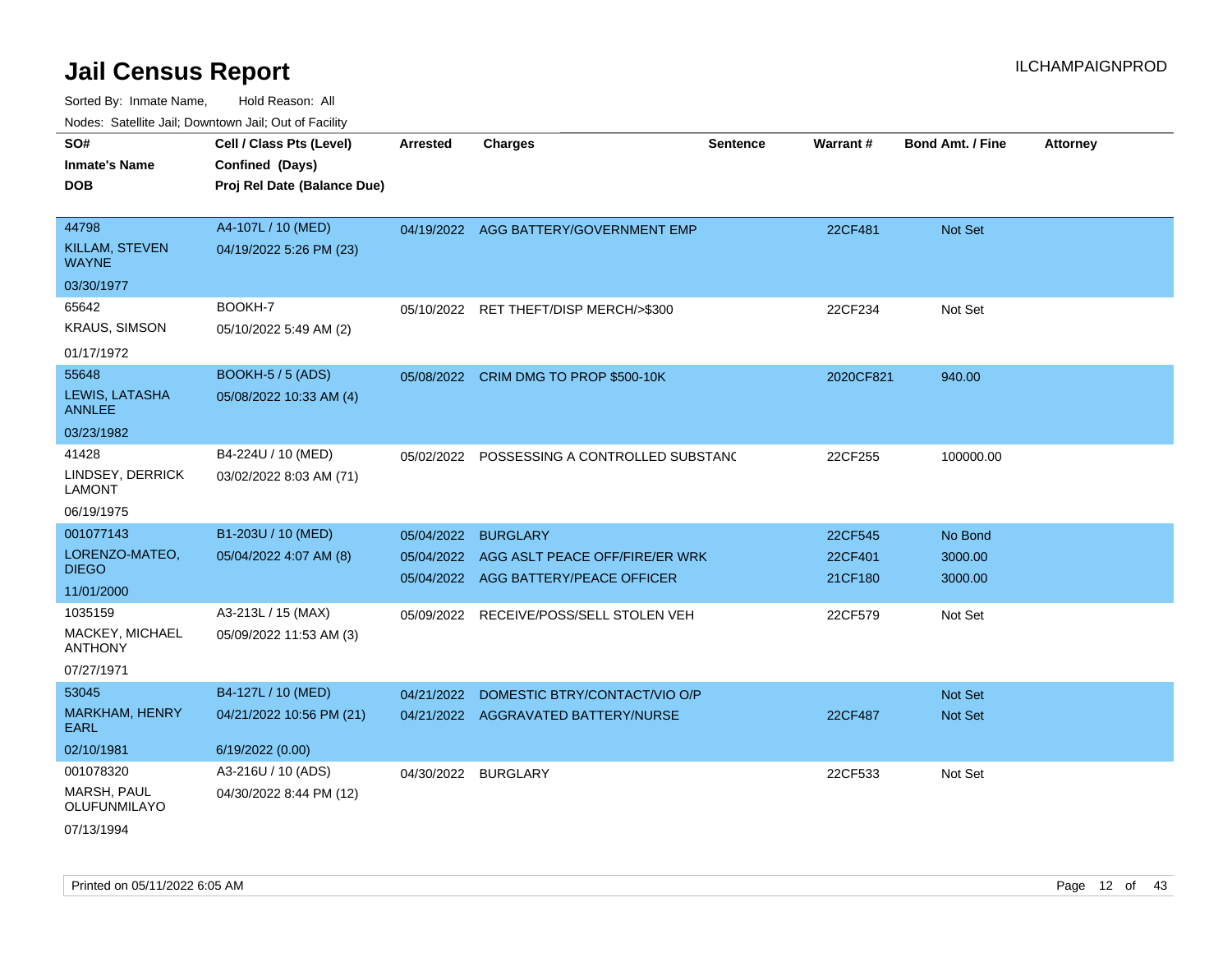Sorted By: Inmate Name, Hold Reason: All

Nodes: Satellite Jail; Downtown Jail; Out of Facility

| SO#<br><b>Inmate's Name</b><br><b>DOB</b>                | Cell / Class Pts (Level)<br>Confined (Days)<br>Proj Rel Date (Balance Due) | <b>Arrested</b>                        | <b>Charges</b>                                                                  | <b>Sentence</b> | Warrant#                          | Bond Amt. / Fine              | <b>Attorney</b> |
|----------------------------------------------------------|----------------------------------------------------------------------------|----------------------------------------|---------------------------------------------------------------------------------|-----------------|-----------------------------------|-------------------------------|-----------------|
| 1038892<br>MCCAULEY, TIMOTHY<br><b>WILLIAM</b>           | B2-DR / 10 (SPH)<br>02/16/2022 8:49 PM (85)                                |                                        | 02/16/2022 PRED CRIM SEX ASLT/BODILY HARM                                       |                 | 22CF199                           | No Bond                       |                 |
| 03/05/1989                                               |                                                                            |                                        |                                                                                 |                 |                                   |                               |                 |
| 48792<br>MCCLAIN, HURCHEL<br><b>JOSEPH</b>               | B4-126L / 10 (MED)<br>11/20/2021 4:11 AM (173)                             | 11/19/2021                             | AGG BATTERY/DISCHARGE FIREARM                                                   |                 | 21CF1425                          | Not Set                       |                 |
| 05/01/1979                                               |                                                                            |                                        |                                                                                 |                 |                                   |                               |                 |
| 1005514<br>MCDONALD,<br><b>RAYTRELL DOMINIQUE</b>        | B4-121U / 15 (MAX)<br>04/27/2022 11:11 PM (15)                             |                                        | 04/27/2022 FELON POSS/USE WEAPON/FIREARM                                        |                 | 22CF518                           | <b>Not Set</b>                |                 |
| 03/08/1992                                               |                                                                            |                                        |                                                                                 |                 |                                   |                               |                 |
| 001077938<br>MCGAHA,<br>CHRISTOPHER D<br>07/27/1991      | BOOKH-6 / 15 (ADS)<br>05/10/2021 7:02 PM (367)                             | 05/10/2021<br>05/11/2021<br>05/27/2021 | AGG KIDNAPING DISCH FIR/HARM<br><b>MURDER</b><br>ESCAPE FROM DEPT OF CORRECTION |                 | 21CF532<br>2021-CF-215<br>21CF600 | Not Set<br>No Bond<br>Not Set |                 |
| 1065260                                                  | A3-117U / 10 (ADS)                                                         | 04/29/2022                             | <b>AGGRAVATED BATTERY</b>                                                       |                 | 22CF536                           | <b>Not Set</b>                |                 |
| MCGEE, MALCOM M                                          | 04/29/2022 10:48 PM (13)                                                   | 04/29/2022 ROBBERY                     |                                                                                 |                 | 22CF537                           | <b>Not Set</b>                |                 |
| 04/11/1997                                               |                                                                            |                                        |                                                                                 |                 |                                   |                               |                 |
| 66710<br>MEEKS, CASSARIOUS<br><b>MONTE</b><br>06/22/1984 | A4-207U / 15 (ADS)<br>01/20/2022 11:40 AM (112)                            | 01/19/2022                             | ARMED VIOLENCE/CATEGORY I                                                       |                 | 22CF88                            | Not Set                       |                 |
| 1043071                                                  | A2-120L / 10 (MED)                                                         | 11/08/2021                             | CRIM DMG/GOVT PROP/<\$500                                                       |                 | 21CF1378                          | Not Set                       |                 |
| <b>MERRELL-</b><br>SUTHERLAND, ALICIA                    | 11/08/2021 2:22 AM (185)                                                   |                                        |                                                                                 |                 |                                   |                               |                 |
| 11/26/1972                                               |                                                                            |                                        |                                                                                 |                 |                                   |                               |                 |
| 968679<br>MILES, ANTHONY<br>MARCUS JERALE<br>10/21/1985  | B1-207U / 15 (MAX)<br>04/10/2022 9:29 PM (32)                              |                                        | 04/10/2022 ARMED VIOLENCE/CATEGORY I                                            |                 | 21CF911                           | 750000.00                     |                 |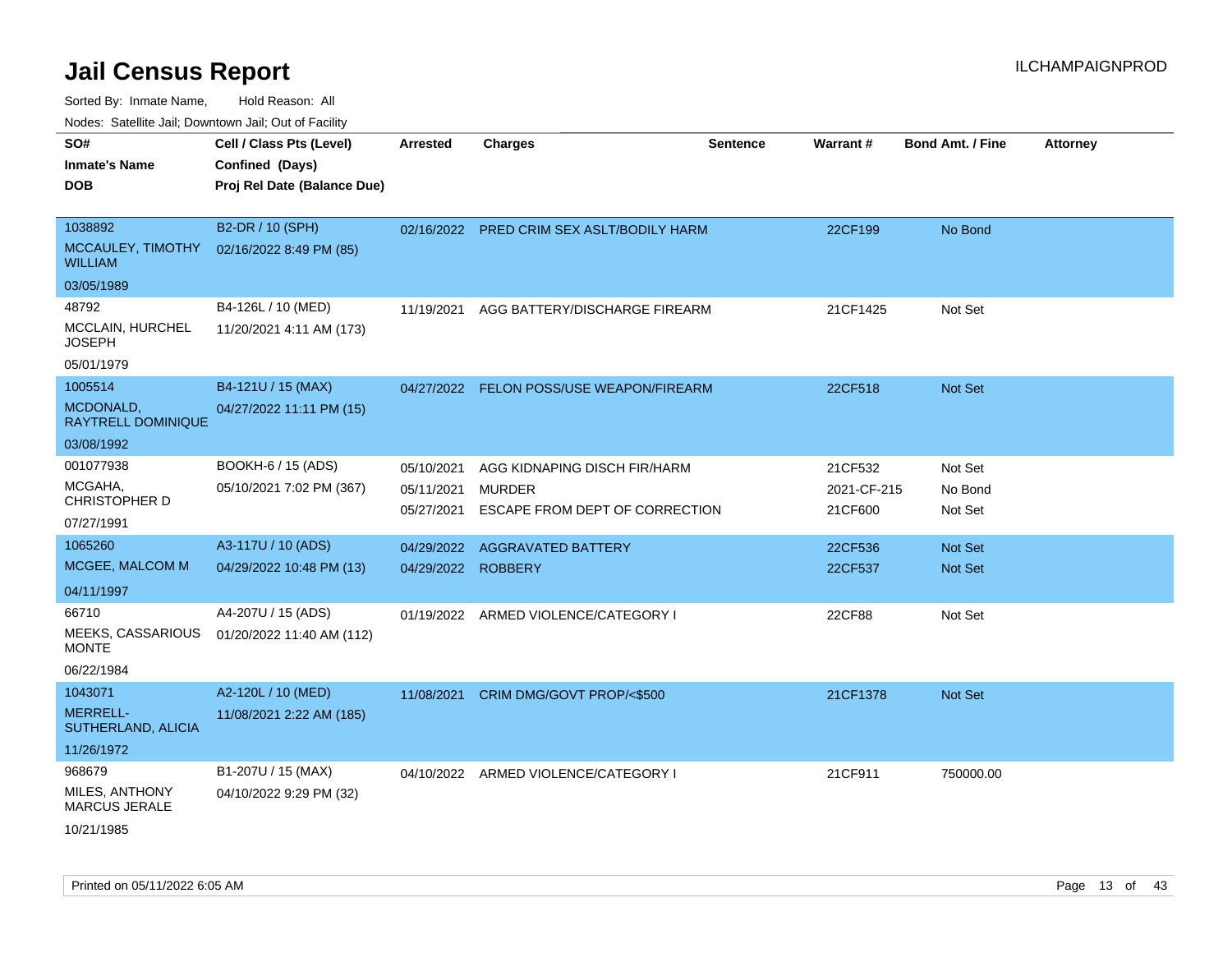Sorted By: Inmate Name, Hold Reason: All Nodes: Satellite Jail; Downtown Jail; Out of Facility

| SO#                                  | Cell / Class Pts (Level)                     | <b>Arrested</b> | <b>Charges</b>                           | <b>Sentence</b> | Warrant#  | Bond Amt. / Fine | <b>Attorney</b> |
|--------------------------------------|----------------------------------------------|-----------------|------------------------------------------|-----------------|-----------|------------------|-----------------|
| <b>Inmate's Name</b>                 | Confined (Days)                              |                 |                                          |                 |           |                  |                 |
| <b>DOB</b>                           | Proj Rel Date (Balance Due)                  |                 |                                          |                 |           |                  |                 |
|                                      |                                              |                 |                                          |                 |           |                  |                 |
| 1026478                              | BOOKH-3                                      | 05/10/2022      | <b>CRIM TRES TO RES/PERS PRESENT</b>     |                 | 22CF579   | Not Set          |                 |
| MILLER, ANTHONY                      | 05/10/2022 2:17 AM (2)                       |                 | 05/10/2022 VIO BAIL BOND/CLASS 4 OFFENSE |                 | 22CM155   | Not Set          |                 |
| 02/20/1994                           |                                              |                 |                                          |                 |           |                  |                 |
| 41584                                | B4-227L / 15 (MAX)                           | 12/01/2021      | ARMED HABITUAL CRIMINAL                  |                 | 21CF1467  | Not Set          |                 |
|                                      | MILLER, JOSE LOVELL 12/02/2021 1:04 AM (161) |                 |                                          |                 |           |                  |                 |
|                                      |                                              |                 |                                          |                 |           |                  |                 |
| 10/07/1975                           |                                              |                 |                                          |                 |           |                  |                 |
| 1052889                              | B3-W6-24L / 10 (MED)                         |                 | 03/31/2022 AGGRAVATED DOMESTIC BATTERY   |                 | 22CF375   | No Bond          |                 |
| MOORE, JEREMIAH<br><b>THOMAS</b>     | 03/31/2022 2:39 AM (42)                      |                 |                                          |                 |           |                  |                 |
| 07/21/1996                           |                                              |                 |                                          |                 |           |                  |                 |
| 539294                               | B3-W3-12L / 10 (MED)                         | 01/11/2022      | AGG DUI/NO VALID DL                      |                 | 22CF49    | Not Set          |                 |
| MOSLEY, JAMES<br>CALVIN              | 01/11/2022 9:43 PM (121)                     |                 | 01/11/2022 PAROLE REVOCATION             |                 | CH2200227 | No Bond          |                 |
| 12/11/1985                           |                                              |                 |                                          |                 |           |                  |                 |
| 001078517                            | B1-102L / 15 (MAX)                           | 10/19/2021      | ATTEMPT (FIRST DEGREE MURDER)            |                 | 21CF1267  | Not Set          |                 |
| <b>NELSON, RORY</b><br><b>DEMOND</b> | 10/19/2021 3:55 AM (205)                     |                 |                                          |                 |           |                  |                 |
| 08/14/1984                           |                                              |                 |                                          |                 |           |                  |                 |
| 001078854                            | B2-DR / 15 (SPH)                             | 02/15/2022      | ARMED VIOLENCE/CATEGORY I                |                 | 22CF190   | Not Set          |                 |
| PATNAUDE, MARTY<br>WW.               | 02/15/2022 5:12 PM (86)                      |                 | 02/15/2022 AGG BATTERY/DISCHARGE FIREARM |                 | 2019JD22  | No Bond          |                 |
| 08/26/2003                           |                                              |                 |                                          |                 |           |                  |                 |
| 61251                                | A3-114L / 15 (ADS)                           | 12/27/2021      | PRED CRIM SEX ASLT/VICTIM <13            |                 | 21CF651   | No Bond          |                 |
| PETMECKY, JOHN<br><b>ROBERT</b>      | 12/27/2021 1:52 PM (136)                     |                 |                                          |                 |           |                  |                 |
| 03/09/1983                           |                                              |                 |                                          |                 |           |                  |                 |
| 1030954                              | B3-W4-16L / 10 (MED)                         | 01/14/2022      | ARMED VIOLENCE/CATEGORY I                |                 | 22CF76    | Not Set          |                 |
| PETTIGREW,<br>MALCOME JAMIESON       | 01/15/2022 4:35 AM (117)                     |                 | 01/14/2022 MFG/DEL CANNABIS/10-30 GRAMS  |                 | 2020CF9   | 15000.00         |                 |

02/20/1995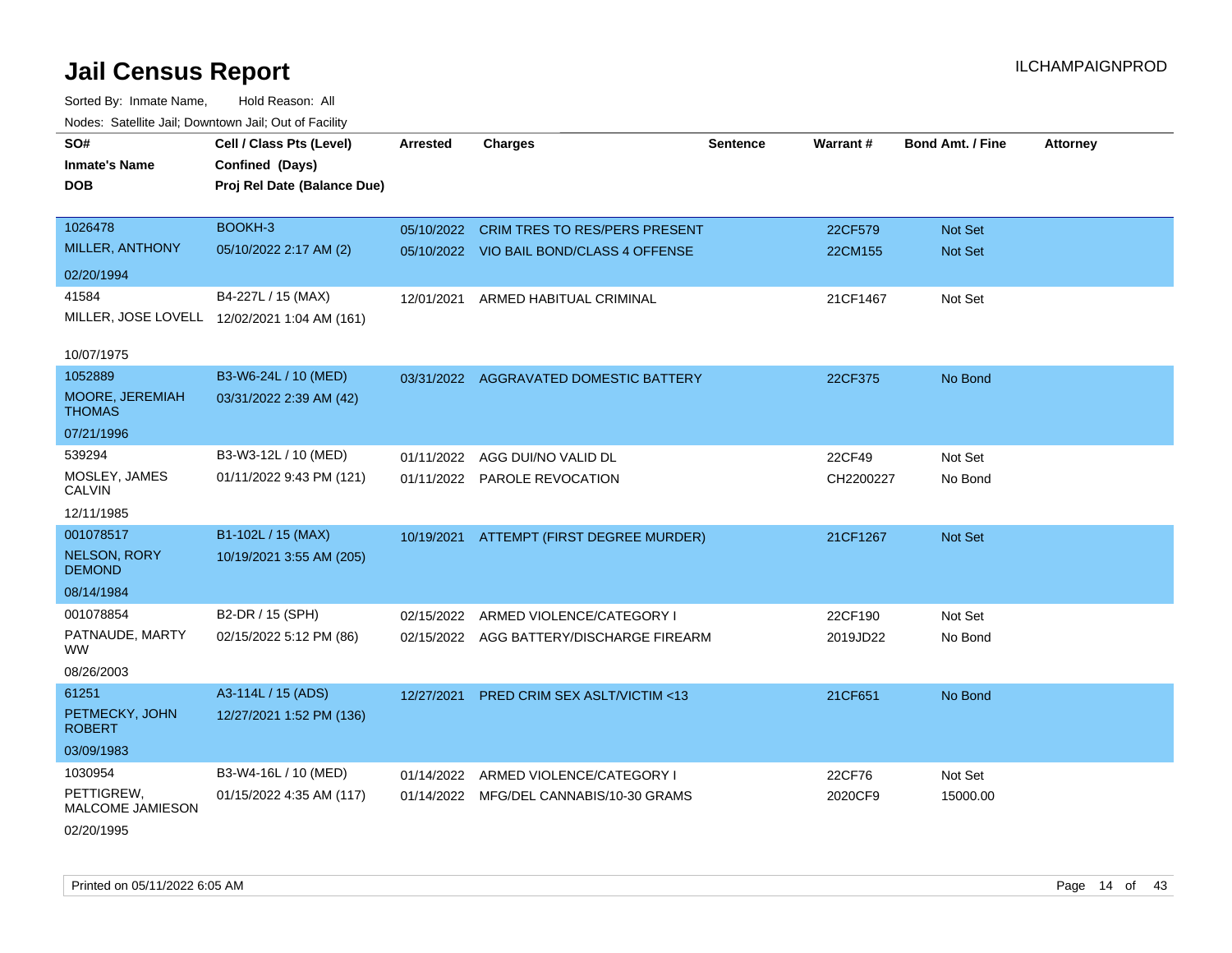| ivuutos. Saltiilit Jall, Duwilluwii Jall, Oul of Facility |                             |                 |                                           |                 |                 |                         |                 |
|-----------------------------------------------------------|-----------------------------|-----------------|-------------------------------------------|-----------------|-----------------|-------------------------|-----------------|
| SO#                                                       | Cell / Class Pts (Level)    | <b>Arrested</b> | <b>Charges</b>                            | <b>Sentence</b> | <b>Warrant#</b> | <b>Bond Amt. / Fine</b> | <b>Attorney</b> |
| <b>Inmate's Name</b>                                      | Confined (Days)             |                 |                                           |                 |                 |                         |                 |
| <b>DOB</b>                                                | Proj Rel Date (Balance Due) |                 |                                           |                 |                 |                         |                 |
|                                                           |                             |                 |                                           |                 |                 |                         |                 |
| 1059394                                                   | B3-W1-04L / 5 (MIN)         |                 | 02/16/2022 AGG DUI/NO VALID DL            |                 | 2020CF1396      | No Bond                 |                 |
| PHILLIPS, ISAAC<br><b>TERRELL</b>                         | 02/16/2022 9:00 AM (85)     |                 |                                           |                 |                 |                         |                 |
| 12/27/1996                                                | 5/15/2022 (0.00)            |                 |                                           |                 |                 |                         |                 |
| 1069766                                                   | A1-124L / 5 (MIN)           |                 | 04/05/2022 DUI ANY AMOUNT OF DRUG         |                 | 17-DT-0026-1    | No Bond                 |                 |
| PHILLIPS, REBEKAH<br>LOUISE                               | 04/05/2022 2:44 PM (37)     |                 |                                           |                 |                 |                         |                 |
| 09/06/1985                                                |                             |                 |                                           |                 |                 |                         |                 |
| 1022441                                                   | B2-T1-01U / 10 (SPH)        | 10/27/2021      | AGG BATTERY/PEACE OFFICER                 |                 | 2021 CF 12      | No Bond                 |                 |
| PICKENS, DONTRELL<br><b>DEMAR</b>                         | 10/27/2021 1:39 PM (197)    | 10/27/2021      | AGG BATTERY/PEACE OFFICER                 |                 | 2020 CF 1488    | No Bond                 |                 |
| 12/10/1993                                                |                             |                 |                                           |                 |                 |                         |                 |
| 60613                                                     | B4-226L / 10 (MED)          |                 | 04/26/2022 FELON POSS/USE WEAPON/FIREARM  |                 | 22CF513         | No Bond                 |                 |
| POINDEXTER,<br><b>ANTHONY DEVON</b>                       | 04/26/2022 8:49 PM (16)     |                 |                                           |                 |                 |                         |                 |
| 06/14/1978                                                |                             |                 |                                           |                 |                 |                         |                 |
| 001077501                                                 | B1-205L / 10 (MED)          |                 | 05/02/2022 DRIVING ON REVOKED LICENSE     |                 | 20TR7866        | 20000.00                |                 |
| POORE, ANDREW LYLE 05/02/2022 3:03 AM (10)                |                             |                 |                                           |                 |                 |                         |                 |
|                                                           |                             |                 |                                           |                 |                 |                         |                 |
| 09/13/1993                                                |                             |                 |                                           |                 |                 |                         |                 |
| 54916                                                     | B4-222U / 10 (MED)          |                 | 04/29/2022 ATTEMPT DISARM PC OFF/CORR EMP |                 | 22CF535         | Not Set                 |                 |
| RAYBURN, JOSHUA<br><b>STEVEN</b>                          | 04/29/2022 1:56 PM (13)     |                 |                                           |                 |                 |                         |                 |
| 03/09/1982                                                |                             |                 |                                           |                 |                 |                         |                 |
| 001078482                                                 | B1-204L / 10 (MED)          | 03/14/2022      | AGG DISCHARGE FIREARM/VEH/SCH             |                 | 22CF299         | 250000.00               |                 |
| <b>REED, MONTRES</b><br><b>ANTRON</b>                     | 03/14/2022 12:06 PM (59)    |                 |                                           |                 |                 |                         |                 |
| 02/26/2004                                                |                             |                 |                                           |                 |                 |                         |                 |
| 1026398                                                   | A4-203L / 15 (MAX)          |                 | 05/05/2022 FELON POSS/USE WEAPON/FIREARM  | 7y              | 2021CF1153      | No Bond                 |                 |
| ROBERTS, MICHAEL<br><b>RILEY</b>                          | 05/05/2022 3:49 PM (7)      |                 |                                           |                 |                 |                         |                 |
| 11/09/1994                                                |                             |                 |                                           |                 |                 |                         |                 |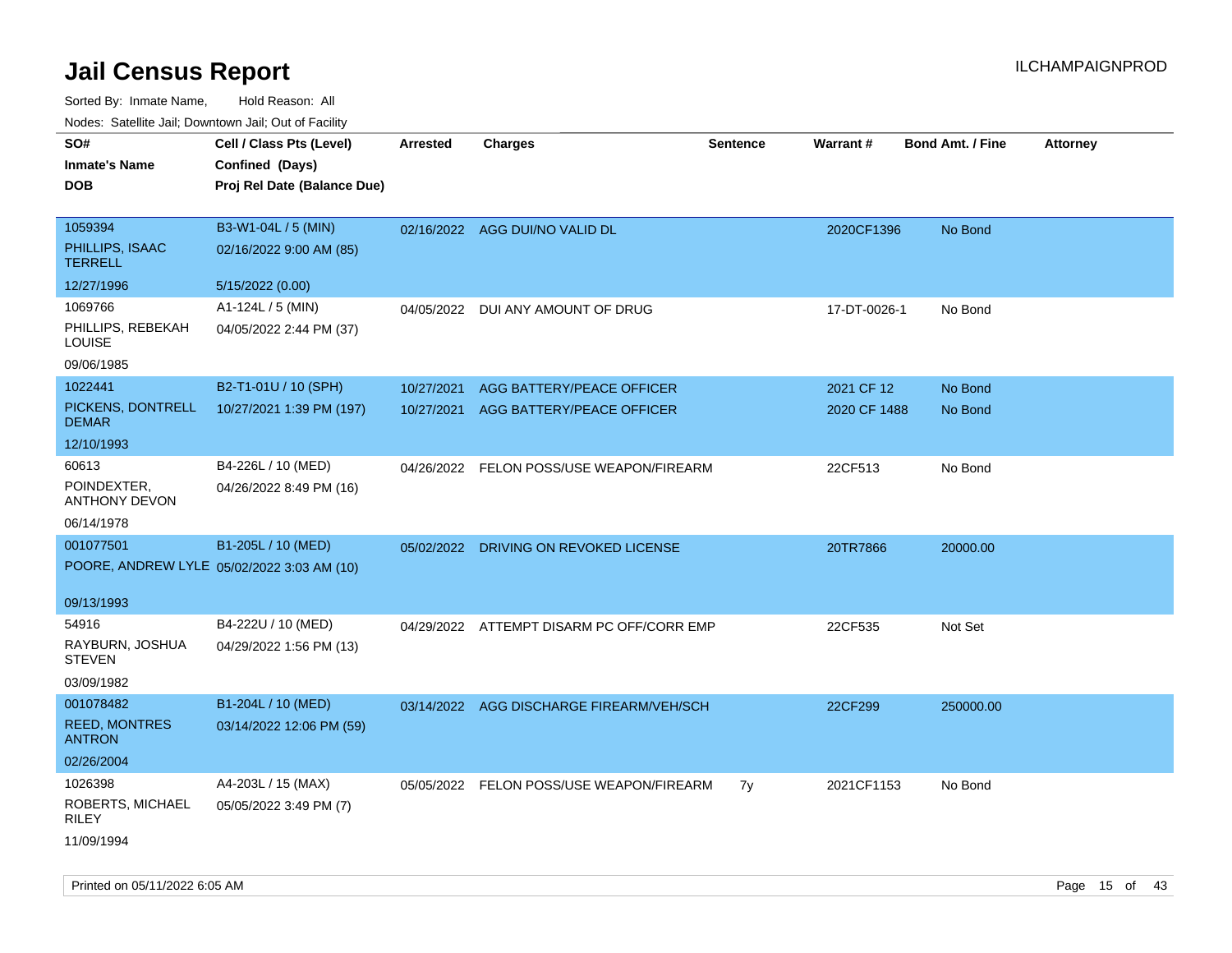| SO#<br><b>Inmate's Name</b><br><b>DOB</b>                                                                                           | Cell / Class Pts (Level)<br>Confined (Days)<br>Proj Rel Date (Balance Due)                    | <b>Arrested</b>                 | <b>Charges</b>                                                                                                                               | <b>Sentence</b> | Warrant #                                                     | <b>Bond Amt. / Fine</b>                                       | <b>Attorney</b> |
|-------------------------------------------------------------------------------------------------------------------------------------|-----------------------------------------------------------------------------------------------|---------------------------------|----------------------------------------------------------------------------------------------------------------------------------------------|-----------------|---------------------------------------------------------------|---------------------------------------------------------------|-----------------|
| 001079048<br>ROBINSON, AMARI<br><b>MICHELLE TAMIRA</b><br>04/10/2004<br>1077071<br>ROBINSON,<br><b>MIKALONTE TROY</b><br>11/15/2000 | A1-227L / 15 (MAX)<br>04/10/2022 9:44 AM (32)<br>BOOKH-1 / 10 (ADS)<br>05/07/2022 6:46 PM (5) | 04/10/2022 MURDER<br>04/10/2022 | <b>AGGRAVATED BATTERY</b><br>04/10/2022 CRIMINAL DAMAGE<br>04/10/2022 AGG UNLAWFUL USE WEAPON/PERSON<br>05/07/2022 AGG BATTERY/PEACE OFFICER |                 | 21CF649<br>2022-JD-014<br>2022-JD-014<br>21-JD-079<br>22CF568 | 1000000.00<br>Not Set<br><b>Not Set</b><br>Not Set<br>Not Set |                 |
| 979485<br>RODRIGUEZ, JOSHUA<br><b>ANTHONY</b><br>04/06/1990<br>985610                                                               | B2-T4-16L / 15 (SPH)<br>03/12/2021 1:57 PM (426)<br>BOOKH-3                                   | 03/12/2021<br>05/10/2022        | <b>PRED CRIM SEX ASLT/VICTIM &lt;13</b><br>DOMESTIC BATTERY                                                                                  |                 | 21CF282<br>22CMAWOW                                           | <b>Not Set</b><br>Not Set                                     |                 |
| 07/19/1989                                                                                                                          | ROSARIO, BRYAN LEE 05/10/2022 7:12 PM (2)                                                     |                                 | 05/10/2022 DOMESTIC BATTERY                                                                                                                  |                 | 22CMAWOW                                                      | Not Set                                                       |                 |
| 61330<br><b>RUFFIN, JONATHON</b><br><b>CECIL</b><br>05/10/1984                                                                      | B4-224L / 15 (MAX)<br>12/01/2021 5:34 AM (162)                                                | 12/01/2021<br>12/01/2021        | <b>ARMED HABITUAL CRIMINAL</b><br><b>PAROLE REVOCATION</b>                                                                                   |                 | 21CF1473<br>CH2107545                                         | <b>Not Set</b><br>No Bond                                     |                 |
| 49960<br>RUSSELL, TONY<br><b>LAWRENCE</b><br>01/07/1978                                                                             | BOOKH-3<br>05/10/2022 2:15 PM (2)                                                             | 05/10/2022                      | POSSESSING A CONTROLLED SUBSTANC<br>05/10/2022 POSSESSION OF METH< 5 GRAMS                                                                   |                 | 2022CFAWOW<br>2021CF140                                       | Not Set<br>5000.00                                            |                 |
| 001077681<br><b>SALES, ANDREW</b><br><b>KEVIN</b><br>02/25/1979                                                                     | B3-W7-26L / 10 (MED)<br>04/08/2022 6:03 PM (34)                                               | 04/08/2022                      | CRIM DMG/GOVT PROP/<\$500<br>04/11/2022 ELEC HRSMT/OBSCENE/FORC FEL<br>04/11/2022 AGGRAVATED DOMESTIC BATTERY                                |                 | 22CM101<br>21CF406<br>21CF247                                 | <b>Not Set</b><br><b>Not Set</b><br>Not Set                   |                 |
| 1071161<br>SANDERS, MARKELL<br>LAMAR<br>02/02/2000                                                                                  | B4-124L / 15 (MAX)<br>08/18/2021 6:18 PM (267)                                                | 08/18/2021                      | DELIVERY OF OR POSSESSION OF W/ INT                                                                                                          |                 | 21CF1008                                                      | No Bond                                                       |                 |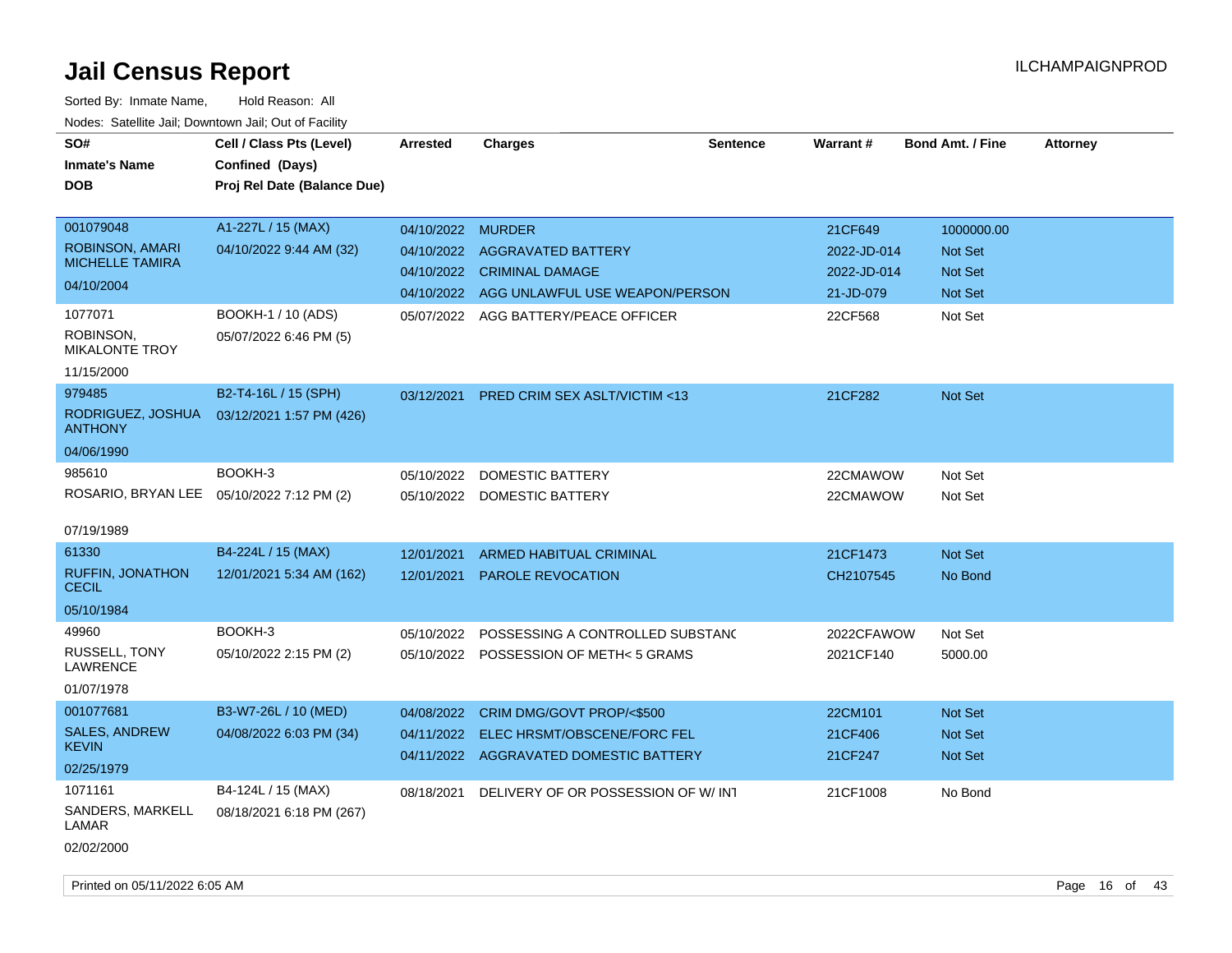| ivouss. Saleline Jali, Downtown Jali, Out of Facility |                                              |                     |                                          |                 |            |                         |                 |
|-------------------------------------------------------|----------------------------------------------|---------------------|------------------------------------------|-----------------|------------|-------------------------|-----------------|
| SO#                                                   | Cell / Class Pts (Level)                     | <b>Arrested</b>     | <b>Charges</b>                           | <b>Sentence</b> | Warrant#   | <b>Bond Amt. / Fine</b> | <b>Attorney</b> |
| <b>Inmate's Name</b>                                  | Confined (Days)                              |                     |                                          |                 |            |                         |                 |
| <b>DOB</b>                                            | Proj Rel Date (Balance Due)                  |                     |                                          |                 |            |                         |                 |
|                                                       |                                              |                     |                                          |                 |            |                         |                 |
| 001077310                                             | BOOKH-3 / 10 (ADS)                           |                     | 05/08/2022 FAIL TO REPORT ADDRESS CHANGE |                 | 19CF215    | 2000.00                 |                 |
| SCHNELLBECHER,<br><b>KENNETH CHASE</b>                | 05/08/2022 7:33 PM (4)                       |                     |                                          |                 |            |                         |                 |
| 08/03/1999                                            |                                              |                     |                                          |                 |            |                         |                 |
| 001078441                                             | BOOKF-3 / 15 (ADS)                           | 10/01/2021          | ARMED HABITUAL CRIMINAL                  |                 | 21CF1182   | Not Set                 |                 |
| SINGLETON, CORRIE<br><b>DERRELL</b>                   | 10/01/2021 12:36 PM (223)                    | 12/20/2021          | SPEEDING 26-34 MPH OVER LIMIT            |                 | 2021TR2701 | 1000.00                 |                 |
| 05/07/1983                                            |                                              |                     |                                          |                 |            |                         |                 |
| 001078608                                             | A3-115U / 5 (ADS)                            |                     | 04/28/2022 MFG/DEL CANNABIS/30-500 GRAMS |                 | 22CF520    | No Bond                 |                 |
| <b>SOMERS, DYLAN</b><br><b>THOMAS</b>                 | 04/28/2022 4:49 AM (14)                      |                     |                                          |                 |            |                         |                 |
| 05/18/2000                                            |                                              |                     |                                          |                 |            |                         |                 |
| 975068                                                | B1-205U / 15 (MAX)                           | 04/26/2022          | DRVG ON SUSP LICENSE/FTA                 |                 | 19TR17004  | 690.00                  |                 |
| SPEARMAN, JOE<br><b>DEMARKUS TERREL</b>               | 04/26/2022 3:34 PM (16)                      |                     | 04/26/2022 ARMED VIOLENCE/CATEGORY I     |                 | 22CF515    | No Bond                 |                 |
| 12/15/1989                                            |                                              |                     |                                          |                 |            |                         |                 |
| 001077770                                             | A1-124U / 5 (MIN)                            |                     | 01/06/2022 RESIDENTIAL BURGLARY          |                 | 21CF319    | <b>Not Set</b>          |                 |
|                                                       | STOFFLE, KELLY ANNE 01/06/2022 3:14 PM (126) |                     |                                          |                 |            |                         |                 |
|                                                       |                                              |                     |                                          |                 |            |                         |                 |
| 04/12/1989                                            |                                              |                     |                                          |                 |            |                         |                 |
| 38305                                                 | B2-T2-06L / 10 (SPH)                         | 03/18/2020          | CRIMINAL SEXUAL ABUSE                    |                 | 20CF-343   | 500000.00               |                 |
| STOVER, JOSH<br><b>ANDREW</b>                         | 03/18/2020 10:24 AM (785)                    |                     |                                          |                 |            |                         |                 |
| 08/18/1973                                            |                                              |                     |                                          |                 |            |                         |                 |
| 001078742                                             | A2-222L / 5 (MIN)                            | 04/01/2022 BURGLARY |                                          |                 | 22CF33     | 10000.00                |                 |
| <b>TAYLOR, ERIKA LYNN</b>                             | 04/01/2022 10:15 AM (41)                     |                     |                                          |                 |            |                         |                 |
|                                                       |                                              |                     |                                          |                 |            |                         |                 |
| 04/09/1996                                            |                                              |                     |                                          |                 |            |                         |                 |
| 1066794                                               | B3-W7-28L / 5 (MIN)                          |                     | 04/15/2022 VIO ORDER/PRIOR VIO OF ORDER  |                 | 2021CF1061 | 150000.00               |                 |
| TAYLOR, STANLEY<br><b>JAMES</b>                       | 04/15/2022 9:27 AM (27)                      |                     |                                          |                 |            |                         |                 |
| 01/05/1994                                            |                                              |                     |                                          |                 |            |                         |                 |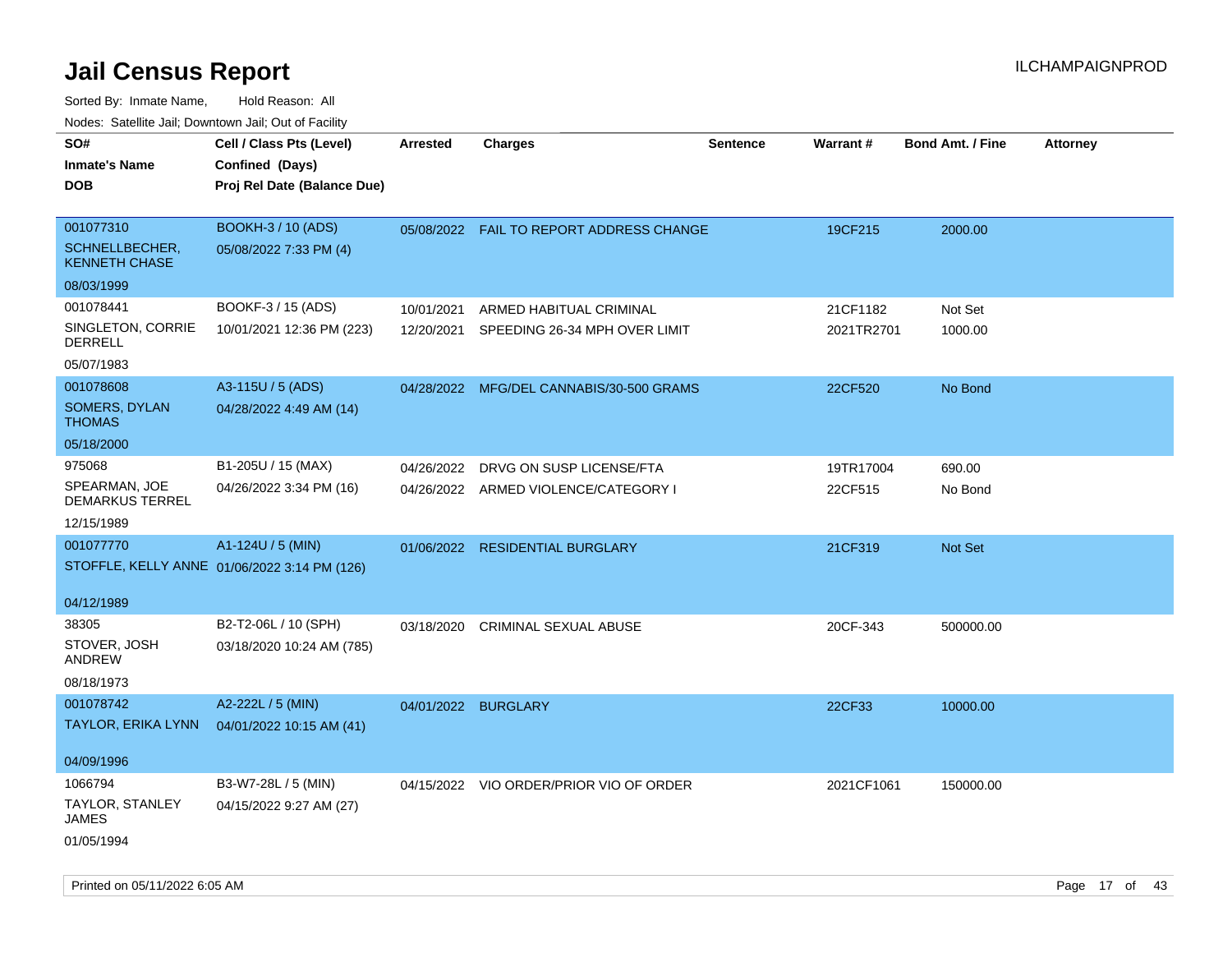Sorted By: Inmate Name, Hold Reason: All

| Nodes: Satellite Jail; Downtown Jail; Out of Facility |  |
|-------------------------------------------------------|--|
|-------------------------------------------------------|--|

| SO#                                          | Cell / Class Pts (Level)    | <b>Arrested</b>     | <b>Charges</b>                            | Sentence | Warrant#   | <b>Bond Amt. / Fine</b> | <b>Attorney</b> |
|----------------------------------------------|-----------------------------|---------------------|-------------------------------------------|----------|------------|-------------------------|-----------------|
| <b>Inmate's Name</b>                         | Confined (Days)             |                     |                                           |          |            |                         |                 |
| <b>DOB</b>                                   | Proj Rel Date (Balance Due) |                     |                                           |          |            |                         |                 |
|                                              |                             |                     |                                           |          |            |                         |                 |
| 32058                                        | B4-123U / 15 (MAX)          | 06/14/2021          | <b>AGG DISCH FIREARM</b>                  |          | 21CF690    | Not Set                 |                 |
| THOMPSON, STEVEN<br><b>ONEAL</b>             | 06/14/2021 6:44 AM (332)    |                     |                                           |          |            |                         |                 |
| 03/14/1969                                   |                             |                     |                                           |          |            |                         |                 |
| 993660                                       | B1-206L / 10 (MED)          | 05/04/2022 BURGLARY |                                           |          | 22CF544    | Not Set                 |                 |
| TORRES-NEGRON,<br><b>JUAN CARLOS</b>         | 05/04/2022 4:34 AM (8)      |                     |                                           |          |            |                         |                 |
| 11/18/1983                                   |                             |                     |                                           |          |            |                         |                 |
| 001078792                                    | B4-122U / 15 (MAX)          | 01/24/2022          | <b>FUGITIVE FROM JUSTICE</b>              |          | 22CF99     | <b>Not Set</b>          |                 |
| TRAMBLE, TOM<br><b>MARCUS</b>                | 01/24/2022 10:24 AM (108)   |                     | 01/24/2022 ARMED VIOLENCE/CATEGORY I      |          | 22CF101    | <b>Not Set</b>          |                 |
| 02/28/1985                                   |                             |                     |                                           |          |            |                         |                 |
| 1071272                                      | A2-121L / 10 (ADS)          |                     | 05/04/2022 AGGRAVATED BATTERY             |          | 22CF549    | Not Set                 |                 |
| <b>TSHINGUTA,</b><br><b>GERTRUDE KABONGO</b> | 05/04/2022 10:38 AM (8)     |                     |                                           |          |            |                         |                 |
| 06/04/1976                                   |                             |                     |                                           |          |            |                         |                 |
| 1076325                                      | B1-105U / 15 (MAX)          | 03/25/2022          | AGG UUW/LOADED/NO FCCA/FOID               |          | 2020CF742  | 25000.00                |                 |
| <b>TURNER, PRINTISS</b>                      | 03/25/2022 3:15 PM (48)     | 03/25/2022          | <b>MURDER</b>                             |          | 2021CF1071 | 1500000.00              |                 |
| VASHAWN-DEMAN,                               |                             | 03/25/2022          | <b>DOMESTIC BATTERY</b>                   |          | 20CM468    | 1000.00                 |                 |
| 11/10/2001                                   |                             |                     | 03/25/2022 AGG UUW/LOADED/NO FCCA/FOID    |          | 21CF1520   | 50000.00                |                 |
|                                              |                             | 03/28/2022          | <b>FUGITIVE FROM JUSTICE</b>              |          | 22CF360    | 50000.00                |                 |
| 50548                                        | B3-W4-14L / 10 (MED)        |                     | 03/29/2022 AGG UNLAWFUL USE OF WEAPON/VEH |          | 21CF1067   | No Bond                 |                 |
| <b>VINEYARD, SHORNOR</b><br><b>JAMAL</b>     | 03/29/2022 8:51 AM (44)     |                     |                                           |          |            |                         |                 |
| 12/14/1979                                   | 5/19/2022 (0.00)            |                     |                                           |          |            |                         |                 |
| 39204                                        | <b>BOOKH-8 / 5 (ADS)</b>    | 05/08/2022          | POSS DRUG PARAPHERNALIA                   |          | 22CM152    | <b>Not Set</b>          |                 |
| <b>VOGEL, ALLEN RENO</b>                     | 05/08/2022 4:50 PM (4)      | 05/08/2022          | RESIST/OBSTRUCTING A PEACE OFFICEL        |          | 19CM638    | 40.00                   |                 |
| 07/18/1974                                   |                             | 05/08/2022          | PUBLIC INDECENCY/LEWD EXPOSURE            |          | 22CM72     | 40.00                   |                 |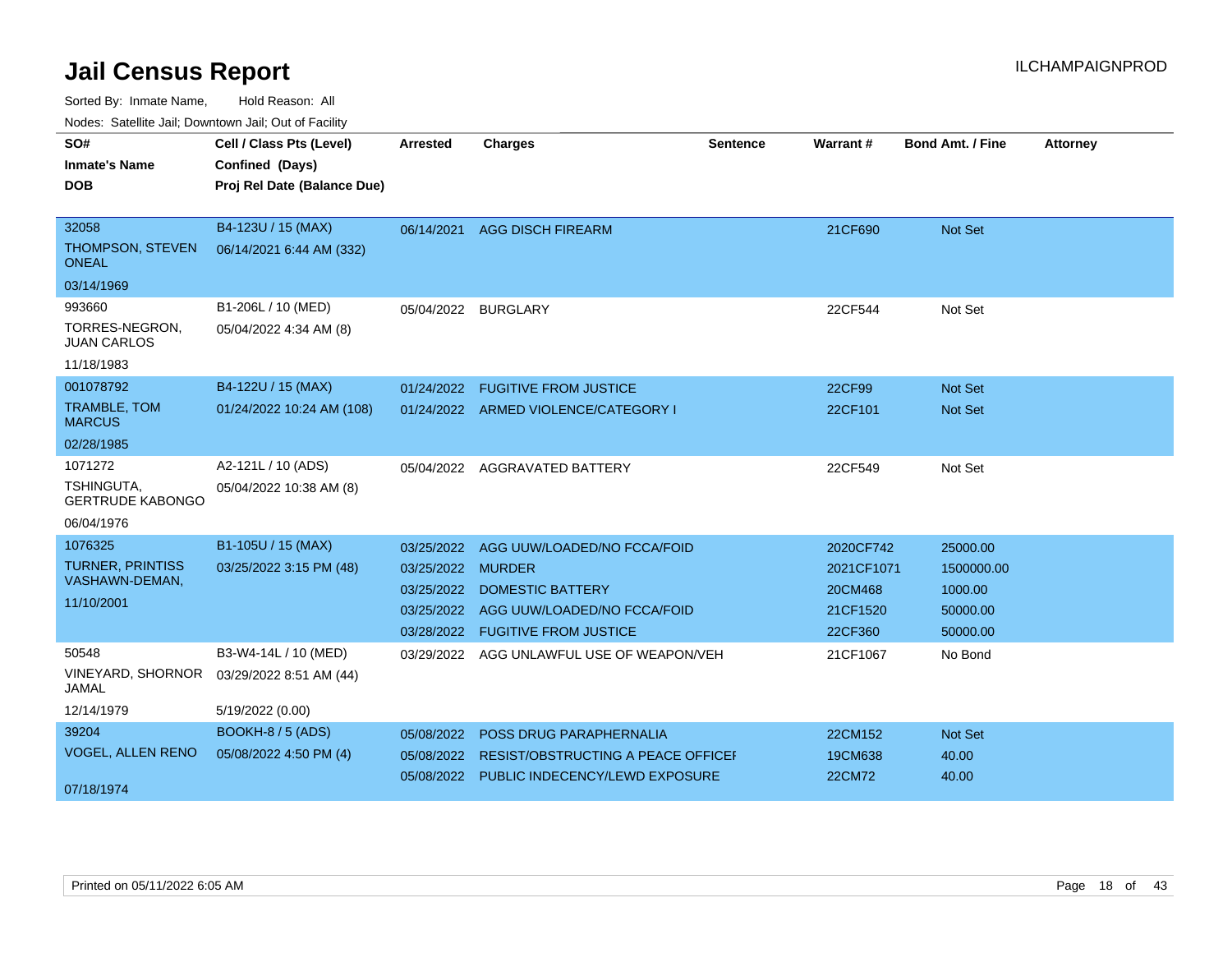Sorted By: Inmate Name, Hold Reason: All

Nodes: Satellite Jail; Downtown Jail; Out of Facility

| SO#<br><b>Inmate's Name</b><br><b>DOB</b>          | Cell / Class Pts (Level)<br>Confined (Days)<br>Proj Rel Date (Balance Due) | <b>Arrested</b> | <b>Charges</b>                            | <b>Sentence</b> | Warrant#    | <b>Bond Amt. / Fine</b> | <b>Attorney</b> |
|----------------------------------------------------|----------------------------------------------------------------------------|-----------------|-------------------------------------------|-----------------|-------------|-------------------------|-----------------|
| 1076520<br>WARNER-UDUEBOR,<br><b>JAESEN CHI</b>    | B4-222L / 15 (MAX)<br>04/20/2022 2:56 PM (22)                              |                 | 04/20/2022 ARMED VIOLENCE/CATEGORY I      |                 | 22CF485     | Not Set                 |                 |
| 04/11/2001<br>1070737                              | A1-126L / 15 (MAX)                                                         |                 |                                           |                 |             |                         |                 |
| WASHINGTON,<br><b>JASTINA VIRGINIA</b>             | 10/14/2021 12:02 PM (210)                                                  | 10/14/2021      | AGG KIDNAPG/<13/INTEL DISABL              | (DHS)           | 2020CF418   | 250000.00               |                 |
| 04/11/2000                                         |                                                                            |                 |                                           |                 |             |                         |                 |
| 977140                                             | B1-203L / 10 (MED)                                                         | 10/24/2021      | <b>ARMED HABITUAL CRIMINAL</b>            |                 | 21CF1289    | <b>Not Set</b>          |                 |
| <b>WEBSTER, DERRIAL</b><br><b>DEVON</b>            | 10/24/2021 2:46 AM (200)                                                   |                 |                                           |                 |             |                         |                 |
| 01/14/1990                                         |                                                                            |                 |                                           |                 |             |                         |                 |
| 001078328                                          | B1-105L / 15 (MAX)                                                         | 08/30/2021      | FELON POSS/USE WEAPON/FIREARM             |                 | 21CF1045    | Not Set                 |                 |
| WHITE, JUSTIN<br><b>STEVEN</b>                     | 08/30/2021 10:48 AM (255)                                                  |                 |                                           |                 |             |                         |                 |
| 10/25/1995                                         |                                                                            |                 |                                           |                 |             |                         |                 |
| 001077235                                          | B4-221U / 10 (MED)                                                         | 04/26/2022      | POSSESSING A CONTROLLED SUBSTAND          |                 | 22CF507     | <b>Not Set</b>          |                 |
| <b>WHITLEY, CHARLES</b>                            | 04/26/2022 6:11 PM (16)                                                    |                 | 04/26/2022 POSS AMT CON SUB EXCEPT(A)/(D) |                 | 20CF1077    | 940.00                  |                 |
|                                                    |                                                                            | 04/26/2022      | <b>WARRANT OUT OF COUNTY</b>              |                 | 20TR10761   | 3000.00                 |                 |
| 09/03/1975                                         |                                                                            | 04/26/2022      | <b>WARRANT OUT OF COUNTY</b>              |                 | 20TR10760   | 3000.00                 |                 |
|                                                    |                                                                            |                 | 04/26/2022 WARRANT OUT OF COUNTY          |                 | 20CM646     | 5000.00                 |                 |
| 638552<br><b>WILLIAMS, MICHAEL</b><br><b>JAMES</b> | B2-T2-08L / 5 (SPH)<br>10/07/2021 12:20 PM (217)                           | 10/07/2021      | CHILD PORNOGRAPHY/PHOTOGRAPH              |                 | 2021CF1207  | No Bond                 |                 |
| 03/29/1964                                         |                                                                            |                 |                                           |                 |             |                         |                 |
| 1066370                                            | B1-101L / 15 (MAX)                                                         |                 | 07/28/2021 ARMED VIOLENCE/CATEGORY III    |                 | 2021 CF 882 | Not Set                 |                 |
| <b>WILLIAMS, REONTE</b><br><b>REMIR</b>            | 07/28/2021 5:40 AM (288)                                                   |                 |                                           |                 |             |                         |                 |
| 05/14/1999                                         |                                                                            |                 |                                           |                 |             |                         |                 |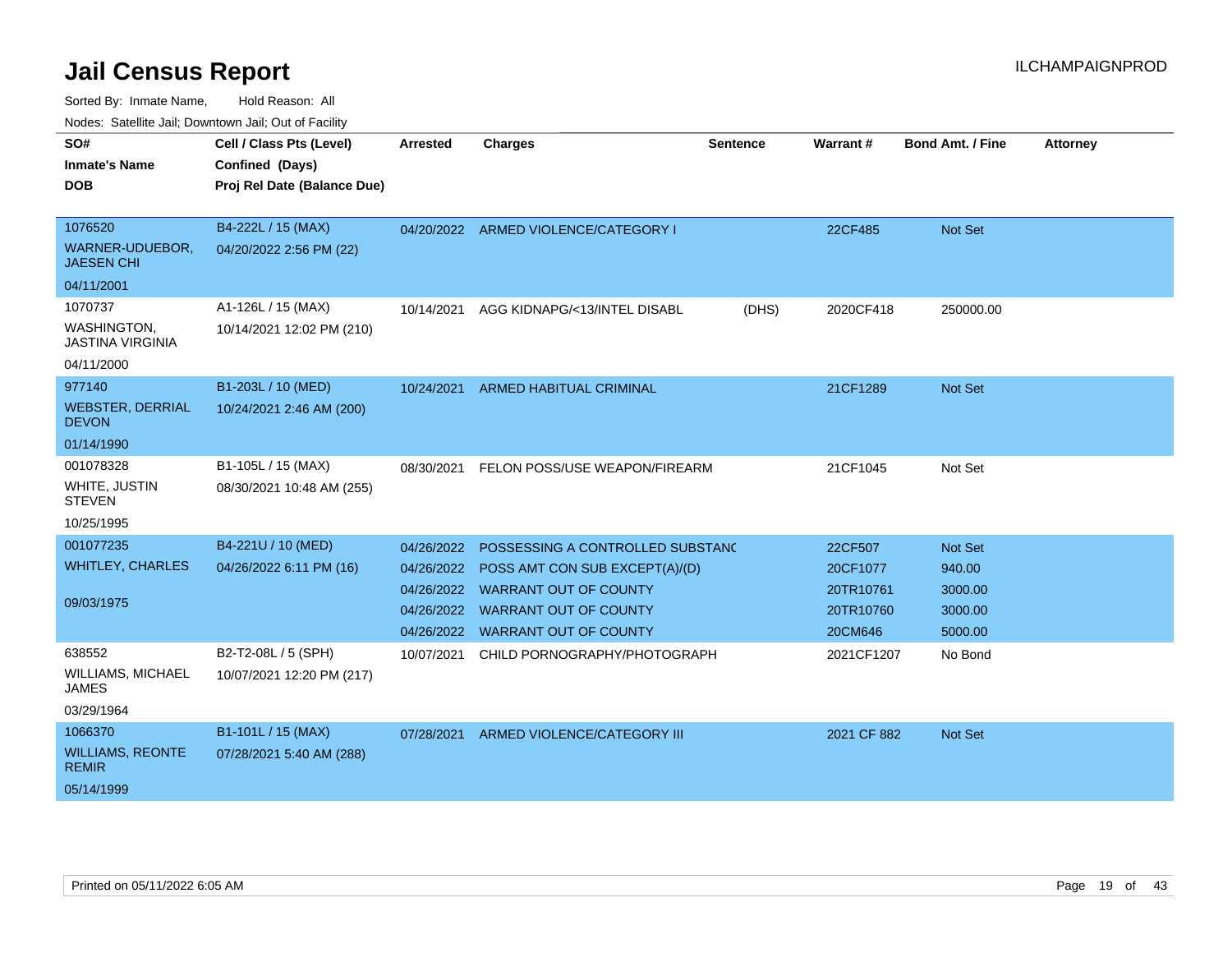| SO#<br><b>Inmate's Name</b><br><b>DOB</b> | Cell / Class Pts (Level)<br>Confined (Days)<br>Proj Rel Date (Balance Due) | Arrested   | Charges                        | <b>Sentence</b> | Warrant# | <b>Bond Amt. / Fine</b> | <b>Attorney</b> |
|-------------------------------------------|----------------------------------------------------------------------------|------------|--------------------------------|-----------------|----------|-------------------------|-----------------|
| 1051953                                   | A1-226L / 10 (MED)                                                         | 02/02/2022 | DOMESTIC BATTERY/OTHER PRIOR   | 8y (DOC)        | 22CF144  | Not Set                 |                 |
| <b>WINSTON, ALYSSIA</b><br><b>LETEECE</b> | 02/02/2022 4:29 AM (99)                                                    | 03/28/2022 | AGG ROBBERY/INDICATE ARM W/FIR | 8y (DOC)        | 22CF353  | <b>Not Set</b>          |                 |
| 03/17/1996                                |                                                                            |            |                                |                 |          |                         |                 |
| 001077731<br>YOUNG, AARON<br><b>BLAKE</b> | B1-201U / 15 (MAX)<br>04/12/2022 12:53 PM (30)                             | 04/12/2022 | ATTEMPT (FIRST DEGREE MURDER)  |                 | 22CF428  | 1500000.00              |                 |
| 03/04/2000                                |                                                                            |            |                                |                 |          |                         |                 |
| <b>Total Satellite Jail: 147</b>          |                                                                            | Males: 124 | Females: 23<br>Unknown: 0      |                 |          |                         |                 |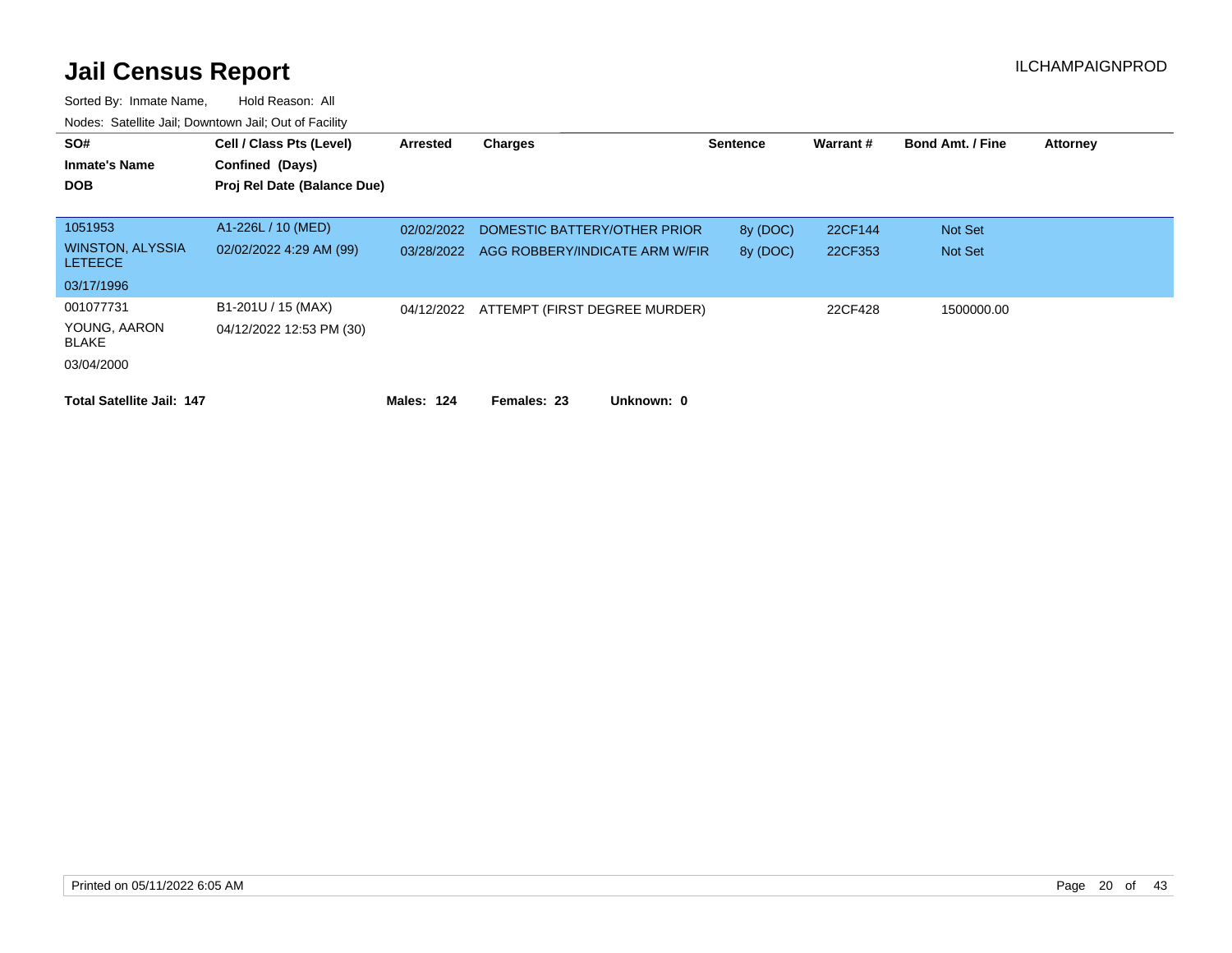| <b>Downtown Jail</b>                     |                                             |                 |                                                                              |                 |                  |                         |                 |
|------------------------------------------|---------------------------------------------|-----------------|------------------------------------------------------------------------------|-----------------|------------------|-------------------------|-----------------|
| SO#                                      | Cell / Class Pts (Level)                    | <b>Arrested</b> | <b>Charges</b>                                                               | <b>Sentence</b> | Warrant#         | <b>Bond Amt. / Fine</b> | <b>Attorney</b> |
| <b>Inmate's Name</b>                     | Confined (Days)                             |                 |                                                                              |                 |                  |                         |                 |
| <b>DOB</b>                               | Proj Rel Date (Balance Due)                 |                 |                                                                              |                 |                  |                         |                 |
|                                          |                                             |                 |                                                                              |                 |                  |                         |                 |
| 952871                                   | G3U / 5 (MIN)                               |                 | 03/13/2022 METH DELIVERY/5<15 GRAMS                                          |                 | 22CF300          | No Bond                 |                 |
| AUTEBERRY, JOSHUA<br><b>DAVID</b>        | 03/13/2022 7:24 PM (60)                     |                 |                                                                              |                 |                  |                         |                 |
| 12/28/1984                               |                                             |                 |                                                                              |                 |                  |                         |                 |
| 001078218                                | $D1 / 5$ (ADS)                              | 03/23/2022      | CRIMINAL TRESPASS TO LAND                                                    |                 | 21CM340          | 1000.00                 |                 |
| BAKER, REED ALLEN                        | 03/23/2022 6:55 PM (50)                     | 03/23/2022      | <b>DISORDERLY CONDUCT</b>                                                    |                 | 20OV0267         | 1000.00                 |                 |
| 07/28/1981                               |                                             |                 | 03/24/2022 RETAIL THEFT                                                      |                 | 20CM658          | 5000.00                 |                 |
| 517915                                   | G6L / 5 (MIN)                               | 08/03/2021      | FORGERY/ISSUE/DELIVER DOCUMENT                                               |                 |                  | No Bond                 |                 |
| <b>BOXLEY, CHARLES</b>                   | 08/03/2021 2:18 PM (282)                    | 08/03/2021      | <b>BURGLARY</b>                                                              |                 | 21CF289          | 20000.00                |                 |
| <b>OMAR</b>                              |                                             | 08/03/2021      | <b>BURGLARY</b>                                                              |                 | 21CF679          | 20000.00                |                 |
| 01/10/1985                               |                                             |                 |                                                                              |                 |                  |                         |                 |
| 47897                                    | E2L / 15 (ADS)                              | 01/19/2022      | PAROLE REVOCATION                                                            |                 | VA2201139        | No Bond                 |                 |
| <b>BRANAMAN,</b><br><b>CLIFFORD EARL</b> | 01/19/2022 9:21 PM (113)                    | 01/19/2022      | <b>VIOLATE ORDER PROTECTION</b><br>01/19/2022 DRVG REVOKED/2+/PERS INJ/DEATH |                 | 22CF85<br>22CF84 | Not Set<br>Not Set      |                 |
| 03/09/1975                               |                                             |                 |                                                                              |                 |                  |                         |                 |
| 995432                                   | 12/10 (ADS)                                 | 12/20/2021      | FAIL TO RPT WKLY/NO FIXED ADDR                                               |                 | 21CF1559         | <b>Not Set</b>          |                 |
| <b>BROWN, JAVON</b><br><b>SHANTEZ</b>    | 12/20/2021 2:06 AM (143)                    |                 |                                                                              |                 |                  |                         |                 |
| 10/14/1991                               |                                             |                 |                                                                              |                 |                  |                         |                 |
| 001078900                                | J7L / 15 (ADS)                              | 03/02/2022      | MURDER/INTENT TO KILL/INJURE                                                 |                 | 22CF252          | Not Set                 |                 |
| BYRD, ANDREW<br><b>DARNELL</b>           | 03/02/2022 11:59 PM (71)                    |                 |                                                                              |                 |                  |                         |                 |
| 12/30/2003                               |                                             |                 |                                                                              |                 |                  |                         |                 |
| 001078092                                | H <sub>2</sub> U / 10 (ADS)                 | 12/27/2021      | AGG BATTERY/PUBLIC PLACE                                                     |                 | 2021CF1042       | 5000.00                 |                 |
| <b>WILLIAM</b>                           | CHOUNARD, STANLEY 12/27/2021 10:47 PM (136) |                 |                                                                              |                 |                  |                         |                 |
| 06/25/1986                               |                                             |                 |                                                                              |                 |                  |                         |                 |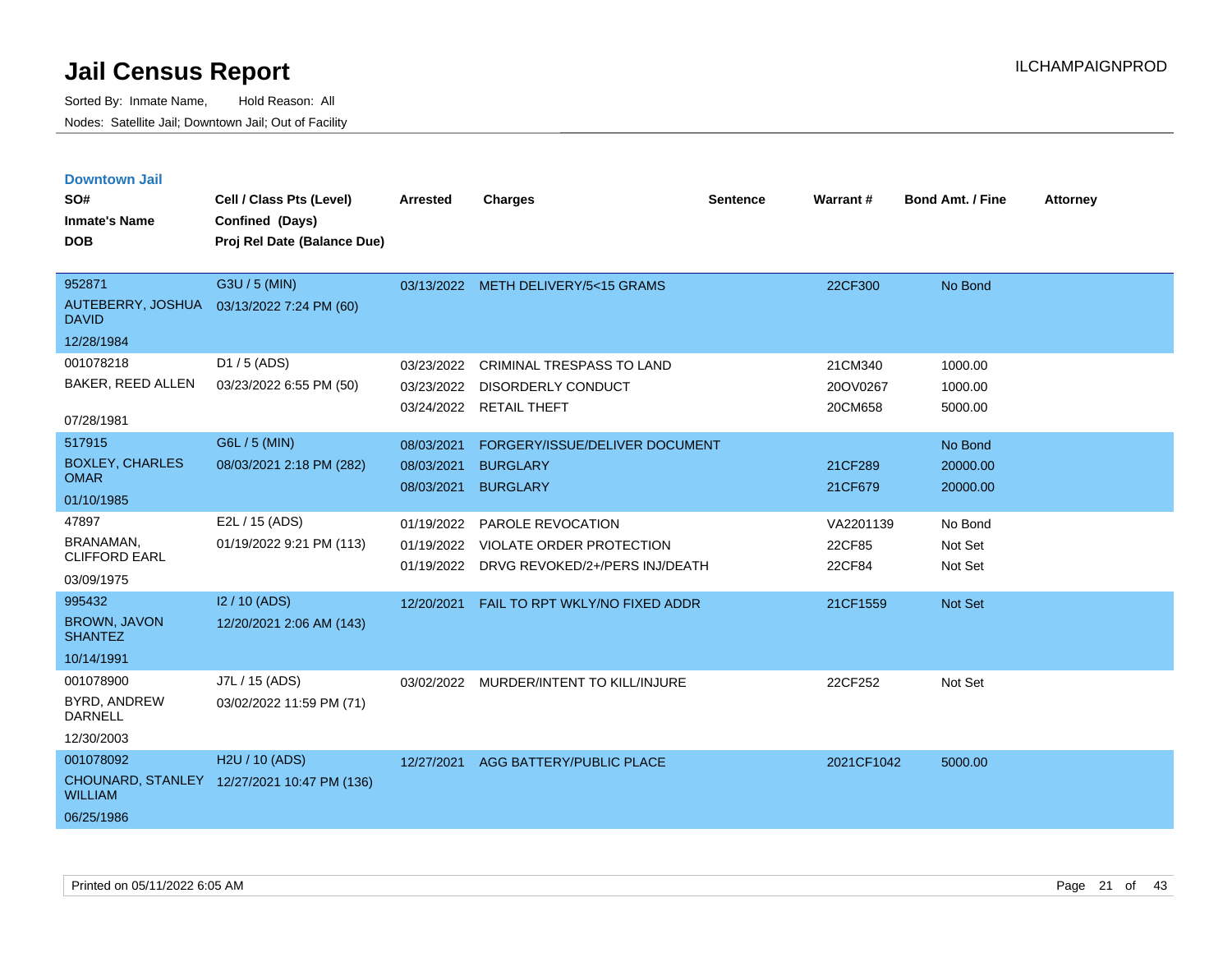| SO#<br><b>Inmate's Name</b><br><b>DOB</b>        | Cell / Class Pts (Level)<br>Confined (Days)<br>Proj Rel Date (Balance Due) | <b>Arrested</b> | <b>Charges</b>                            | <b>Sentence</b> | Warrant#    | <b>Bond Amt. / Fine</b> | <b>Attorney</b> |
|--------------------------------------------------|----------------------------------------------------------------------------|-----------------|-------------------------------------------|-----------------|-------------|-------------------------|-----------------|
| 56241                                            | E1L / 5 (MIN)                                                              |                 | 01/13/2022 VIOLATE ORDER/PRIOR DOM BTRY   |                 | 22CF59      | Not Set                 |                 |
| <b>CLARK, DAMON</b><br><b>GILLMORE</b>           | 01/13/2022 4:36 AM (119)                                                   |                 | 04/04/2022 CIVIL FTA WARRANT              |                 | 2007D200    | 100000.00               |                 |
| 12/21/1976                                       |                                                                            |                 |                                           |                 |             |                         |                 |
| 001078838                                        | D <sub>2</sub> / 15 (ADS)                                                  |                 | 02/12/2022 PRED CRIM SEX ASLT/BODILY HARM |                 | 21CF30      | 150000.00               |                 |
| CLAYTON, KAREEM<br>JAMAL                         | 02/12/2022 8:55 AM (89)                                                    |                 |                                           |                 |             |                         |                 |
| 02/03/1974                                       |                                                                            |                 |                                           |                 |             |                         |                 |
| 1075361                                          | $15/5$ (ADS)                                                               | 04/16/2021      | <b>BURGLARY</b>                           |                 | 21CF414     | Not Set                 |                 |
| <b>COWART, TORREY</b><br><b>BENJAMEN, Junior</b> | 04/16/2021 9:17 PM (391)                                                   |                 |                                           |                 |             |                         |                 |
| 11/22/1987                                       |                                                                            |                 |                                           |                 |             |                         |                 |
| 1074319                                          | K1 / 15 (SPH)                                                              | 10/12/2021      | AGGRAVATED CRUELTY TO ANIMALS             |                 | 21CF1238    | Not Set                 |                 |
| <b>CRAIG, DAVUCCI</b><br><b>DAVION</b>           | 10/12/2021 11:36 AM (212)                                                  | 10/14/2021      | MURDER                                    |                 | 21CF1239    | Not Set                 |                 |
| 08/02/2001                                       |                                                                            |                 |                                           |                 |             |                         |                 |
| 571307                                           | J3L / 15 (ADS)                                                             | 09/14/2020      | CRIM SEXUAL ABUSE/CONSENT                 |                 | 2020CF1026  | <b>Not Set</b>          |                 |
| DOMINGO-<br>CASTANEDA,                           | 09/14/2020 11:19 PM (605)                                                  | 09/14/2020      | PRED CRIM SEX ASLT/VICTIM <13             |                 | 2020CF1025  | <b>Not Set</b>          |                 |
| 09/29/1989                                       |                                                                            |                 |                                           |                 |             |                         |                 |
| 527379                                           | D6 / 15 (ADS)                                                              | 10/25/2021      | ARMED HABITUAL CRIMINAL                   |                 | 21CF1297    | Not Set                 |                 |
| DRAKE, MARCELL<br>DEON                           | 10/25/2021 5:05 PM (199)                                                   | 10/27/2021      | AGG DOMESTIC BATTERY/STRANGLE             |                 | 21CF1245    | Not Set                 |                 |
| 04/20/1987                                       |                                                                            |                 |                                           |                 |             |                         |                 |
| 527081                                           | F1L / 10 (MED)                                                             | 09/06/2021      | ARSON/REAL/PERSONAL PROP>\$150            |                 | 2021 CF 797 | 25000.00                |                 |
| <b>FERGUSON.</b><br><b>CHRISTOPHER</b>           | 09/06/2021 1:18 PM (248)                                                   |                 |                                           |                 |             |                         |                 |
| 12/21/1981                                       |                                                                            |                 |                                           |                 |             |                         |                 |
| 524764                                           | G3L / 5 (MIN)                                                              | 09/18/2021      | METH DELIVERY/15<100 GRAMS                |                 | 21CF627     | 50000.00                |                 |
| <b>FISCUS, ROBERT</b><br>LOWELL                  | 09/18/2021 10:50 AM (236)                                                  |                 |                                           |                 |             |                         |                 |
| 02/17/1986                                       |                                                                            |                 |                                           |                 |             |                         |                 |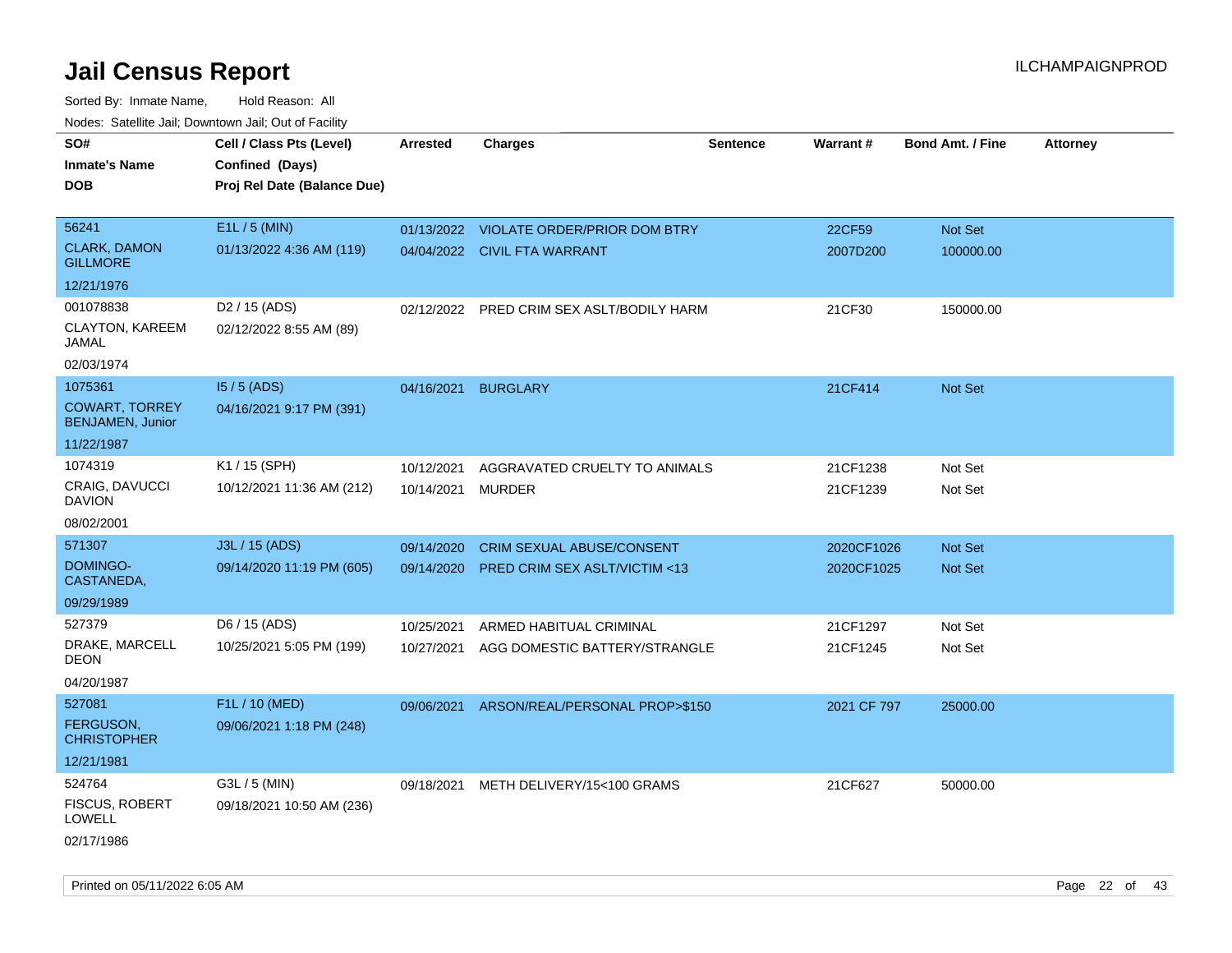Sorted By: Inmate Name, Hold Reason: All Nodes: Satellite Jail; Downtown Jail; Out of Facility

| 110000. 001011110 0011, Dominomi odli, Odi oli dollit |                                            |                  |                                           |                 |                 |                         |                 |
|-------------------------------------------------------|--------------------------------------------|------------------|-------------------------------------------|-----------------|-----------------|-------------------------|-----------------|
| SO#                                                   | Cell / Class Pts (Level)                   | <b>Arrested</b>  | <b>Charges</b>                            | <b>Sentence</b> | <b>Warrant#</b> | <b>Bond Amt. / Fine</b> | <b>Attorney</b> |
| <b>Inmate's Name</b>                                  | Confined (Days)                            |                  |                                           |                 |                 |                         |                 |
| <b>DOB</b>                                            | Proj Rel Date (Balance Due)                |                  |                                           |                 |                 |                         |                 |
|                                                       |                                            |                  |                                           |                 |                 |                         |                 |
| 1068917                                               | <b>H6U / 5 (ADS)</b>                       | 08/11/2021       | VIO ORDER/PRIOR VIO OF ORDER              |                 | 21CF965         | <b>Not Set</b>          |                 |
| <b>GARCIA, JUAN</b><br><b>CARLOS</b>                  | 08/11/2021 9:24 PM (274)                   |                  |                                           |                 |                 |                         |                 |
| 10/21/1997                                            |                                            |                  |                                           |                 |                 |                         |                 |
| 32913                                                 | $11 / 15$ (ADS)                            | 12/03/2021       | PRED CRIM SEX ASLT/VICTIM <13             |                 | 21CF1481        | Not Set                 |                 |
| GROB, WARREN A,<br>Junior                             | 12/03/2021 4:24 PM (160)                   |                  |                                           |                 |                 |                         |                 |
| 12/07/1950                                            |                                            |                  |                                           |                 |                 |                         |                 |
| 001078868                                             | K3 / 5 (ADS)                               |                  | 02/24/2022 STALKING/CAUSE FEAR FOR SAFETY |                 | 22CF227         | 150000.00               |                 |
| <b>HARRIS-MINER,</b><br><b>NICHOLAS</b>               | 02/24/2022 3:56 PM (77)                    |                  |                                           |                 |                 |                         |                 |
| 07/08/1998                                            |                                            |                  |                                           |                 |                 |                         |                 |
| 987949                                                | B1 / 10 (SPH)                              | 03/29/2022       | <b>FELON POSS/FIREARM</b>                 |                 | 22CF365         | Not Set                 |                 |
| HOLT, TERRELL<br>VALENTINO                            | 03/29/2022 12:53 AM (44)                   |                  |                                           |                 |                 |                         |                 |
| 02/17/1991                                            |                                            |                  |                                           |                 |                 |                         |                 |
| 501278                                                | H4U / 5 (ADS)                              | 04/18/2022       | <b>INDIRECT CIVIL CONTEMPT</b>            |                 |                 | 987.00                  |                 |
| HURSEY, DANIEL<br><b>SCOTT</b>                        | 04/18/2022 9:26 AM (24)                    |                  |                                           |                 |                 |                         |                 |
| 08/30/1987                                            | 5/17/2022 (0.00)                           |                  |                                           |                 |                 |                         |                 |
| 518711                                                | G5L / 5 (MIN)                              | 01/30/2022 THEFT |                                           |                 | 22CF133         | Not Set                 |                 |
| <b>INGERSON, LUCUS</b><br>JAMES                       | 01/30/2022 4:57 PM (102)                   |                  |                                           |                 |                 |                         |                 |
| 09/16/1979                                            |                                            |                  |                                           |                 |                 |                         |                 |
| 001078766                                             | $13/5$ (ADS)                               | 02/08/2022       | <b>AGGRAVATED BATTERY</b>                 |                 | 22CF160         | <b>Not Set</b>          |                 |
| JOHNSON, IYONZI                                       | 02/08/2022 11:56 AM (93)                   | 02/08/2022       | <b>BURGLARY</b>                           |                 | 22CF63          | 3000.00                 |                 |
| 07/16/1994                                            |                                            |                  |                                           |                 |                 |                         |                 |
| 1073894                                               | $H1L / 5$ (ADS)                            | 04/07/2022       | PROBATION VIOLATION                       |                 | 2021CF920       | Not Set                 |                 |
|                                                       | JOKICH, ANTON VEGO 04/07/2022 5:40 PM (35) |                  |                                           |                 |                 |                         |                 |

05/30/1969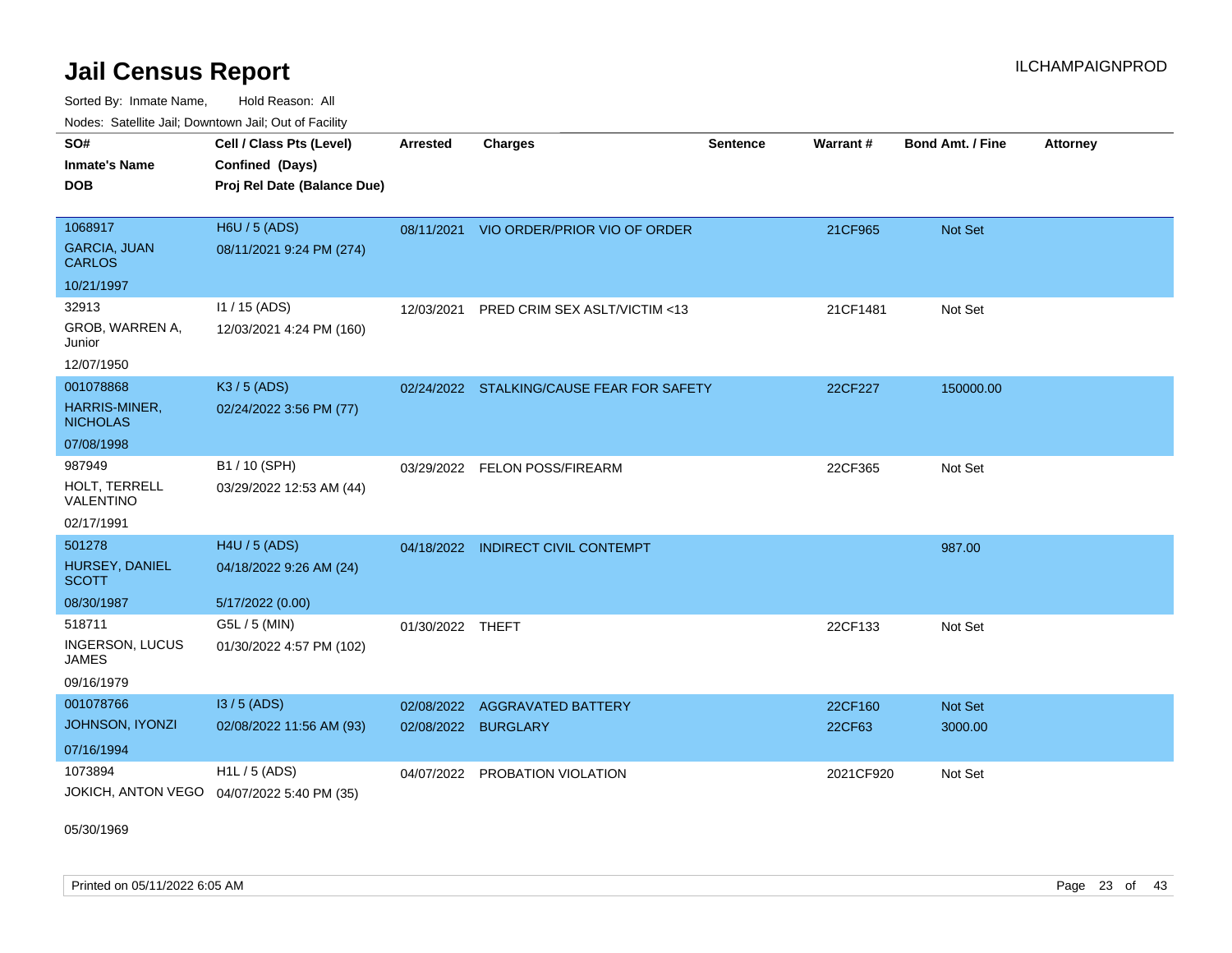| SO#<br><b>Inmate's Name</b><br><b>DOB</b>                                                | Cell / Class Pts (Level)<br>Confined (Days)<br>Proj Rel Date (Balance Due)             | <b>Arrested</b>                                                    | <b>Charges</b>                                                                                                                                                      | <b>Sentence</b> | Warrant#                                                       | <b>Bond Amt. / Fine</b>                                        | <b>Attorney</b> |
|------------------------------------------------------------------------------------------|----------------------------------------------------------------------------------------|--------------------------------------------------------------------|---------------------------------------------------------------------------------------------------------------------------------------------------------------------|-----------------|----------------------------------------------------------------|----------------------------------------------------------------|-----------------|
| 001078818<br>KINSEL, EVERAL<br><b>MICHAEL WILLIAM</b><br>10/16/1985                      | D3 / 10 (MED)<br>02/04/2022 7:37 PM (97)                                               |                                                                    | 02/04/2022 DOMESTIC BATTERY/OTHER PRIOR                                                                                                                             |                 | 22CF148                                                        | Not Set                                                        |                 |
| 527447<br>KIRKWOOD, TYLER<br><b>JAMES</b><br>10/04/1985<br>001077710<br>LANGE, DEVONTAE  | J1L / 10 (ADS)<br>02/22/2022 10:47 AM (79)<br>G9U / 5 (MIN)<br>03/31/2022 2:21 PM (42) | 02/22/2022<br>02/22/2022<br>02/23/2022<br>04/05/2022<br>03/31/2022 | <b>BURGLARY</b><br>AGG BATTERY/GREAT BODILY HARM<br><b>BURGLARY</b><br>RESIDENTIAL BURGLARY<br>AGG DOMESTIC BATTERY/STRANGLE<br>03/31/2022 AGG BATTERY/PUBLIC PLACE |                 | 22CF224<br>22CF223<br>22CF152<br>22CF383<br>21CF212<br>21CF279 | Not Set<br>Not Set<br>Not Set<br>Not Set<br>No Bond<br>No Bond |                 |
| <b>AND'RE</b><br>03/05/1994<br>29681<br>LENOIR, JOHN<br><b>CHRISTOPHER</b><br>04/20/1966 | J2L / 15 (ADS)<br>07/14/2020 12:51 PM (667)                                            | 07/14/2020                                                         | PREDATORY CRIMINAL SEX ASSLT/CHILE                                                                                                                                  |                 | 20CF-781                                                       | 250000.00                                                      |                 |
| 001078797<br>LEVIN, DANIEL DAVID<br>08/08/1984                                           | 14 / 10 (ADS)<br>01/26/2022 3:00 PM (106)                                              |                                                                    | 01/26/2022 VIO STALKING NO CONTACT ORDER                                                                                                                            |                 | 22CM31                                                         | <b>Not Set</b>                                                 |                 |
| 1063030<br>02/22/1991                                                                    | D4 / 15 (ADS)<br>MASON, RYAN ONEIAL 12/21/2021 9:30 AM (142)                           | 12/20/2021<br>12/22/2021                                           | <b>MURDER</b><br>PAROLE REVOCATION                                                                                                                                  |                 | 21CF1571<br>CH2107979                                          | Not Set<br>Not Set                                             |                 |
| 1076591<br>MATTHEWS,<br><b>CHRISTIAN ANTHONY</b><br>03/15/1989                           | G8U / 5 (MIN)<br>02/22/2022 7:42 PM (79)                                               | 02/22/2022<br>02/23/2022                                           | DELIVERY OF OR POSSESSION OF W/IN14y (DOC)<br><b>MAIL FRAUD</b>                                                                                                     |                 | 20CF961<br>2:21CR173                                           | 500000.00<br>No Bond                                           |                 |
| 40235<br>MERRIWEATHER,<br><b>MARCUS TODD</b><br>11/28/1967                               | G1L / 5 (MIN)<br>10/04/2021 4:41 PM (220)                                              | 10/04/2021                                                         | AGG DUI/4                                                                                                                                                           |                 | 2021CF1145                                                     | 35000.00                                                       |                 |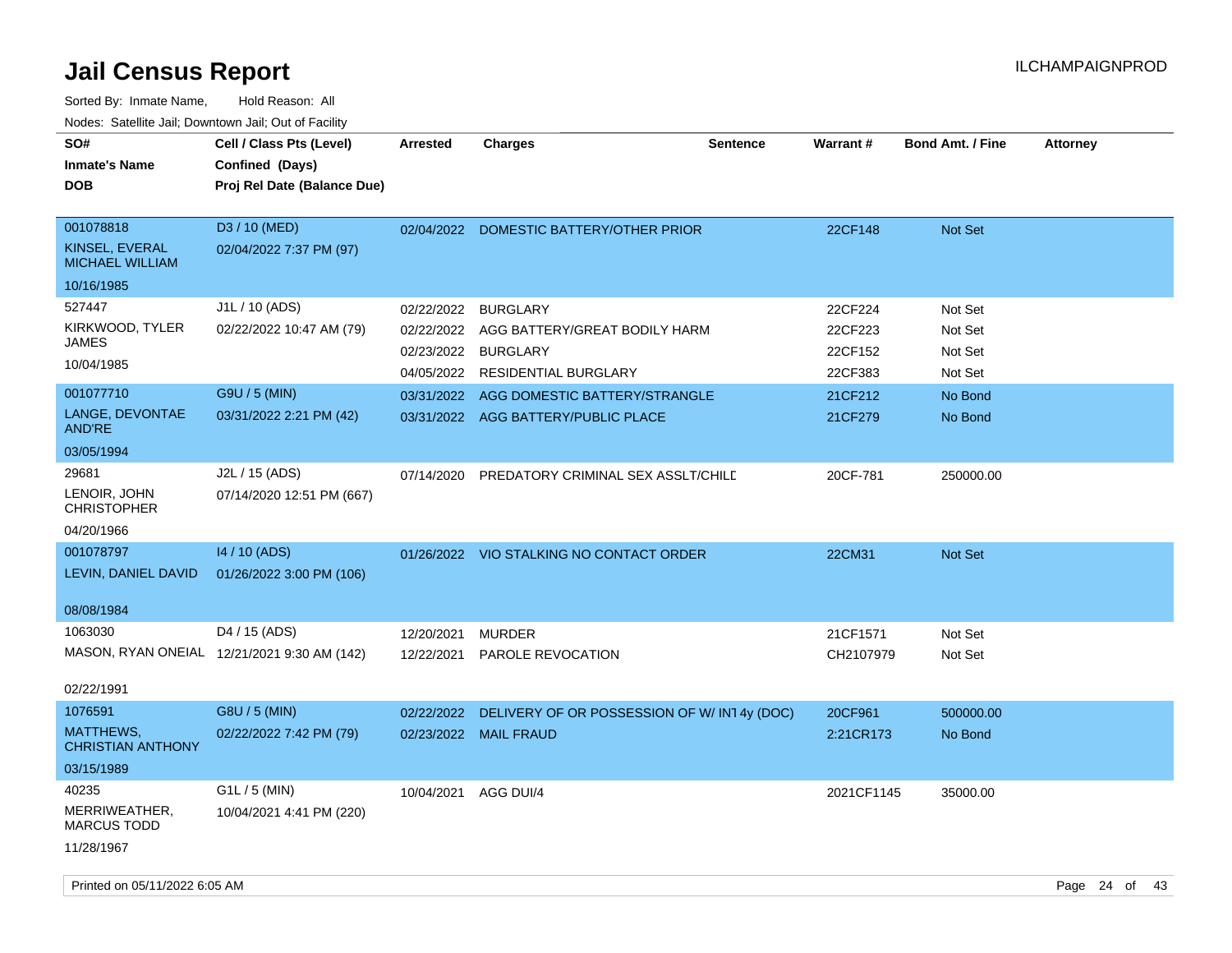| rougs. Calcing Jan, Downtown Jan, Out of Facinty  |                                                                            |                          |                                                                |          |                      |                         |                 |
|---------------------------------------------------|----------------------------------------------------------------------------|--------------------------|----------------------------------------------------------------|----------|----------------------|-------------------------|-----------------|
| SO#<br><b>Inmate's Name</b><br><b>DOB</b>         | Cell / Class Pts (Level)<br>Confined (Days)<br>Proj Rel Date (Balance Due) | <b>Arrested</b>          | <b>Charges</b>                                                 | Sentence | <b>Warrant#</b>      | <b>Bond Amt. / Fine</b> | <b>Attorney</b> |
| 1040273<br>METCALFE, LANELL<br><b>JARON</b>       | E5U / 15 (ADS)<br>09/30/2021 11:32 PM (224)                                | 09/30/2021               | <b>PRED CRIM SEX ASLT/VICTIM &lt;13</b>                        |          | 21CF329              | 500000.00               |                 |
| 09/22/1988                                        |                                                                            |                          |                                                                |          |                      |                         |                 |
| 1042168<br>MONTALVO, ANTONIO                      | G2L / 5 (MIN)<br>02/26/2022 6:14 AM (75)                                   | 02/26/2022 AGG DUI/4     |                                                                |          | 22CF238              | Not Set                 |                 |
| 05/03/1976                                        |                                                                            |                          |                                                                |          |                      |                         |                 |
| 001078993<br>MURPHY, JUSTIN RAY                   | J5L / 10 (ADS)<br>03/29/2022 6:40 PM (44)                                  |                          | 03/29/2022 AGG ASLT PEACE OFF/FIRE/ER WRK                      |          | <b>22CM87</b>        | Not Set                 |                 |
| 03/12/1997                                        |                                                                            |                          |                                                                |          |                      |                         |                 |
| 001078814<br>MYLES, JENTAVIOUS<br><b>KENTRAIL</b> | G5U / 5 (MIN)<br>05/05/2022 4:19 AM (7)                                    |                          | 05/05/2022 VIO BAIL BOND/CLASS 2 OFFENSE                       |          | 22CM150              | No Bond                 |                 |
| 10/12/2001                                        |                                                                            |                          |                                                                |          |                      |                         |                 |
| 544881                                            | G7L / 5 (MIN)                                                              | 05/02/2022               | <b>RESIST/OBSTRUCT WITH INJURY</b>                             |          | 22CF543              | Not Set                 |                 |
| <b>JUAN</b>                                       | PASCUAL, FRANCISCO 05/02/2022 11:40 PM (10)                                | 05/02/2022               | BATTERY/CAUSE BODILY HARM                                      |          | 20CM592              | 7500.00                 |                 |
| 04/20/1983                                        |                                                                            | 05/02/2022               | DOMESTIC BTRY/PHYSICAL CONTACT                                 |          | 20CM802              | 5000.00                 |                 |
| 001078357                                         | A2L / 15 (SPH)                                                             | 09/17/2021               | ARMED ROBBERY/ARMED W/FIREARM                                  |          | 22-CF-7              | 500000.00               |                 |
| PETTIGREW, CAREY<br>CORNITRIAS DEOBLO             | 09/17/2021 9:56 AM (237)                                                   | 09/17/2021               | ARMED ROBBERY/ARMED W/FIREARM                                  |          | 21CF1128             | Not Set                 |                 |
| 08/31/1986                                        |                                                                            | 09/17/2021<br>09/17/2021 | ARMED ROBBERY/ARMED W/FIREARM<br>ARMED ROBBERY/ARMED W/FIREARM |          | 21CF1129<br>21CF1230 | Not Set<br>Not Set      |                 |
| 1008308                                           | F2L / 10 (MED)                                                             | 01/30/2022               | AGG BTRY/GREAT BOD HARM/60+                                    |          | 22CF131              | No Bond                 |                 |
| PETTIGREW, MARIO<br><b>TRAVINIO</b>               | 01/30/2022 6:15 AM (102)                                                   | 01/30/2022 ASSAULT       |                                                                |          | 19CM364              | 4000.00                 |                 |
| 08/11/1992                                        |                                                                            |                          |                                                                |          |                      |                         |                 |
| 1070610                                           | J6L / 10 (ADS)                                                             | 03/03/2022               | AGG BATTERY/PUBLIC PLACE                                       |          | 21CF930              | Not Set                 |                 |
| PHILLIS, AARON<br><b>MONTRELL</b>                 | 03/03/2022 2:49 PM (70)                                                    |                          | 03/03/2022 AGG BATTERY/GREAT BODILY HARM                       |          | 21CF482              | 5000.00                 |                 |
| 03/26/1999                                        |                                                                            |                          |                                                                |          |                      |                         |                 |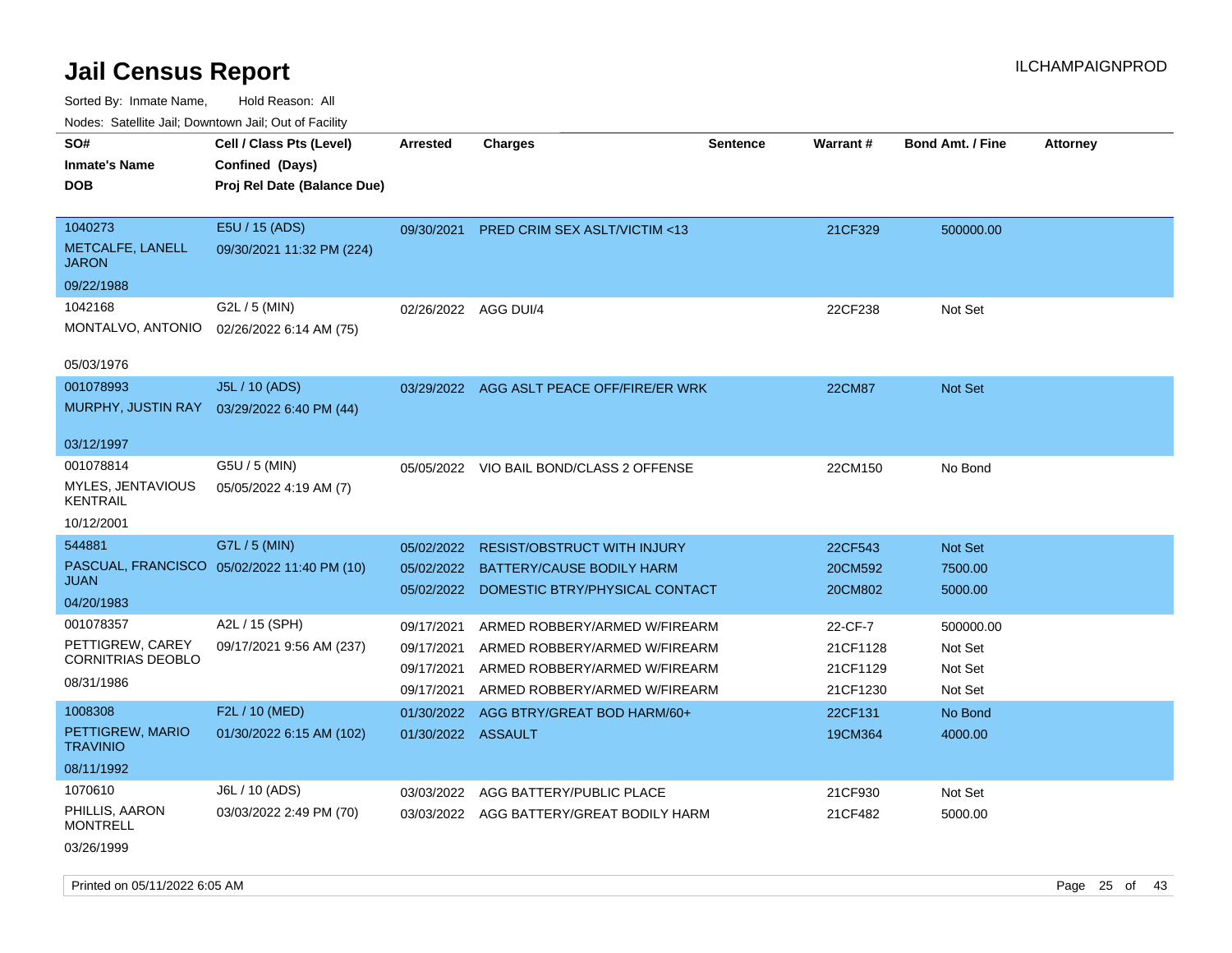Sorted By: Inmate Name, Hold Reason: All Nodes: Satellite Jail; Downtown Jail; Out of Facility

| SO#                                      | Cell / Class Pts (Level)    | <b>Arrested</b> | <b>Charges</b>                         | <b>Sentence</b> | Warrant#   | <b>Bond Amt. / Fine</b> | <b>Attorney</b> |
|------------------------------------------|-----------------------------|-----------------|----------------------------------------|-----------------|------------|-------------------------|-----------------|
| <b>Inmate's Name</b>                     | Confined (Days)             |                 |                                        |                 |            |                         |                 |
| <b>DOB</b>                               | Proj Rel Date (Balance Due) |                 |                                        |                 |            |                         |                 |
|                                          |                             |                 |                                        |                 |            |                         |                 |
| 001078005                                | E4L / 10 (MED)              |                 | 03/08/2022 HOME INVASION/CAUSE INJURY  |                 | 22CF280    | Not Set                 |                 |
| PINEX, MARCHELLO D                       | 03/08/2022 2:54 AM (65)     |                 | 03/08/2022 AGGRAVATED BATTERY/STRANGLE |                 | 19CR605101 | No Bond                 |                 |
| 12/25/1991                               |                             |                 |                                        |                 |            |                         |                 |
| 001077783                                | H5U / 10 (ADS)              |                 | 01/05/2022 AGGRAVATED BATTERY          |                 | 21CF325    | Not Set                 |                 |
| RIVERA, DARYL<br><b>ANTONIO</b>          | 01/05/2022 4:20 PM (127)    |                 |                                        |                 |            |                         |                 |
| 11/14/1981                               |                             |                 |                                        |                 |            |                         |                 |
| 1072114                                  | A1U / 15 (SPH)              | 01/17/2021      | ATTEMPT (FIRST DEGREE MURDER)          |                 | 2021CF65   | Not Set                 |                 |
| ROBINSON, DONNELL                        | 01/17/2021 2:40 PM (480)    | 01/17/2021      | ARMED ROBBERY/NO FIREARM               |                 | 2020CF824  | 75000.00                |                 |
| <b>LEVON</b>                             |                             | 02/17/2021      | <b>AGGRAVATED BATTERY</b>              | 4y (DOC)        |            | 250000.00               |                 |
| 10/23/2000                               |                             |                 |                                        |                 |            |                         |                 |
| 1064798                                  | B3 / 15 (ADS)               | 01/17/2022      | MURDER                                 |                 | 2021CF695  | 1500000.00              |                 |
| <b>STENNIS, BRUCE</b><br><b>DEONTAY</b>  | 01/17/2022 1:29 PM (115)    | 01/17/2022      | MFG/DEL 1<15 GR COCAINE/ANLG           |                 | 21CF520    | 50000.00                |                 |
| 08/12/1998                               |                             |                 |                                        |                 |            |                         |                 |
| 1056971                                  | B2 / 10 (SPH)               | 08/07/2021      | FELON POSS/USE WEAPON/FIREARM          |                 | 21CF948    | No Bond                 |                 |
| <b>TRAVIS, DENZEL</b><br><b>DANTRELL</b> | 08/07/2021 7:36 AM (278)    | 08/08/2021      | AGG BATTERY/PUBLIC PLACE               |                 | 2020CF647  | 25000.00                |                 |
| 03/21/1993                               |                             |                 |                                        |                 |            |                         |                 |
| 30108                                    | J4L / 15 (ADS)              | 07/30/2021      | <b>MURDER</b>                          |                 | 21CF902    | 2000000.00              |                 |
| VANDYKE, DARYL<br><b>ANTHONY</b>         | 07/30/2021 8:29 PM (286)    |                 |                                        |                 |            |                         |                 |
| 10/04/1965                               |                             |                 |                                        |                 |            |                         |                 |
| 968681                                   | E6L / 15 (ADS)              | 08/27/2021      | AGG CRIM SX AB/VIC 13<18/TRUST         |                 | 2020CF499  | 250000.00               |                 |
| <b>WADE, DEMETRIUS</b><br><b>DARYL</b>   | 08/27/2021 2:25 AM (258)    | 08/27/2021      | <b>INDIRECT CRIMINAL CONTEMPT</b>      | 3y (DOC)        | 2021CC16   | No Bond                 |                 |
| 01/07/1987                               |                             |                 |                                        |                 |            |                         |                 |
| 1070971                                  | $H3L / 5$ (ADS)             | 12/07/2021      | <b>IDENTITY THEFT/&lt;\$300</b>        |                 | 20CF922    | Not Set                 |                 |
| <b>WEIR, CLINTON</b><br><b>HOWARD</b>    | 12/08/2021 3:45 AM (155)    | 12/07/2021      | <b>RECKLESS DRIVING</b>                |                 | 19TR2348   | Not Set                 |                 |
| 03/15/1983                               |                             |                 |                                        |                 |            |                         |                 |

Printed on 05/11/2022 6:05 AM Page 26 of 43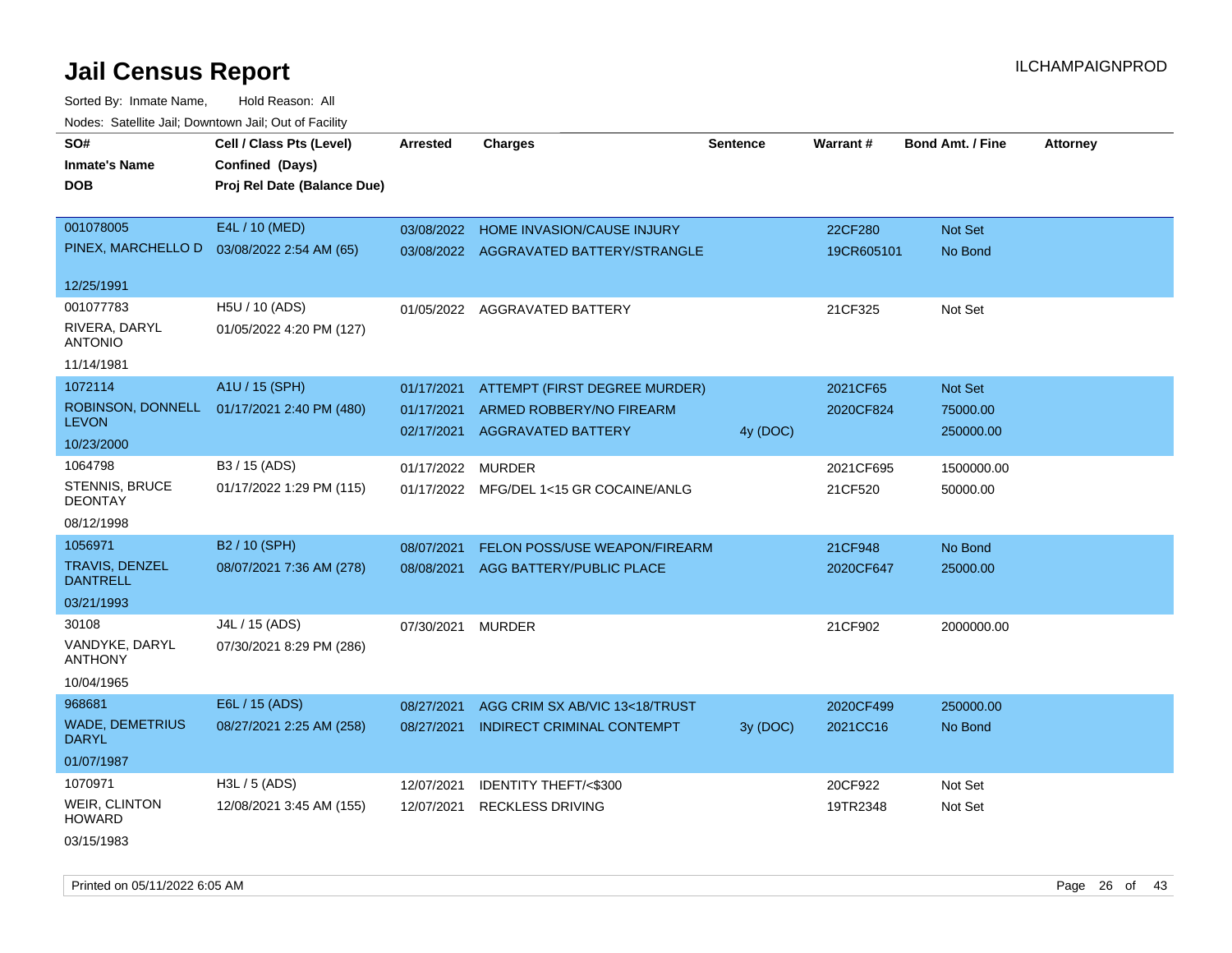| SO#                                        | Cell / Class Pts (Level)    | Arrested   | Charges                                   | <b>Sentence</b> | Warrant#  | <b>Bond Amt. / Fine</b> | <b>Attorney</b> |
|--------------------------------------------|-----------------------------|------------|-------------------------------------------|-----------------|-----------|-------------------------|-----------------|
|                                            |                             |            |                                           |                 |           |                         |                 |
| <b>Inmate's Name</b>                       | Confined (Days)             |            |                                           |                 |           |                         |                 |
| <b>DOB</b>                                 | Proj Rel Date (Balance Due) |            |                                           |                 |           |                         |                 |
|                                            |                             |            |                                           |                 |           |                         |                 |
| 54212                                      | E3U / 10 (ADS)              | 12/21/2021 | ARMED VIOLENCE/CATEGORY I                 |                 | 21CF1576  | Not Set                 |                 |
| <b>WHITLOCK, GEORGE</b>                    | 12/21/2021 1:20 PM (142)    | 12/21/2021 | RECEIVE/POSS/SELL STOLEN VEH              |                 | 2021CF669 | 10000.00                |                 |
| <b>ABRAM</b>                               |                             |            | 12/21/2021 VIOLATE ORDER PROTECTION       |                 | 2021CM391 | 1000.00                 |                 |
| 11/10/1978                                 |                             |            |                                           |                 |           |                         |                 |
| 963324                                     | K <sub>2</sub> / 10 (ADS)   | 04/24/2022 | AGG BTRY/PREGNANT/HANDICAPPED             |                 | 16CF1327  | 150000.00               |                 |
| WILLIAMS, HERMAN                           | 04/24/2022 6:46 PM (18)     |            | 04/24/2022 CIVIL FTA WARRANT              |                 | 07F10     | 110000.00               |                 |
| RASHAAD                                    |                             |            | 04/24/2022 POSS AMT CON SUB EXCEPT(A)/(D) |                 | 19CF273   | 150000.00               |                 |
| 12/01/1988                                 |                             |            |                                           |                 |           |                         |                 |
| 1058072                                    | A2U / 15 (SPH)              | 02/25/2021 | <b>ARMED HABITUAL CRIMINAL</b>            |                 |           | Not Set                 |                 |
| <b>WILLIAMS, KENNETH</b><br><b>BERNARD</b> | 02/25/2021 3:24 PM (441)    |            |                                           |                 |           |                         |                 |
| 10/04/1985                                 |                             |            |                                           |                 |           |                         |                 |
| 001078995                                  | $G1U / 5$ (MIN)             |            | 03/29/2022 METH DELIVERY<5 GRAMS          |                 | 22CF371   | Not Set                 |                 |
| ZINK, PRESTIN L                            | 03/29/2022 11:33 PM (44)    |            |                                           |                 |           |                         |                 |
| 08/19/1997                                 |                             |            |                                           |                 |           |                         |                 |
| <b>Total Downtown Jail: 51</b>             |                             | Males: 51  | Females: 0<br>Unknown: 0                  |                 |           |                         |                 |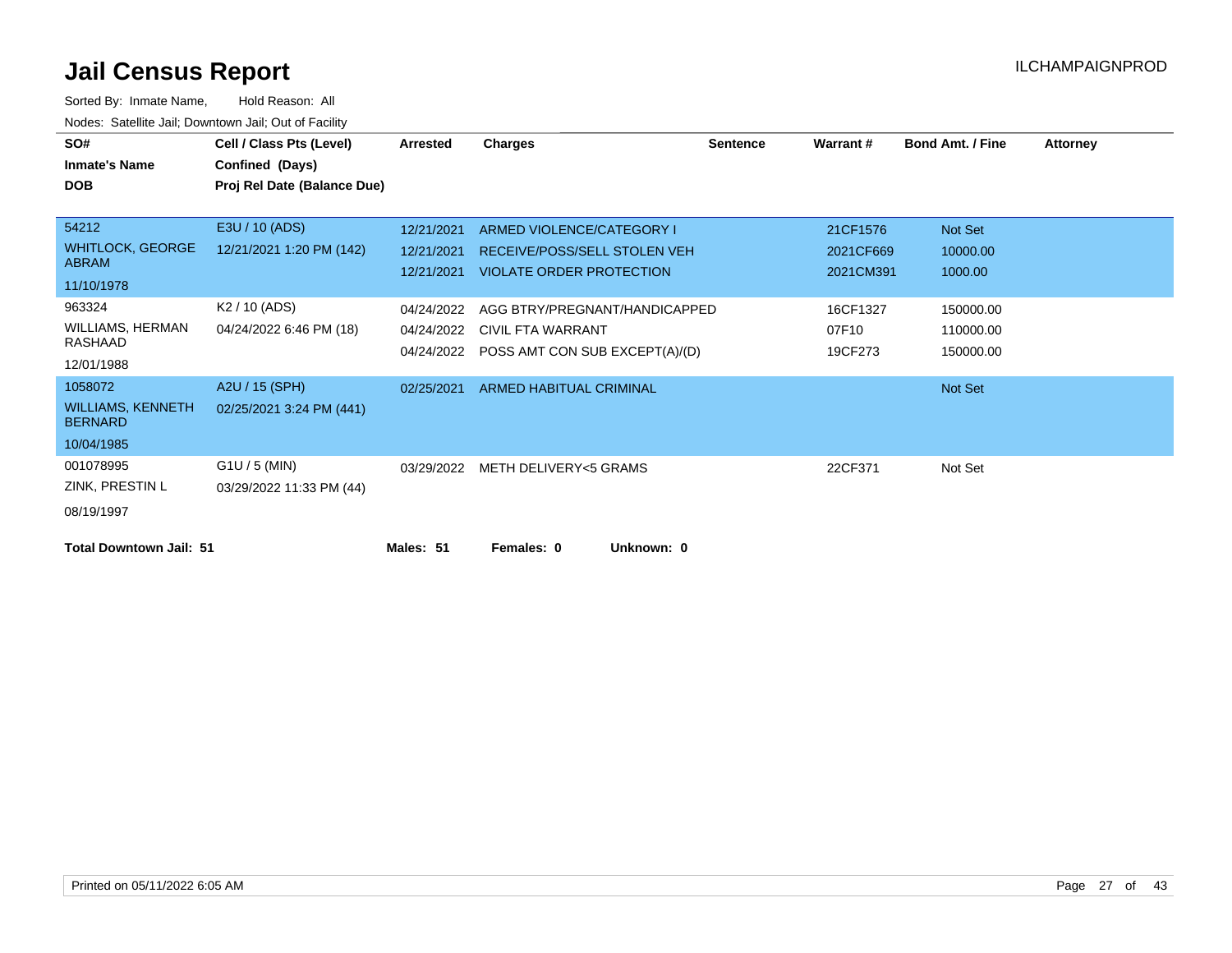|  | <b>Out of Facility</b> |  |
|--|------------------------|--|
|  |                        |  |
|  |                        |  |
|  |                        |  |

| SO#                                      | Cell / Class Pts (Level)                       | <b>Arrested</b> | <b>Charges</b>                           | <b>Sentence</b> | <b>Warrant#</b> | <b>Bond Amt. / Fine</b> | <b>Attorney</b> |
|------------------------------------------|------------------------------------------------|-----------------|------------------------------------------|-----------------|-----------------|-------------------------|-----------------|
| <b>Inmate's Name</b><br><b>DOB</b>       | Confined (Days)<br>Proj Rel Date (Balance Due) |                 |                                          |                 |                 |                         |                 |
| 983810                                   | <b>KAN / 15 (MAX)</b>                          | 12/14/2021      | ARMED HABITUAL CRIMINAL                  |                 | 21CF1526        | Not Set                 |                 |
| AKINS, KEVIN IVAN                        | 12/14/2021 5:34 PM (149)                       |                 |                                          |                 |                 |                         |                 |
| 09/23/1990                               |                                                |                 |                                          |                 |                 |                         |                 |
| 001078621                                | KAN / 10 (MED)                                 | 12/23/2021      | <b>RESIDENTIAL BURGLARY</b>              | 4y (DOC)        | 21CF1582        | Not Set                 |                 |
|                                          | BAILEY, DANIEL SCOTT 12/23/2021 9:44 AM (140)  |                 |                                          |                 |                 |                         |                 |
| 05/09/1999                               |                                                |                 |                                          |                 |                 |                         |                 |
| 548350                                   | <b>EHD</b>                                     |                 | 03/29/2022 AGG DUI/NO VALID DL           |                 | 2020CF268       | Not Set                 |                 |
| <b>BAILEY, NORBERT</b><br><b>WILLIAM</b> | 03/29/2022 9:11 AM (44)                        |                 |                                          |                 |                 |                         |                 |
| 02/14/1992                               | 5/23/2022 (0.00)                               |                 |                                          |                 |                 |                         |                 |
| 001077899                                | KAN / 5 (MIN)                                  | 03/20/2022      | <b>BURGLARY</b>                          |                 | 21CF593         | 20000.00                |                 |
| BARKSDALE, RAY<br><b>SHAWN</b>           | 03/20/2022 2:40 PM (53)                        |                 | 03/20/2022 POSSESSION OF METH/5<15 GRAMS |                 | 21CF655         | 20000.00                |                 |
| 10/31/1990                               |                                                | 03/20/2022      | <b>POSS STOLEN VEHICLE</b>               |                 | 21CF505         | 20000.00                |                 |
| 516062                                   | <b>KAN / 15 (MAX)</b>                          | 02/22/2021      | AGG DISCH FIR/VEH/PC OFF/FRMAN           |                 | 21CF210         | No Bond                 |                 |
| <b>BENNETT, JOHN</b>                     | 02/22/2021 10:47 AM (444)                      | 02/22/2021      | <b>PHONE HARASSMENT/2+</b>               |                 | 20CF194         | 5000.00                 |                 |
| <b>MICHAEL</b>                           |                                                |                 |                                          |                 |                 |                         |                 |
| 04/30/1986                               |                                                |                 |                                          |                 |                 |                         |                 |
| 33993                                    | KAN / 10 (MED)                                 | 06/14/2021      | AGGRAVATED DOMESTIC BATTERY              | 2y (DOC)        | 21CF688         | Not Set                 |                 |
| <b>BOOKER, STEPHON</b><br><b>MONTELL</b> | 06/14/2021 7:42 PM (332)                       | 06/14/2021      | POSSESSING A CONTROLLED SUBSTAN(4y (DOC) |                 | 21CF657         | Not Set                 |                 |
| 06/11/1971                               |                                                | 06/14/2021      | PAROLE REVOCATION                        |                 | CH2103612       | No Bond                 |                 |
| 35366                                    | <b>EHD</b>                                     | 04/05/2022      | DRIVING RVK/SUSP DUI/SSS 4-9             |                 | 2020CF1405      | Not Set                 |                 |
| <b>BRADLEY, EARNEST</b>                  | 04/05/2022 8:58 AM (37)                        |                 | 04/05/2022 DRIVING RVK/SUSP DUI/SSS 4-9  |                 | 2021CF361       | Not Set                 |                 |
| <b>ANGELO VALENTIN</b>                   |                                                |                 |                                          |                 |                 |                         |                 |
| 07/30/1968                               | 6/2/2022(0.00)                                 |                 |                                          |                 |                 |                         |                 |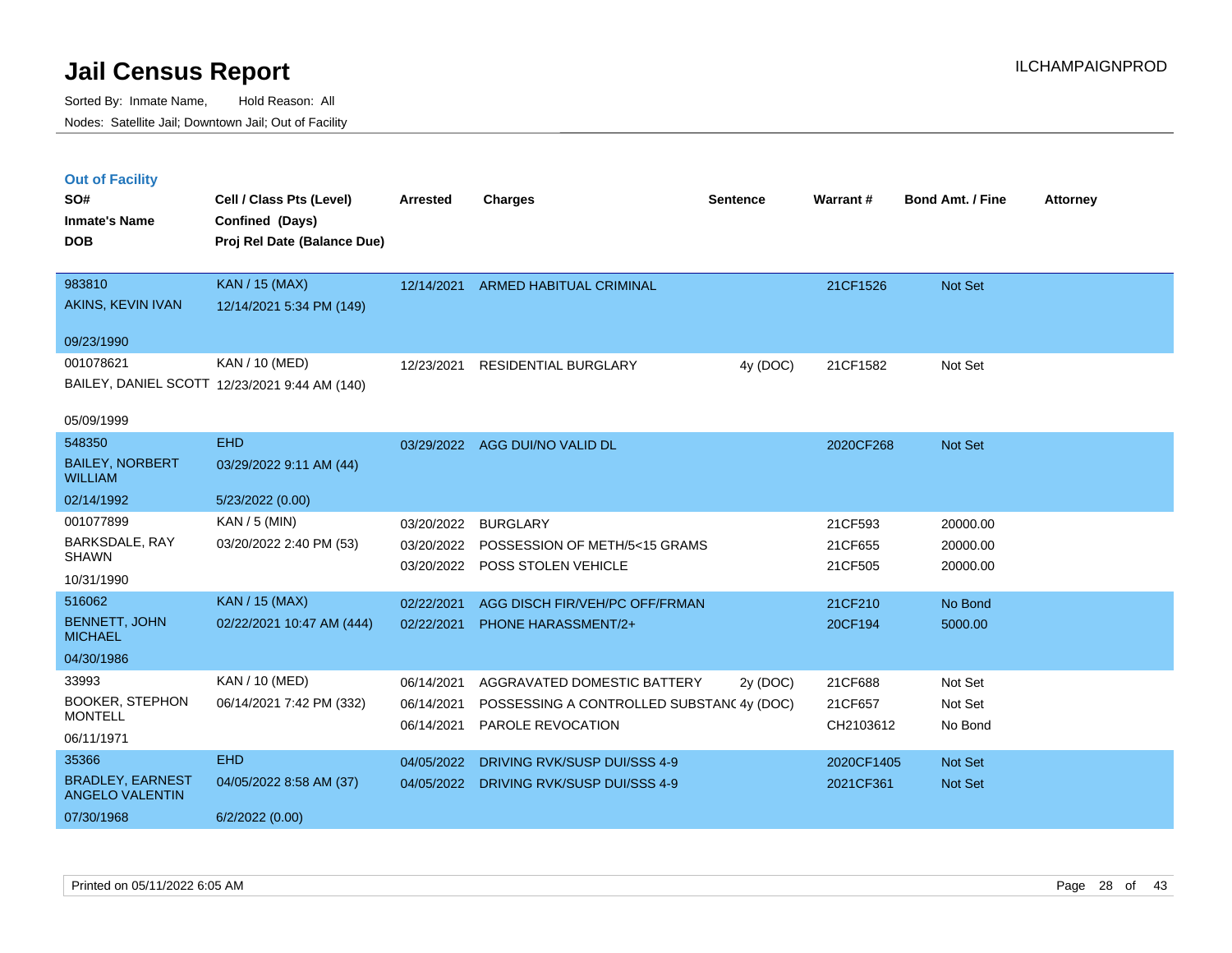Sorted By: Inmate Name, Hold Reason: All Nodes: Satellite Jail; Downtown Jail; Out of Facility

| SO#<br><b>Inmate's Name</b><br><b>DOB</b>          | Cell / Class Pts (Level)<br>Confined (Days)<br>Proj Rel Date (Balance Due) | <b>Arrested</b> | <b>Charges</b>                            | <b>Sentence</b> | Warrant#    | <b>Bond Amt. / Fine</b> | <b>Attorney</b> |
|----------------------------------------------------|----------------------------------------------------------------------------|-----------------|-------------------------------------------|-----------------|-------------|-------------------------|-----------------|
| 1074315<br><b>BRIGGS, PATRICK</b><br><b>MONTAY</b> | <b>KAN / 15 (MAX)</b><br>08/03/2021 4:56 PM (282)                          | 07/27/2021      | AGG DISCHARGE FIREARM/VEH/SCH             |                 | 21CF927     | <b>Not Set</b>          |                 |
| 08/05/2001                                         |                                                                            |                 |                                           |                 |             |                         |                 |
| 001078880                                          | KAN / 15 (MAX)                                                             | 02/25/2022      | <b>PAROLE REVOCATION</b>                  |                 | HN-2200660  | No Bond                 |                 |
| <b>BROACH, CAREU</b>                               | 02/25/2022 3:58 PM (76)                                                    | 02/25/2022      | ARMED VIOLENCE/CATEGORY I                 |                 | 22CF237     | Not Set                 |                 |
| 02/27/2003                                         |                                                                            | 02/25/2022      | AGG DISCHARGE FIREARM/BLDG/SCH            |                 | 22600096201 | No Bond                 |                 |
| 001079000<br><b>BROCK, TONY LAMAR</b>              | <b>KAN / 15 (MAX)</b><br>04/01/2022 9:02 AM (41)                           |                 | 04/01/2022 MURDER/STRONG PROB KILL/INJURE |                 | 22CF102     | 2000000.00              |                 |
| 04/01/2004                                         |                                                                            |                 |                                           |                 |             |                         |                 |
| 001078065<br><b>BROWN, CHARMAN</b><br>LAKEEF       | KAN / 10 (ADS)<br>06/17/2021 12:32 PM (329)                                | 06/17/2021      | AGG BATTERY/DISCHARGE FIREARM             |                 | 21CF704     | 1000000.00              |                 |
| 11/30/2002                                         |                                                                            |                 |                                           |                 |             |                         |                 |
| 001078008                                          | <b>KAN / 15 (MAX)</b>                                                      |                 | 02/15/2022 AGG BATTERY/DISCHARGE FIREARM  |                 | 21CF1090    | 500000.00               |                 |
| <b>BROWN, CODY</b><br><b>RUSSELL</b>               | 02/15/2022 9:17 AM (86)                                                    |                 |                                           |                 |             |                         |                 |
| 02/15/2004                                         |                                                                            |                 |                                           |                 |             |                         |                 |
| 1038554                                            | KAN / 15 (MAX)                                                             | 08/18/2021      | ARMED HABITUAL CRIMINAL                   |                 | 21CF1162    | Not Set                 |                 |
| <b>BROWN, CORRION</b><br><b>DEVONTAE</b>           | 08/18/2021 5:40 PM (267)                                                   | 08/18/2021      | DELIVERY OF OR POSSESSION OF W/INT        |                 | 21CF1009    | No Bond                 |                 |
| 04/19/1995                                         |                                                                            |                 |                                           |                 |             |                         |                 |
| 1067476                                            | <b>KAN / 10 (MED)</b>                                                      | 11/13/2021      | AGG DOMESTIC BATTERY/STRANGLE             |                 | 20CF575     | 5000.00                 |                 |
| <b>BROWN, JAMES</b><br><b>BRONELL</b>              | 11/13/2021 2:35 AM (180)                                                   | 11/13/2021      | <b>RESIDENTIAL BURGLARY</b>               |                 | 21CF385     | 25000.00                |                 |
| 01/08/1996                                         |                                                                            |                 |                                           |                 |             |                         |                 |
| 1028357                                            | KAN / 15 (MAX)                                                             | 03/23/2022      | DOMESTIC BATTERY/OTHER PRIOR              |                 | 22CF348     | Not Set                 |                 |
| <b>BROWN, MARCUS</b><br><b>RICKELL</b>             | 03/23/2022 7:13 PM (50)                                                    | 03/23/2022      | <b>FELON POSS/USE WEAPON/FIREARM</b>      |                 | 22CF349     | No Bond                 |                 |

01/06/1995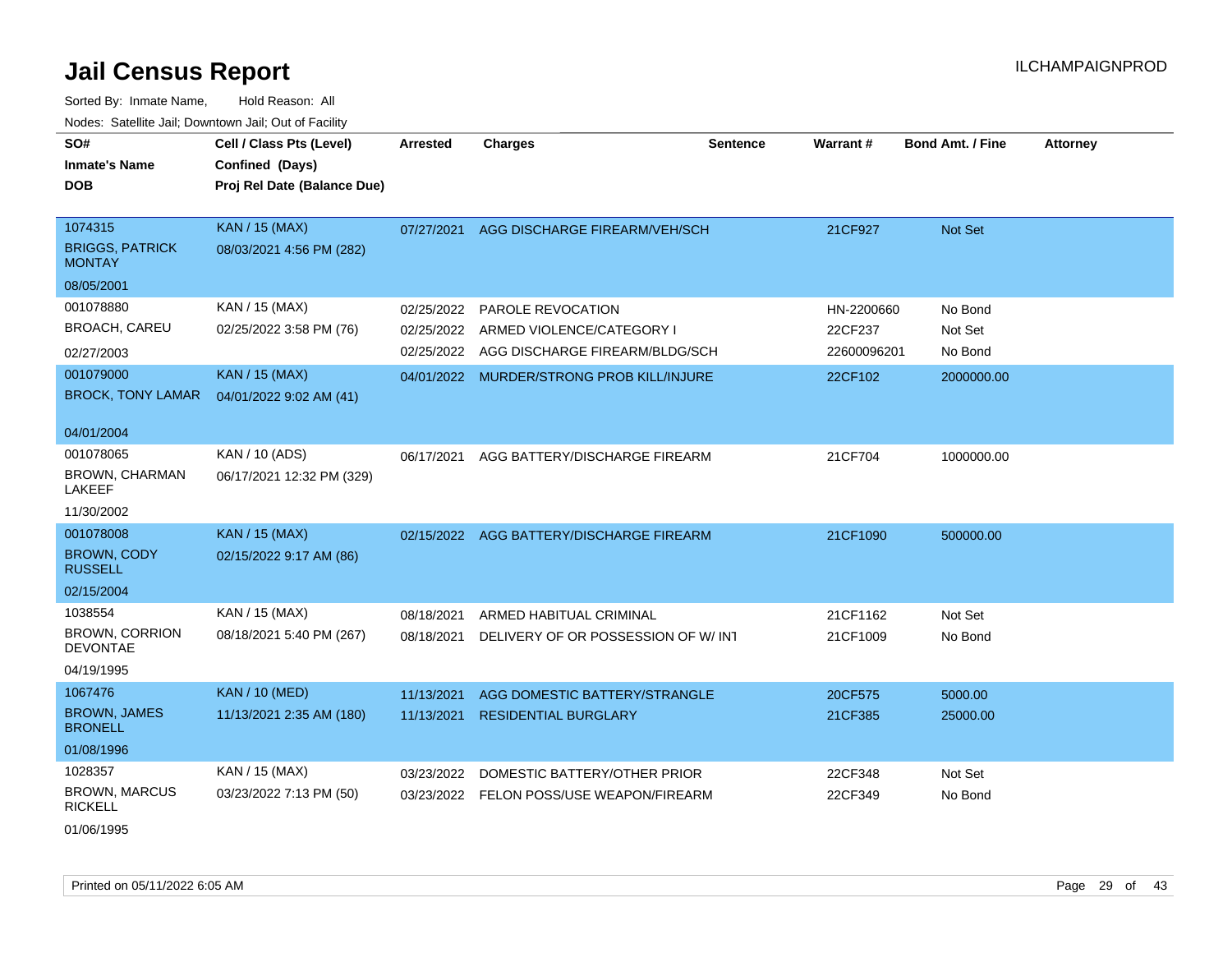| rouce. Calcinic Jan, Downtown Jan, Out or Facility |                                              |                 |                                          |                 |            |                         |                 |
|----------------------------------------------------|----------------------------------------------|-----------------|------------------------------------------|-----------------|------------|-------------------------|-----------------|
| SO#                                                | Cell / Class Pts (Level)                     | <b>Arrested</b> | <b>Charges</b>                           | <b>Sentence</b> | Warrant#   | <b>Bond Amt. / Fine</b> | <b>Attorney</b> |
| <b>Inmate's Name</b>                               | Confined (Days)                              |                 |                                          |                 |            |                         |                 |
| <b>DOB</b>                                         | Proj Rel Date (Balance Due)                  |                 |                                          |                 |            |                         |                 |
|                                                    |                                              |                 |                                          |                 |            |                         |                 |
| 1038579                                            | <b>KAN / 15 (MAX)</b>                        |                 | 08/18/2021 FELON POSS/USE WEAPON/FIREARM |                 | 21CF1010   | Not Set                 |                 |
| <b>BROWN, MARKEL</b><br><b>RIKKI</b>               | 08/18/2021 2:05 PM (267)                     |                 |                                          |                 |            |                         |                 |
| 01/06/1995                                         |                                              |                 |                                          |                 |            |                         |                 |
| 1003006                                            | KAN / 15 (MAX)                               | 08/19/2021      | FELON POSS/USE MACHINE GUN               |                 | 21CF1011   | No Bond                 |                 |
| <b>BROWN, ROCKEITH</b><br><b>JAVONTE</b>           | 08/19/2021 12:55 AM (266)                    |                 |                                          |                 |            |                         |                 |
| 07/23/1991                                         |                                              |                 |                                          |                 |            |                         |                 |
| 1068812                                            | <b>KAN / 15 (MAX)</b>                        | 12/21/2021      | AGG DISCHARGE FIREARM/OCC VEH            |                 | 21CF741    | Not Set                 |                 |
| <b>BRYANT, DANNY</b><br><b>EUGENE</b>              | 12/21/2021 1:50 PM (142)                     | 12/21/2021      | FELON POSS/USE FIREARM PRIOR             |                 | 21CF1568   | <b>Not Set</b>          |                 |
| 11/22/1989                                         |                                              |                 |                                          |                 |            |                         |                 |
| 987334                                             | KAN / 15 (MAX)                               | 03/10/2021      | ATTEMPT (FIRST DEGREE MURDER)            |                 | 19CF689    | Not Set                 |                 |
| CAIN, ISAIAH<br><b>DEPRIEST</b>                    | 03/10/2021 2:22 PM (428)                     |                 |                                          |                 |            |                         |                 |
| 12/23/1990                                         |                                              |                 |                                          |                 |            |                         |                 |
| 001077954                                          | <b>KAN / 10 (MED)</b>                        | 12/21/2021      | <b>RESIDENTIAL BURGLARY</b>              |                 | 21CF1570   | Not Set                 |                 |
|                                                    | CALKINS, STEVEN RAY 12/21/2021 6:35 AM (142) |                 |                                          |                 |            |                         |                 |
| 01/01/1992                                         |                                              |                 |                                          |                 |            |                         |                 |
| 992962                                             | KAN / 15 (ADS)                               | 05/25/2021      | MURDER/INTENT TO KILL/INJURE             |                 | 2018CF1045 | 1000000.00              |                 |
| CAMPBELL, KEITH<br><b>KNAQEEB</b>                  | 05/25/2021 1:19 PM (352)                     |                 |                                          |                 |            |                         |                 |
| 07/22/1991                                         |                                              |                 |                                          |                 |            |                         |                 |
| 001078953                                          | <b>KAN / 10 (MED)</b>                        |                 | 03/15/2022 POSSESSION OF STOLEN FIREARM  |                 | 2022CF319  | Not Set                 |                 |
| CAMPBELL,<br>MOHAMMED BURNELL                      | 03/15/2022 10:50 PM (58)                     |                 |                                          |                 |            |                         |                 |
| 09/25/1991                                         |                                              |                 |                                          |                 |            |                         |                 |
| 1045467                                            | KAN / 15 (MAX)                               | 04/01/2022      | MFG/DEL CANNABIS/30-500 GRAMS            |                 | 20CF87     | 100000.00 / 34.00       |                 |
| CARPENTER-MOORE,<br>JOSEPH CARL, Junior            | 04/02/2022 5:22 PM (40)                      |                 | 04/01/2022 MFG/DEL CANNABIS/30-500 GRAMS |                 | 19CF1770   | 100000.00 / 34.00       |                 |
| 04/18/1992                                         |                                              |                 |                                          |                 |            |                         |                 |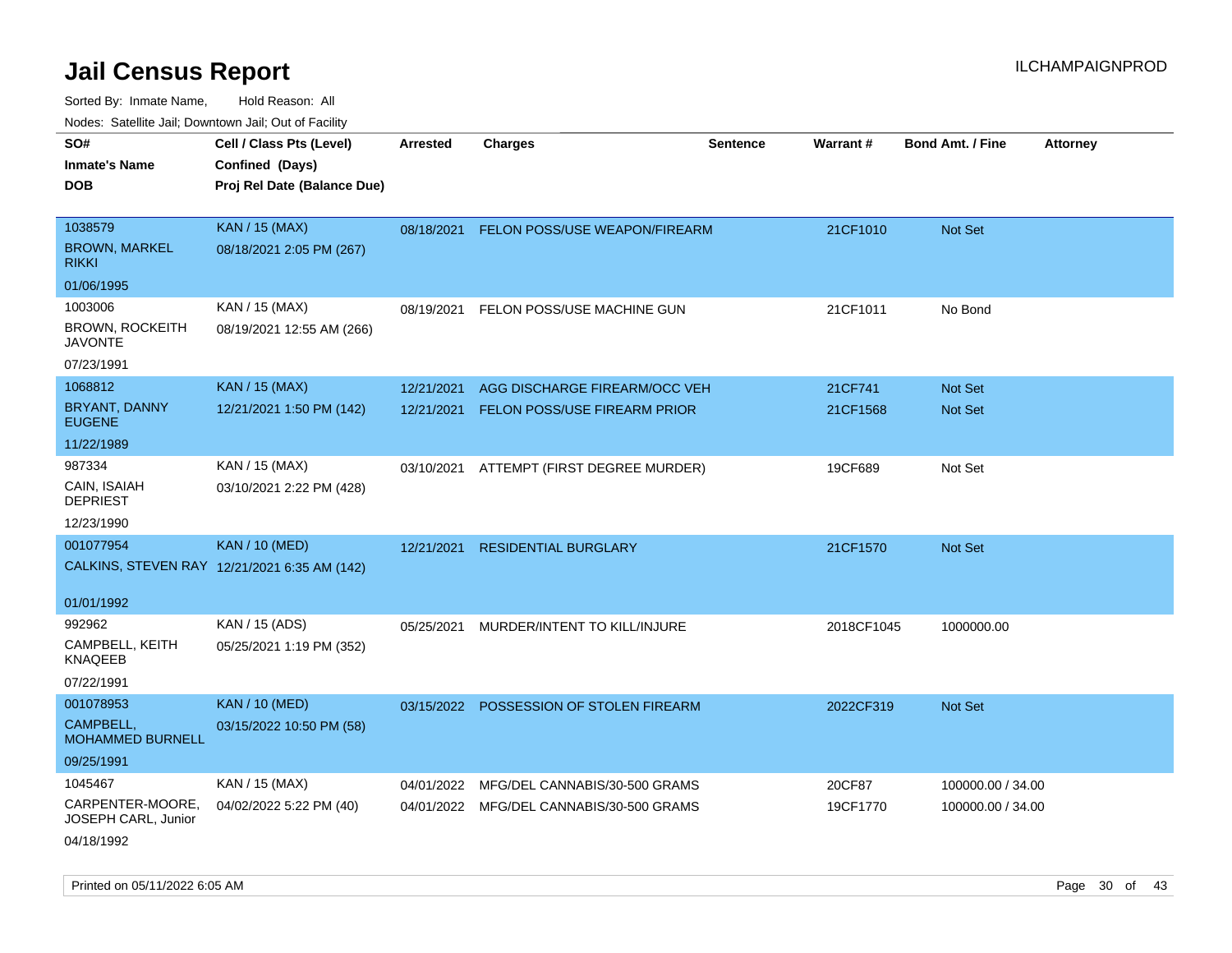| SO#<br><b>Inmate's Name</b><br><b>DOB</b>            | Cell / Class Pts (Level)<br>Confined (Days)<br>Proj Rel Date (Balance Due) | Arrested                 | Charges                                                        | <b>Sentence</b> | <b>Warrant#</b>         | <b>Bond Amt. / Fine</b> | <b>Attorney</b> |  |
|------------------------------------------------------|----------------------------------------------------------------------------|--------------------------|----------------------------------------------------------------|-----------------|-------------------------|-------------------------|-----------------|--|
| 001078576<br><b>CARTER, DEMONDRE</b><br><b>DAVON</b> | <b>KAN</b> / 15 (MAX)<br>11/09/2021 6:01 PM (184)                          | 11/09/2021               | UNLAWFUL USE OF A WEAPON                                       |                 | 21CF1383                | <b>Not Set</b>          |                 |  |
| 05/27/2001                                           |                                                                            |                          |                                                                |                 |                         |                         |                 |  |
| 1064838                                              | KAN / 15 (MAX)                                                             | 04/13/2022               | <b>VIOLATE OP/OTHER PRIOR</b>                                  |                 | 2022CM68                | 5000.00                 |                 |  |
| CARTER, JAMAL<br>ANTONIO                             | 04/13/2022 6:34 PM (29)                                                    | 04/13/2022               | DRIVING DURING SUSPENSION                                      |                 | 2022MT403               | 200.00                  |                 |  |
| 09/25/1997                                           |                                                                            | 04/13/2022<br>04/18/2022 | FELON POSS/USE WEAPON/FIREARM<br>CRIMINAL TRESPASS TO PROPERTY |                 | 2022CF464<br>2020CF1015 | Not Set<br>Not Set      |                 |  |
| 1064992                                              | <b>KAN / 15 (MAX)</b>                                                      | 09/20/2021               | ARMED VIOLENCE/CATEGORY I                                      |                 | 21CF1137                | Not Set                 |                 |  |
| <b>CARTER, KEJUAN</b><br>JAVONTE                     | 09/20/2021 11:42 PM (234)                                                  |                          |                                                                |                 |                         |                         |                 |  |
| 06/27/1998                                           |                                                                            |                          |                                                                |                 |                         |                         |                 |  |
| 001078729<br>CARTER, TROY<br>DEMON                   | KAN / 15 (ADS)<br>01/02/2022 10:29 AM (130)                                |                          | 01/02/2022 MURDER/INTENT TO KILL/INJURE                        |                 | 20CF396                 | 1000000.00              |                 |  |
| 01/02/2004                                           |                                                                            |                          |                                                                |                 |                         |                         |                 |  |
| 957936                                               | <b>KAN</b> / 15 (MAX)                                                      |                          | 03/10/2022 DELIVERY OF OR POSSESSION OF W/INT                  |                 | 22CF295                 | <b>Not Set</b>          |                 |  |
| CAVETTE, JUSTIN<br><b>EUGENE</b>                     | 03/10/2022 12:10 PM (63)                                                   |                          |                                                                |                 |                         |                         |                 |  |
| 08/02/1988                                           |                                                                            |                          |                                                                |                 |                         |                         |                 |  |
| 1048488<br>COLSON, WAYNE<br><b>ARTHUR, Third</b>     | KAN / 10 (ADS)<br>12/30/2021 8:27 AM (133)                                 | 12/30/2021               | ARMED VIOLENCE/CATEGORY I                                      |                 | 2022CF4                 | Not Set                 |                 |  |
| 10/14/1995                                           |                                                                            |                          |                                                                |                 |                         |                         |                 |  |
| 975008                                               | <b>EHD</b>                                                                 | 05/03/2022               | DUI ALC/INTOX COMPOUND/DRUG                                    |                 | 2020DT282               | <b>Not Set</b>          |                 |  |
| <b>COOK, MICHAEL</b><br><b>EDWARD</b>                | 05/03/2022 10:15 AM (9)                                                    | 05/03/2022               | DRIVING RVK/SUSP DUI/SSS 2ND                                   |                 | 2021CF729               | Not Set                 |                 |  |
| 02/13/1963                                           | 5/16/2022 (0.00)                                                           |                          |                                                                |                 |                         |                         |                 |  |
| 57733                                                | KAN / 15 (SPH)                                                             | 02/25/2020               | <b>HOMICIDE</b>                                                |                 | 2020-CF250              | No Bond                 |                 |  |
| <b>CRAIG, ANTOINE</b><br>DARRELL                     | 02/25/2020 4:08 PM (807)                                                   | 02/25/2020               | FELON POSS/USE WEAPON/FIREARM                                  |                 | 19CF-1827               | No Bond                 |                 |  |
| 10/09/1982                                           |                                                                            |                          |                                                                |                 |                         |                         |                 |  |
|                                                      |                                                                            |                          |                                                                |                 |                         |                         |                 |  |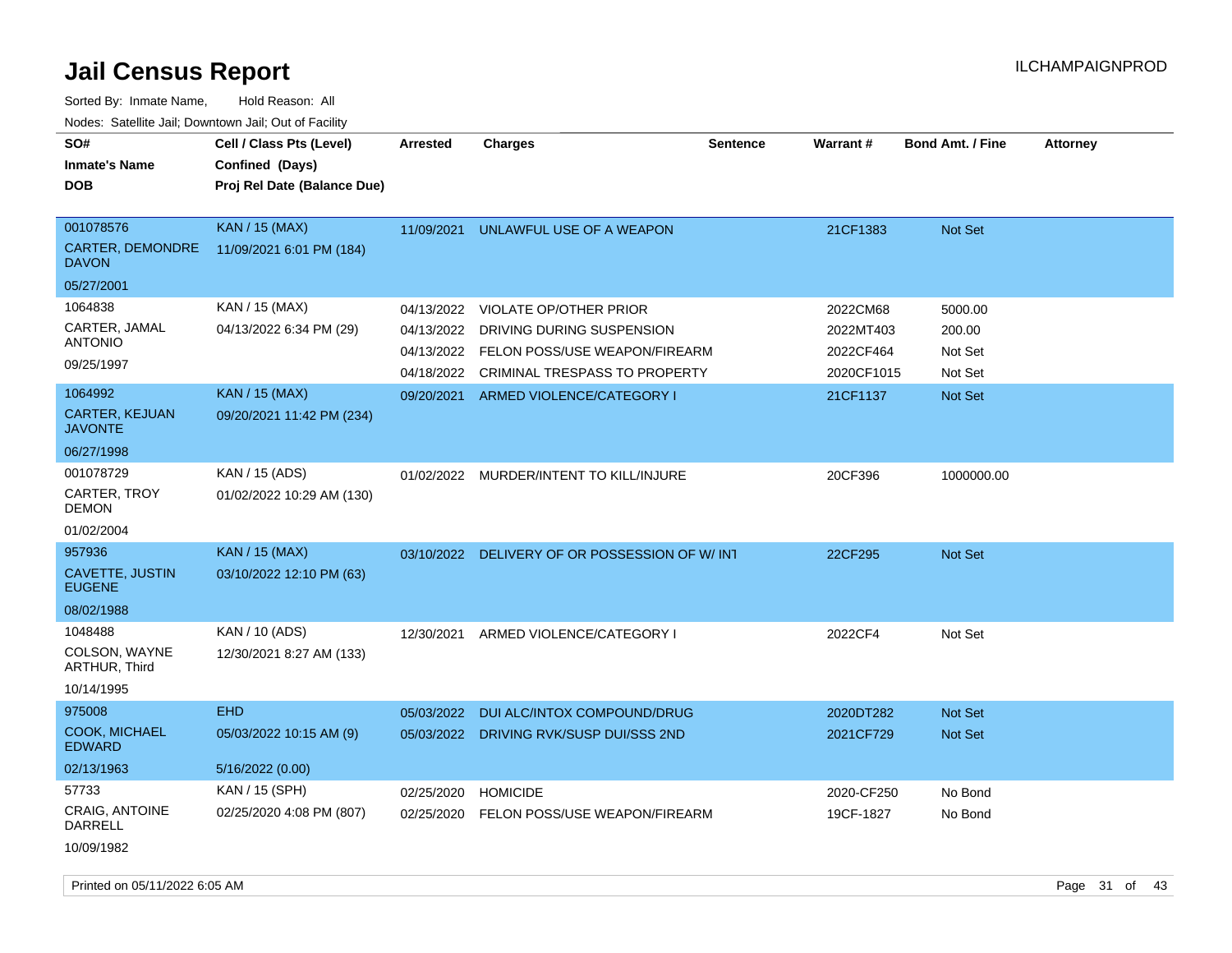| roaco. Odichile Jan, Downtown Jan, Out of Facility |                                                                            |                 |                                                  |                 |                      |                         |                 |
|----------------------------------------------------|----------------------------------------------------------------------------|-----------------|--------------------------------------------------|-----------------|----------------------|-------------------------|-----------------|
| SO#<br><b>Inmate's Name</b><br><b>DOB</b>          | Cell / Class Pts (Level)<br>Confined (Days)<br>Proj Rel Date (Balance Due) | <b>Arrested</b> | <b>Charges</b>                                   | <b>Sentence</b> | Warrant#             | <b>Bond Amt. / Fine</b> | <b>Attorney</b> |
|                                                    |                                                                            |                 |                                                  |                 |                      |                         |                 |
| 526864                                             | <b>EHD</b>                                                                 |                 | 05/10/2022 DRIVING RVK/SUSP DUI/SSS 2ND          |                 | 2020CF913            | <b>Not Set</b>          |                 |
| <b>CROOM, STEVEN</b><br><b>NATE</b>                | 05/10/2022 10:32 AM (2)                                                    |                 |                                                  |                 |                      |                         |                 |
| 08/04/1984                                         | 6/8/2022 (0.00)                                                            |                 |                                                  |                 |                      |                         |                 |
| 001077939                                          | KAN / 10 (MED)                                                             | 05/10/2021      | FIREARM/FOID INVALID/NOT ELIG                    |                 | 21CF526              | No Bond                 |                 |
| <b>CROSS, PATRICK</b><br><b>DONTRELLE</b>          | 05/10/2021 7:31 PM (367)                                                   | 06/02/2021      | POSS STOLEN VEHICLE > \$25,000                   |                 | 21CF612              | Not Set                 |                 |
| 11/07/2001                                         |                                                                            |                 |                                                  |                 |                      |                         |                 |
| 25022                                              | EHD / 10 (MED)                                                             |                 | 02/17/2022 AGG DUI/2/PASS<16                     |                 | 2021CF560            | No Bond                 |                 |
| <b>CRUMP, ROBERT</b><br><b>ANTHONY</b>             | 02/17/2022 11:48 AM (84)                                                   |                 |                                                  |                 |                      |                         |                 |
| 02/06/1966                                         | 5/14/2022 (0.00)                                                           |                 |                                                  |                 |                      |                         |                 |
| 001077214                                          | KAN / 15 (MAX)                                                             | 12/20/2021      | <b>MURDER</b>                                    |                 | 21CF1572             | Not Set                 |                 |
| DAVIS-MURDOCK,<br><b>ERION VASSHAD</b>             | 12/21/2021 10:13 AM (142)                                                  |                 |                                                  |                 |                      |                         |                 |
| 06/22/1998                                         |                                                                            |                 |                                                  |                 |                      |                         |                 |
| 001078538                                          | <b>KAN / 10 (ADS)</b>                                                      | 10/26/2021      | <b>CRIM SEX ASSAULT/FORCE</b>                    |                 | 21CF1301             | <b>Not Set</b>          |                 |
| DAWKINS, LEN                                       | 10/26/2021 8:18 PM (198)                                                   |                 |                                                  |                 |                      |                         |                 |
| 03/23/1987                                         |                                                                            |                 |                                                  |                 |                      |                         |                 |
| 64070                                              | KAN / 10 (MED)                                                             | 02/18/2022      | <b>BURGLARY</b>                                  |                 | 21CF1176             | 20000.00                |                 |
| DECKER, ANTHONY V                                  | 02/18/2022 6:52 PM (83)                                                    |                 |                                                  |                 |                      |                         |                 |
| 11/27/1982                                         |                                                                            |                 |                                                  |                 |                      |                         |                 |
| 001078223                                          | <b>KAN / 5 (MIN)</b>                                                       | 11/09/2021      | AGG DUI/NO VALID DL                              |                 | 21CF1382             | <b>Not Set</b>          |                 |
| DIEGO-MATEO,<br><b>JOAQUIN</b>                     | 11/09/2021 10:52 PM (184)                                                  |                 |                                                  |                 |                      |                         |                 |
| 01/23/2002                                         |                                                                            |                 |                                                  |                 |                      |                         |                 |
| 1061304                                            | KAN / 15 (MAX)                                                             | 10/11/2021      | ARMED HABITUAL CRIMINAL                          |                 | 21CF1226             | No Bond                 |                 |
| DORRIS, KEMION<br><b>DAETOCE</b>                   | 10/11/2021 7:30 PM (213)                                                   | 10/11/2021      | ARMED HABITUAL CRIMINAL<br>HOME INVASION/FIREARM |                 | 21CF1227<br>21CF1228 | No Bond                 |                 |
| 11/19/1997                                         |                                                                            | 10/11/2021      |                                                  |                 |                      | No Bond                 |                 |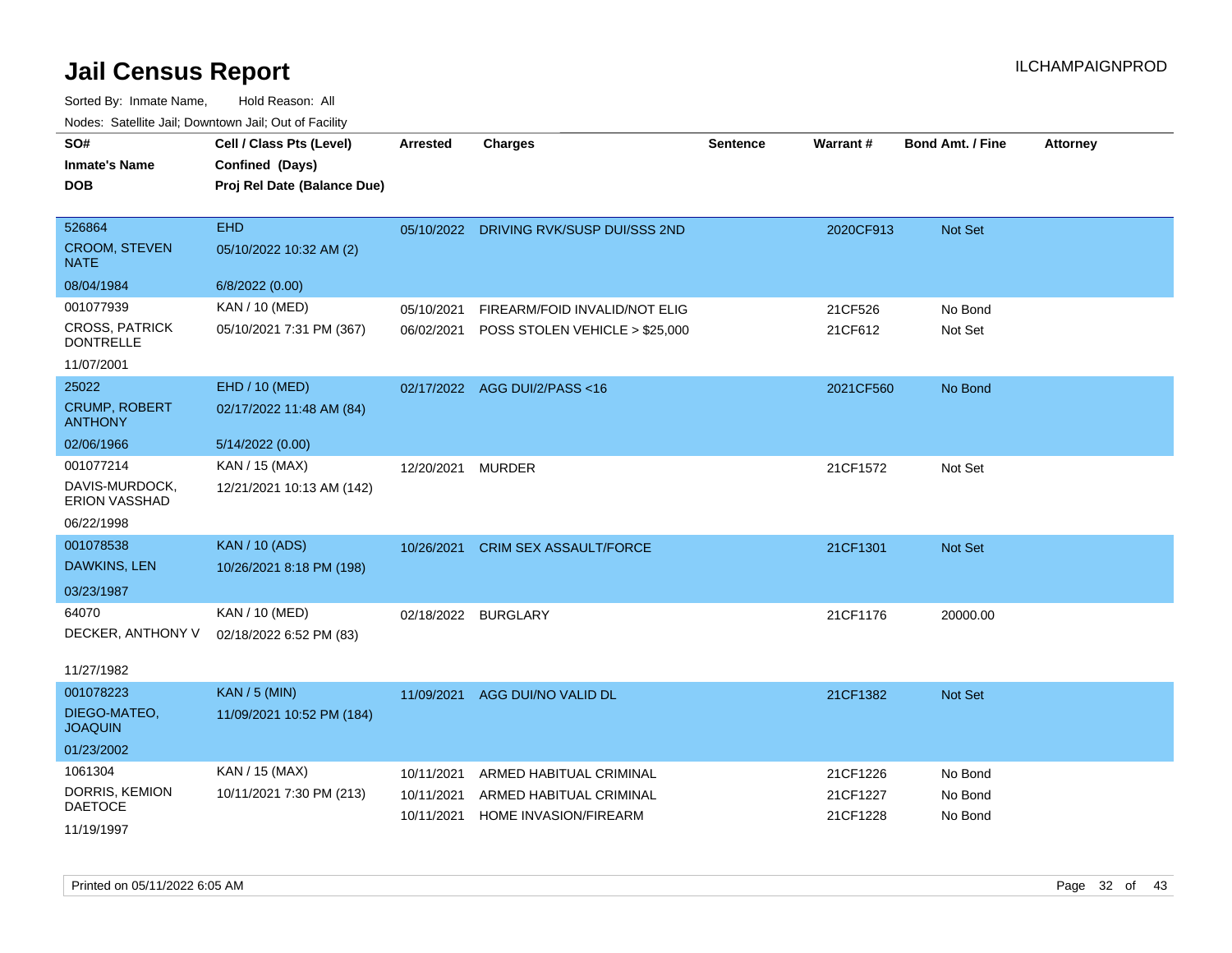| SO#                                      | Cell / Class Pts (Level)                     | <b>Arrested</b>   | <b>Charges</b>                          | Sentence | Warrant#   | <b>Bond Amt. / Fine</b> | <b>Attorney</b> |
|------------------------------------------|----------------------------------------------|-------------------|-----------------------------------------|----------|------------|-------------------------|-----------------|
| <b>Inmate's Name</b>                     | Confined (Days)                              |                   |                                         |          |            |                         |                 |
| <b>DOB</b>                               | Proj Rel Date (Balance Due)                  |                   |                                         |          |            |                         |                 |
|                                          |                                              |                   |                                         |          |            |                         |                 |
| 959292                                   | <b>KAN / 15 (ADS)</b>                        | 04/01/2021        | ATTEMPT (FIRST DEGREE MURDER)           |          | 2020CF565  | 2000000.00              |                 |
| <b>DUNCAN, COREYON</b><br><b>ANTHONY</b> | 04/01/2021 8:46 PM (406)                     | 12/17/2021 MURDER |                                         |          | 21CF1542   | Not Set                 |                 |
| 01/17/1989                               |                                              |                   |                                         |          |            |                         |                 |
| 665841                                   | EHD                                          |                   | 05/03/2022 DRIVING RVK/SUSP DUI/SSS 2ND |          | 2021CF1492 | Not Set                 |                 |
| EVELAND, JEREMY<br><b>DOUGLAS</b>        | 05/03/2022 8:55 AM (9)                       |                   |                                         |          |            |                         |                 |
| 12/03/1973                               | 6/15/2022 (0.00)                             |                   |                                         |          |            |                         |                 |
| 1053207                                  | <b>KAN / 15 (SPH)</b>                        | 06/06/2019        | MURDER/INTENT TO KILL/INJURE            |          | 2019-CF849 | 2000000.00              |                 |
| FAUST, JAQUAVEON<br>LAVELL               | 06/06/2019 2:24 PM (1,071)                   |                   |                                         |          |            |                         |                 |
| 07/25/1996                               |                                              |                   |                                         |          |            |                         |                 |
| 001079018                                | EHD                                          |                   | 04/05/2022 DRIVING RVK/SUSP DUI/SSS 4-9 |          | 2022CF22   | Not Set                 |                 |
| FINLEY, KEITH DAVID                      | 04/05/2022 10:38 AM (37)                     |                   |                                         |          |            |                         |                 |
|                                          |                                              |                   |                                         |          |            |                         |                 |
| 08/23/1963                               | 10/1/2022 (0.00)                             |                   |                                         |          |            |                         |                 |
| 001078435                                | <b>BNR</b>                                   | 05/10/2022        | AGG DUI/NO VALID INS                    |          | 2021CF367  | Not Set                 |                 |
| FORD, KIA SHERAE                         | 05/10/2022 9:42 AM (2)                       |                   |                                         |          |            |                         |                 |
| 07/11/1997                               | 5/13/2022 (0.00)                             |                   |                                         |          |            |                         |                 |
| 1075614                                  | KAN / 15 (MAX)                               | 03/19/2022        | AGGRAVATED DOMESTIC BATTERY             |          | 22CF333    | Not Set                 |                 |
| <b>GANT, TEVIN</b><br>ODELROW            | 03/19/2022 5:29 PM (54)                      |                   | 03/19/2022 PAROLE REVOCATION            |          | CM2201590  | No Bond                 |                 |
| 03/03/1991                               |                                              |                   |                                         |          |            |                         |                 |
| 001078438                                | <b>EHD</b>                                   |                   | 05/03/2022 AGG DUI/NO VALID DL          |          | 2021CF1178 | Not Set                 |                 |
| <b>GARCIA, DAVID</b><br><b>QUERO</b>     | 05/03/2022 11:02 AM (9)                      |                   |                                         |          |            |                         |                 |
| 07/13/1998                               | 5/11/2022 (0.00)                             |                   |                                         |          |            |                         |                 |
| 1013012                                  | KAN / 15 (MAX)                               | 07/08/2021        | FELON POSS/USE FIREARM PRIOR            |          | 21CF798    | Not Set                 |                 |
|                                          | GARY, XAVIER LAMAR  07/08/2021 9:24 AM (308) | 07/08/2021        | ATTEMPT (FIRST DEGREE MURDER)           |          | 2021CF790  | 1000000.00              |                 |
|                                          |                                              |                   | 07/08/2021 FELON POSS/USE FIREARM PRIOR |          | 2020CF650  | 25000.00                |                 |
| 12/14/1991                               |                                              |                   |                                         |          |            |                         |                 |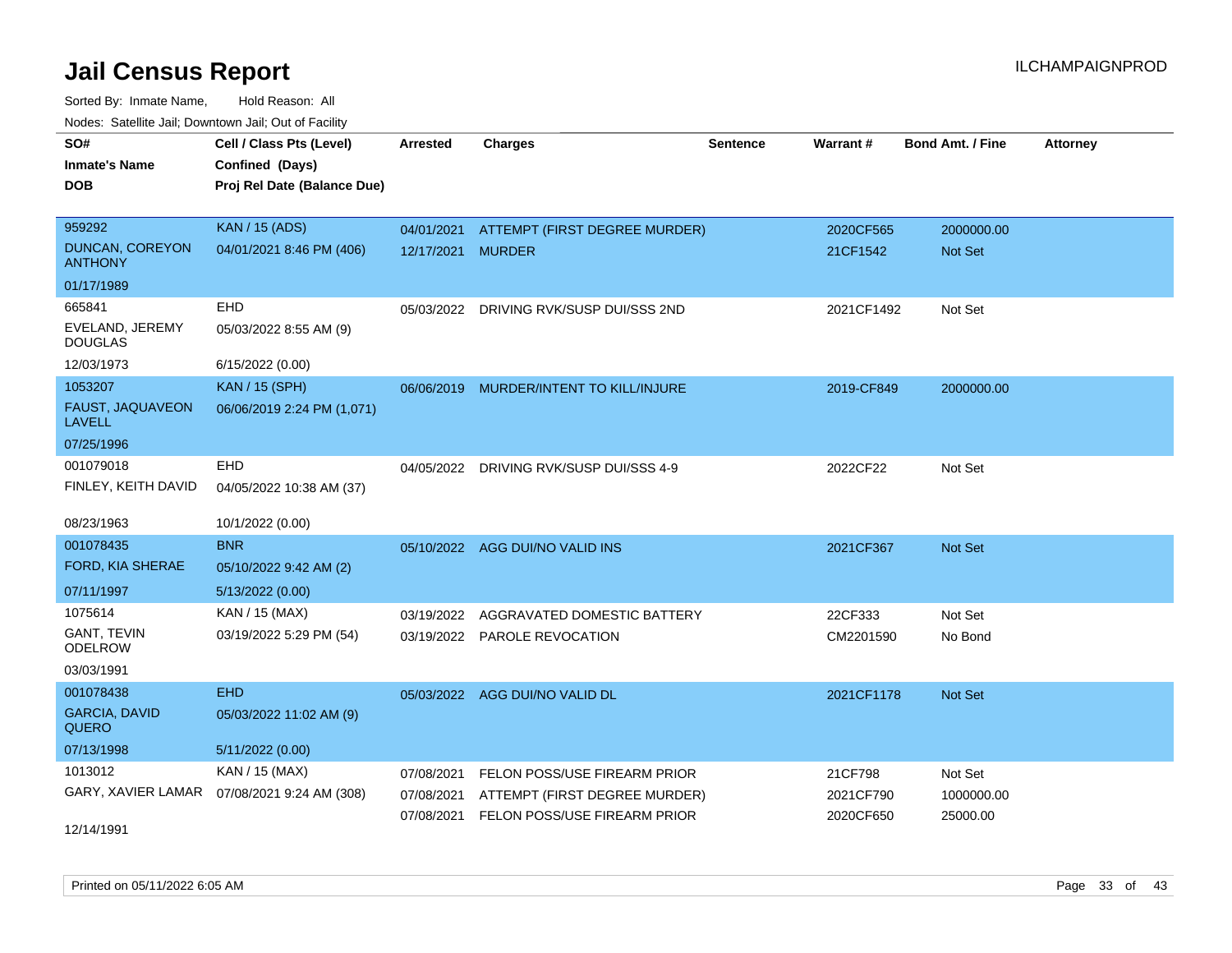| SO#<br><b>Inmate's Name</b><br><b>DOB</b>     | Cell / Class Pts (Level)<br>Confined (Days)<br>Proj Rel Date (Balance Due) | <b>Arrested</b>                    | <b>Charges</b>                            | Sentence | Warrant #               | <b>Bond Amt. / Fine</b> | <b>Attorney</b> |
|-----------------------------------------------|----------------------------------------------------------------------------|------------------------------------|-------------------------------------------|----------|-------------------------|-------------------------|-----------------|
|                                               |                                                                            |                                    |                                           |          |                         |                         |                 |
| 1065946                                       | <b>KAN / 10 (MED)</b>                                                      | 09/04/2021                         | AGG BATTERY/DISCHARGE FIREARM             |          | 21CF1057                | 750000.00               |                 |
| <b>GODBOLT, DESMOND</b><br><b>DEVONTAE</b>    | 09/04/2021 1:17 AM (250)                                                   | 09/04/2021                         | <b>RESIST/OBSTRUCTING A PEACE OFFICEF</b> |          | 21CM407                 | <b>Not Set</b>          |                 |
| 11/15/1997                                    |                                                                            |                                    |                                           |          |                         |                         |                 |
| 1070118                                       | KAN / 15 (MAX)                                                             | 08/31/2021                         | AGGRAVATED DOMESTIC BATTERY               |          | 21CF1049                | No Bond                 |                 |
| <b>GRAHAM, CORTEZ</b><br><b>LAMON</b>         | 08/31/2021 9:32 PM (254)                                                   | 09/02/2021                         | PROBATION VIOLATION                       |          | 21CF55                  | Not Set                 |                 |
| 03/31/1976                                    |                                                                            |                                    |                                           |          |                         |                         |                 |
| 1076506                                       | <b>KAN / 15 (MAX)</b>                                                      | 09/17/2021                         | AGG UUW/PERSON/CM THREAT VIOL             |          | 21CF1131                | Not Set                 |                 |
|                                               | GRAY, JAMARH EMERE 09/17/2021 10:41 AM (237)                               | 09/20/2021                         | <b>DOMESTIC BATTERY</b>                   |          | 21CM430                 | <b>Not Set</b>          |                 |
| 06/21/2003                                    |                                                                            |                                    |                                           |          |                         |                         |                 |
| 1055117                                       | <b>EHD</b>                                                                 | 02/15/2022                         | AGG BATTERY/PUBLIC PLACE                  |          | 2021CM47                | Not Set                 |                 |
| GREAM, JOHN<br><b>ROBERT LEE</b>              | 02/15/2022 10:44 AM (86)                                                   |                                    |                                           |          |                         |                         |                 |
| 08/23/1996                                    | 6/13/2022 (0.00)                                                           |                                    |                                           |          |                         |                         |                 |
| 001078871                                     | <b>KAN / 5 (MIN)</b>                                                       | 02/22/2022                         | <b>RESIDENTIAL BURGLARY</b>               |          | 2020JD14                | No Bond                 |                 |
| <b>HARRIS, MARTELL</b><br><b>TE'SHAWN</b>     | 02/22/2022 3:44 PM (79)                                                    | 02/22/2022                         | <b>INDIRECT CRIMINAL CONTEMPT</b>         |          | 2020CC9                 | 20000.00                |                 |
| 07/02/2003                                    |                                                                            |                                    | 02/22/2022 ESCAPE/VIOLATE ELEC MONITORING |          | 22CF316                 | 150000.00               |                 |
| 1037683                                       | <b>EHD</b>                                                                 |                                    |                                           |          |                         |                         |                 |
| HARRISON, HAROLD                              | 02/23/2022 10:01 AM (78)                                                   | 02/23/2022<br>02/23/2022 AGG DUI/3 | AGG DUI/LIC SUSP OR REVOKED               |          | 2020CF350<br>2020CF1351 | Not Set<br>Not Set      |                 |
| <b>RAY</b>                                    |                                                                            |                                    |                                           |          |                         |                         |                 |
| 11/30/1963                                    | 5/22/2022 (0.00)                                                           |                                    |                                           |          |                         |                         |                 |
| 1073611                                       | <b>KAN / 5 (MIN)</b>                                                       | 02/09/2021                         | DELIVERY OF OR POSSESSION OF W/INT        |          | 21CF160                 | Not Set                 |                 |
| <b>HAYES, CAMERON</b><br><b>TAYLOR MALEEK</b> | 02/09/2021 3:10 PM (457)                                                   | 02/09/2021                         | MFG 15>100 GR ECSTASY/ANALOG              |          | 21CF121                 | 500000.00               |                 |
| 08/10/1998                                    |                                                                            |                                    |                                           |          |                         |                         |                 |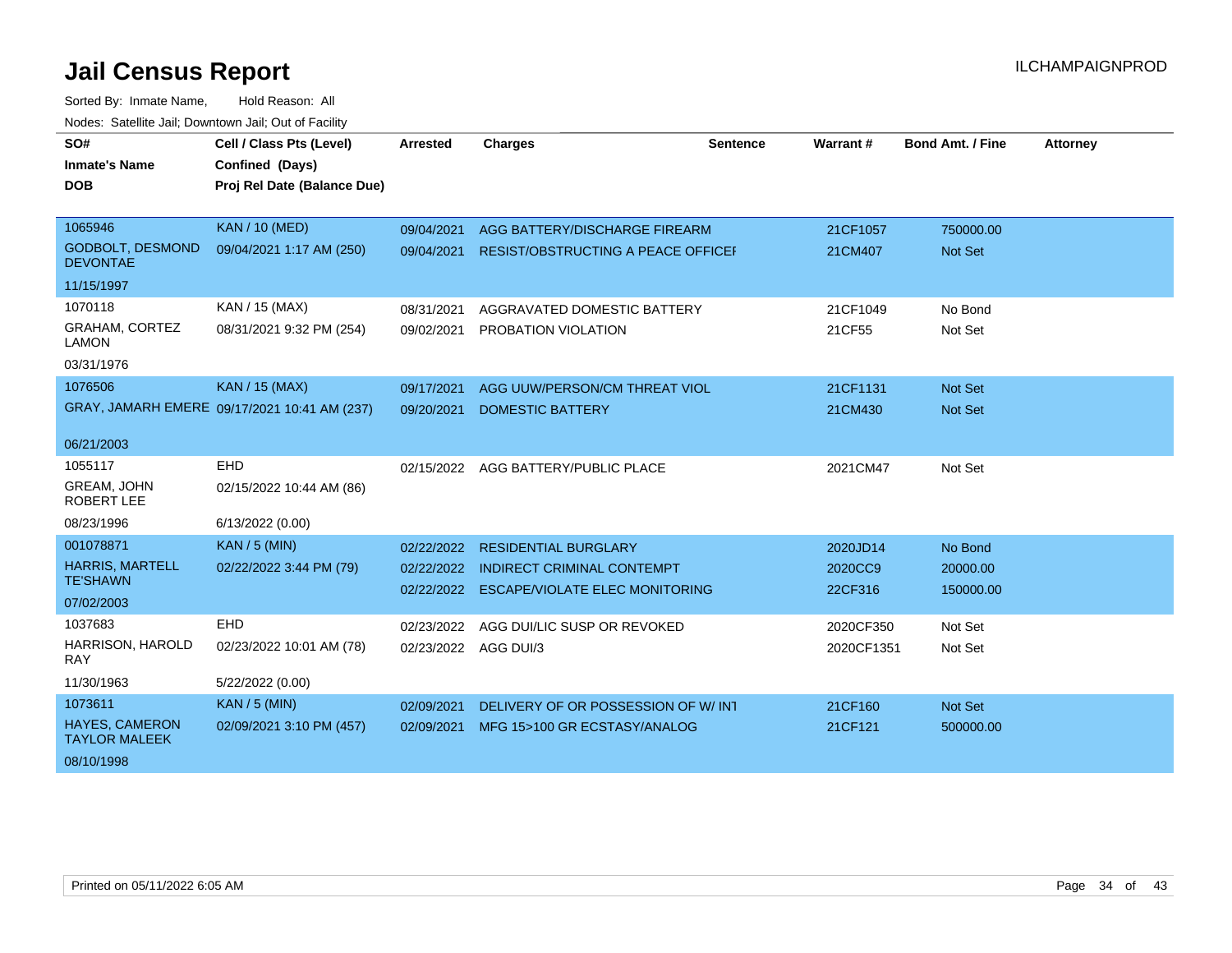| SO#<br><b>Inmate's Name</b><br><b>DOB</b>                          | Cell / Class Pts (Level)<br>Confined (Days)<br>Proj Rel Date (Balance Due) | <b>Arrested</b>                                                           | <b>Charges</b>                                                                                                                | <b>Sentence</b> | Warrant#                                 | <b>Bond Amt. / Fine</b>                                                 | <b>Attorney</b> |
|--------------------------------------------------------------------|----------------------------------------------------------------------------|---------------------------------------------------------------------------|-------------------------------------------------------------------------------------------------------------------------------|-----------------|------------------------------------------|-------------------------------------------------------------------------|-----------------|
| 1045186<br>HOLBROOK, JOHNNIE<br><b>MATHIS</b><br>07/19/1996        | <b>KAN / 15 (MAX)</b><br>08/16/2021 11:07 AM (269)                         | 08/16/2021<br>08/16/2021<br>08/16/2021<br>08/16/2021<br>03/30/2022 MURDER | ARMED VIOLENCE/CATEGORY I<br>FELON POSS/USE WEAPON/FIREARM<br>AGG FLEEING POLICE/21 MPH OVER<br>FELON POSS/USE WEAPON/FIREARM |                 | 21CF934<br>19CF968<br>21CF988<br>21CF989 | 1000000.00<br><b>Not Set</b><br><b>Not Set</b><br>Not Set<br>2000000.00 |                 |
| 972300<br>HOLT, MICHAEL<br><b>TERRELL</b><br>12/25/1989            | KAN / 10 (MED)<br>12/22/2021 8:36 AM (141)                                 | 12/22/2021<br>12/22/2021                                                  | <b>RESIDENTIAL BURGLARY</b><br>AGG CRIM SEX ABUSE/VICTIM <9                                                                   |                 | 18CF1691<br>19CF1277                     | 25000.00<br>250000.00                                                   |                 |
| 001078146<br><b>HUNT, TEIGAN</b><br><b>JAZAIREO</b><br>05/14/2003  | <b>KAN / 15 (MAX)</b><br>07/09/2021 12:41 PM (307)                         | 07/09/2021<br>07/09/2021                                                  | AGG BATTERY/DISCHARGE FIREARM<br>ARMED ROBBERY/ARMED W/FIREARM                                                                |                 | 21CF795<br>21CF806                       | 1000000.00<br><b>Not Set</b>                                            |                 |
| 989743<br>JACKSON, STEVE<br>ALLEN<br>06/04/1991                    | KAN / 15 (ADS)<br>04/13/2021 2:45 AM (394)                                 | 04/13/2021                                                                | AGGRAVATED DOMESTIC BATTERY                                                                                                   |                 | 21CF399                                  | Not Set                                                                 |                 |
| 001078788<br>JOHNSON, BRENTON<br>ZAE<br>08/07/1987                 | <b>KAN / 5 (ADS)</b><br>01/21/2022 8:33 PM (111)                           |                                                                           | 01/21/2022 AGGRAVATED BATTERY                                                                                                 |                 | 22CF93                                   | Not Set                                                                 |                 |
| 57271<br>KEYS, CAPREE<br><b>REMONE</b><br>11/23/1982               | EHD<br>03/08/2022 9:17 AM (65)<br>9/3/2022(0.00)                           | 03/08/2022<br>03/08/2022                                                  | DRIVING RVK/SUSP DUI/SSS 4-9<br><b>DRIVING RVK/SUSP DUI/SSS 4-9</b>                                                           |                 | 2021CF34<br>2020CF1116                   | Not Set<br>Not Set                                                      |                 |
| 1036509<br>LARRY, QUENTIN<br><b>CORNILUES JUWAN,</b><br>05/12/1992 | <b>EHD</b><br>05/10/2022 11:14 AM (2)<br>5/19/2022 (0.00)                  | 05/10/2022                                                                | DRIVING ON SUSPENDED LICENSE                                                                                                  |                 | 2020TR4855                               | Not Set                                                                 |                 |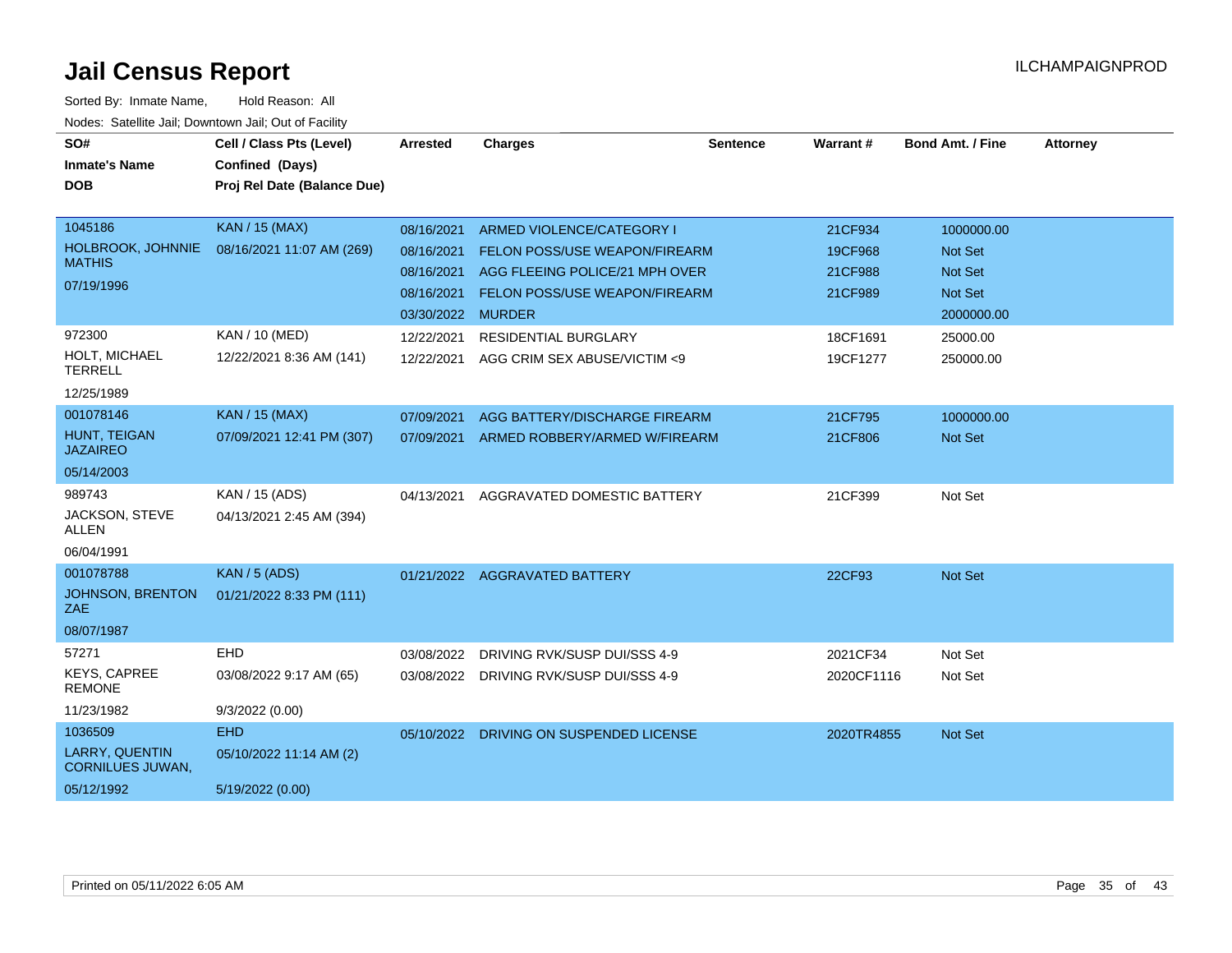| SO#                                           | Cell / Class Pts (Level)    | <b>Arrested</b>      | <b>Charges</b>                          | <b>Sentence</b> | Warrant#   | <b>Bond Amt. / Fine</b> | <b>Attorney</b> |
|-----------------------------------------------|-----------------------------|----------------------|-----------------------------------------|-----------------|------------|-------------------------|-----------------|
| <b>Inmate's Name</b>                          | Confined (Days)             |                      |                                         |                 |            |                         |                 |
| <b>DOB</b>                                    | Proj Rel Date (Balance Due) |                      |                                         |                 |            |                         |                 |
|                                               |                             |                      |                                         |                 |            |                         |                 |
| 1064445                                       | <b>KAN / 15 (MAX)</b>       | 04/23/2021           | FELON POSS/USE FIREARM/PAROLE           |                 | 21CF899    | Not Set                 |                 |
| LARUE, TERENCE<br><b>TRAMEL</b>               | 04/23/2021 11:18 AM (384)   | 04/23/2021           | AGG DISCHARGE FIREARM/OCC VEH           |                 | 2021CF295  | 500000.00               |                 |
| 12/23/1998                                    |                             | 04/23/2021           | POSSESS 15<100 GRAMS COCAINE            |                 | 19CF1052   | 10000.00                |                 |
| 001078237                                     | KAN / 15 (ADS)              | 08/03/2021           | AGG DISCHARGE FIREARM/OCC VEH           | 5y (DOC)        | 21CF928    | No Bond                 |                 |
| LAWS, TERON<br><b>RAMONTE</b>                 | 08/03/2021 6:29 PM (282)    |                      |                                         |                 |            |                         |                 |
| 04/03/2001                                    |                             |                      |                                         |                 |            |                         |                 |
| 001078470                                     | <b>KAN / 15 (MAX)</b>       | 10/10/2021           | MURDER/INTENT TO KILL/INJURE            |                 | 21CF1221   | Not Set                 |                 |
| LEE, AMAHRION<br><b>JA'MERE</b>               | 10/10/2021 1:23 PM (214)    |                      |                                         |                 |            |                         |                 |
| 11/05/2002                                    |                             |                      |                                         |                 |            |                         |                 |
| 1052425                                       | <b>EHD</b>                  |                      | 04/26/2022 DRIVING ON SUSPENDED LICENSE |                 | 2021TR9328 | Not Set                 |                 |
| LEO, MICHAEL JAMES                            | 04/26/2022 9:13 AM (16)     |                      |                                         |                 |            |                         |                 |
| 04/09/1994                                    | 5/25/2022 (0.00)            |                      |                                         |                 |            |                         |                 |
| 1005717                                       | <b>KAN / 5 (MIN)</b>        | 03/31/2022           | AGG DUI/3                               |                 | 22CF372    | 100000.00               |                 |
| LEWIS, ORLANDO<br><b>DESHONE</b>              | 03/31/2022 1:56 PM (42)     | 03/31/2022 AGG DUI/3 |                                         |                 | 22CF373    | 100000.00               |                 |
| 01/31/1987                                    |                             |                      |                                         |                 |            |                         |                 |
| 56792                                         | KAN / 10 (MED)              | 02/02/2021           | ARMED HABITUAL CRIMINAL                 |                 | 2021CF141  | 500000.00               |                 |
| LILLARD, LAWRENCE<br><b>TYRONE</b>            | 02/02/2021 2:11 PM (464)    | 02/22/2021           | DRIVING ON REVOKED LICENSE              |                 | 21TR426    | 5000.00                 |                 |
| 10/20/1982                                    |                             |                      |                                         |                 |            |                         |                 |
| 001077850                                     | <b>EHD</b>                  |                      | 05/04/2022 DRIVING RVK/SUSP DUI/SSS 4-9 |                 | 2021CF303  | Not Set                 |                 |
| <b>MALDONADO-</b><br><b>GUITIERREZ, FELIX</b> | 05/04/2022 10:11 AM (8)     |                      |                                         |                 |            |                         |                 |
| 06/19/1977                                    | 10/30/2022 (0.00)           |                      |                                         |                 |            |                         |                 |
| 001078896                                     | KAN / 15 (MAX)              |                      | 03/01/2022 ARMED HABITUAL CRIMINAL      |                 | 22CF239    | Not Set                 |                 |
| MANN, DAVID<br>WILBERT, Junior                | 03/01/2022 4:35 AM (72)     |                      |                                         |                 |            |                         |                 |
| 04/02/1976                                    |                             |                      |                                         |                 |            |                         |                 |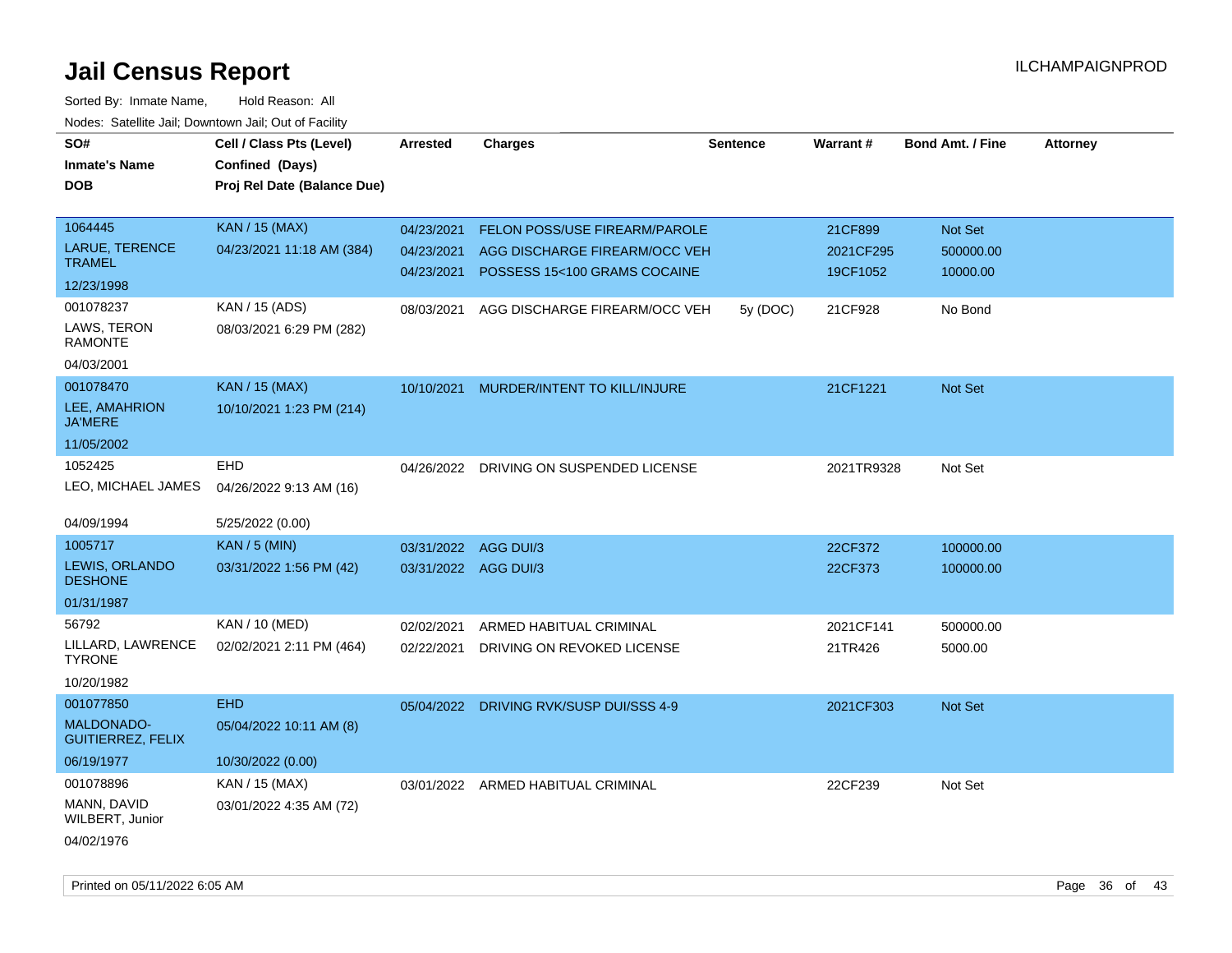Sorted By: Inmate Name, Hold Reason: All Nodes: Satellite Jail; Downtown Jail; Out of Facility

| Nuuts. Saltiille Jali, Duwilluwii Jali, Oul of Facility |                                              |                   |                                         |                 |             |                         |                 |
|---------------------------------------------------------|----------------------------------------------|-------------------|-----------------------------------------|-----------------|-------------|-------------------------|-----------------|
| SO#                                                     | Cell / Class Pts (Level)                     | <b>Arrested</b>   | <b>Charges</b>                          | <b>Sentence</b> | Warrant#    | <b>Bond Amt. / Fine</b> | <b>Attorney</b> |
| <b>Inmate's Name</b>                                    | Confined (Days)                              |                   |                                         |                 |             |                         |                 |
| <b>DOB</b>                                              | Proj Rel Date (Balance Due)                  |                   |                                         |                 |             |                         |                 |
|                                                         |                                              |                   |                                         |                 |             |                         |                 |
| 1004137                                                 | <b>KAN / 15 (MAX)</b>                        |                   | 02/14/2022 AGG CRIM SEX ABUSE/VIC 13-17 |                 | 22CF165     | 250000.00               |                 |
|                                                         | MCDONALD, DAVON D 02/14/2022 4:21 PM (87)    |                   |                                         |                 |             |                         |                 |
| 11/08/1992                                              |                                              |                   |                                         |                 |             |                         |                 |
| 001078575                                               | KAN / 10 (MED)                               | 11/09/2021        | <b>GUNRUNNING</b>                       |                 | 21CF1330    | 750000.00               |                 |
| MCLAURIN, KEYON A                                       | 11/09/2021 12:41 PM (184)                    |                   |                                         |                 |             |                         |                 |
|                                                         |                                              |                   |                                         |                 |             |                         |                 |
| 11/19/2002                                              |                                              |                   |                                         |                 |             |                         |                 |
| 1011046                                                 | <b>KAN / 15 (ADS)</b>                        | 04/10/2021        | ATTEMPT (FIRST DEGREE MURDER)           |                 | 21CF392     | <b>Not Set</b>          |                 |
| <b>MILES, DARRION</b><br><b>ANTONIO KEVONTA</b>         | 04/11/2021 12:46 AM (396)                    | 03/24/2022 MURDER |                                         |                 | 22CF346     | <b>Not Set</b>          |                 |
| 03/18/1990                                              |                                              |                   |                                         |                 |             |                         |                 |
| 1075635                                                 | KAN / 10 (ADS)                               | 05/11/2021        | AGG DISCHARGE FIREARM/OCC VEH           |                 | 21CF538     | Not Set                 |                 |
| MILES, DEVLON VON,                                      | 05/11/2021 10:39 PM (366)                    | 05/11/2021        | MFG/DEL CANNABIS/30-500 GRAMS           |                 | 20CF1402    | 100000.00               |                 |
| Junior                                                  |                                              | 02/23/2022        | MURDER                                  |                 | 22CF219     | Not Set                 |                 |
| 11/04/2000                                              |                                              |                   |                                         |                 |             |                         |                 |
| 001077278                                               | <b>KAN / 15 (MAX)</b>                        | 10/06/2020        | MURDER/INTENT TO KILL/INJURE            |                 | 2020CF146   | 2000000.00              |                 |
| MILLER, D'ANDRE                                         | 10/06/2020 12:49 PM (583)                    | 10/06/2020        | AGG FLEEING POLICE/21 MPH OVER          |                 | 2019CF1171  | 50000.00                |                 |
| 09/08/1986                                              |                                              |                   |                                         |                 |             |                         |                 |
| 001078712                                               | <b>KAN / 10 (MED)</b>                        | 12/23/2021        | AGG DISCH FIREARM/1ST AID PERS          |                 | 21CF1581    | Not Set                 |                 |
| MONTGOMERY,<br>RASHARD MYKI                             | 12/23/2021 4:27 PM (140)                     |                   |                                         |                 |             |                         |                 |
| 11/05/2001                                              |                                              |                   |                                         |                 |             |                         |                 |
| 1026477                                                 | <b>KAN / 15 (ADS)</b>                        | 09/21/2021        | AGG DISCHARGE FIREARM/OCC VEH           |                 | 21CF1138    | <b>Not Set</b>          |                 |
| NEWBILL, DEVONTRE<br><b>LAMONT</b>                      | 09/21/2021 2:27 AM (233)                     | 09/22/2021        | <b>PROBATION VIOLATION</b>              |                 | 20CF577     | <b>Not Set</b>          |                 |
| 11/22/1993                                              |                                              |                   |                                         |                 |             |                         |                 |
| 1072907                                                 | <b>KAN</b>                                   | 07/14/2021        | ATTEMPT (FIRST DEGREE MURDER)           | 10y (DOC)       | 2021-CF-832 | 2000000.00              |                 |
|                                                         | NIKOLAEV, YEVGENIY 07/14/2021 10:10 PM (302) | 07/14/2021        | CRIMINAL DAMAGE <\$500/SCHOOL           |                 | 2021CF840   | 5000.00                 |                 |
|                                                         |                                              |                   |                                         |                 |             |                         |                 |

10/06/1983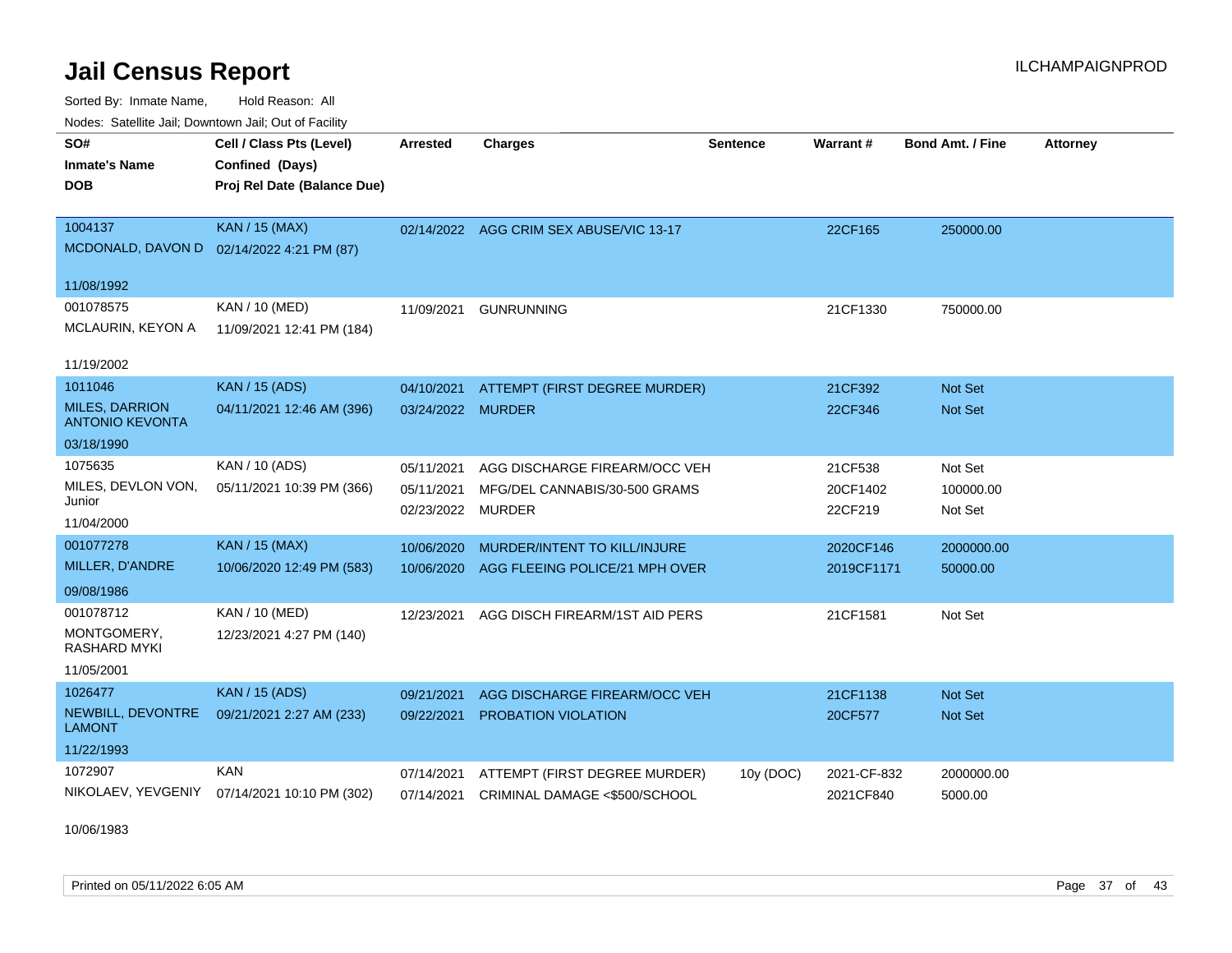| SO#<br><b>Inmate's Name</b><br><b>DOB</b> | Cell / Class Pts (Level)<br>Confined (Days)<br>Proj Rel Date (Balance Due) | <b>Arrested</b>     | <b>Charges</b>                           | <b>Sentence</b> | Warrant#    | <b>Bond Amt. / Fine</b> | <b>Attorney</b> |
|-------------------------------------------|----------------------------------------------------------------------------|---------------------|------------------------------------------|-----------------|-------------|-------------------------|-----------------|
| 001078063                                 | <b>KAN / 15 (MAX)</b>                                                      | 06/15/2021          | AGG CRIM SEX ASSAULT/WEAPON              |                 | 2021CF678   | 1000000.00              |                 |
|                                           | PERRY, ROBERT Junior 06/15/2021 4:37 PM (331)                              | 06/15/2021          | <b>ROBBERY</b>                           |                 | 2021CF159   | 25000.00                |                 |
| 12/21/1990                                |                                                                            |                     |                                          |                 |             |                         |                 |
| 1059512                                   | KAN / 10 (MED)                                                             | 04/12/2022          | DOMESTIC BATTERY                         | 2y (DOC)        | 2019-CF-589 | Not Set                 |                 |
| PHILLIPS, LAMAR<br><b>DESHAWN</b>         | 04/12/2022 5:15 PM (30)                                                    |                     | 04/12/2022 RESIST/OBSTRUCT WITH INJURY   |                 | 22CF451     | Not Set                 |                 |
| 04/02/1996                                |                                                                            |                     |                                          |                 |             |                         |                 |
| 1015033                                   | <b>KAN / 10 (MED)</b>                                                      |                     | 03/05/2022 POSSESSION OF STOLEN FIREARM  |                 | 21CF1172    | 500000.00               |                 |
| PICKENS, DANTE<br><b>DEVON</b>            | 03/05/2022 4:01 AM (68)                                                    |                     |                                          |                 |             |                         |                 |
| 01/05/1993                                |                                                                            |                     |                                          |                 |             |                         |                 |
| 001078799                                 | KAN / 10 (MED)                                                             |                     | 01/27/2022 FIREARM/FOID INVALID/NOT ELIG |                 | 22CF116     | Not Set                 |                 |
| PURNELL, MARKISE<br><b>MONROE</b>         | 01/27/2022 9:50 AM (105)                                                   |                     |                                          |                 |             |                         |                 |
| 07/13/2002                                |                                                                            |                     |                                          |                 |             |                         |                 |
| 001078942                                 | <b>KAN / 5 (MIN)</b>                                                       |                     | 03/13/2022 MFG/DEL CANNABIS/500<2000 GR  |                 | 22CF307     | Not Set                 |                 |
| QATTOUM, ADHAM M                          | 03/13/2022 11:31 PM (60)                                                   |                     |                                          |                 |             |                         |                 |
| 07/22/1994                                |                                                                            |                     |                                          |                 |             |                         |                 |
| 982660                                    | KAN / 10 (MED)                                                             | 03/22/2022 BURGLARY |                                          |                 | 22CF339     | No Bond                 |                 |
| REYNOLDS, DAVID<br>ALLEN                  | 03/22/2022 4:11 AM (51)                                                    |                     |                                          |                 |             |                         |                 |
| 03/27/2002                                |                                                                            |                     |                                          |                 |             |                         |                 |
| 001077614                                 | <b>KAN / 15 (MAX)</b>                                                      |                     | 01/17/2021 ATTEMPT (FIRST DEGREE MURDER) |                 | 21CF66      | <b>Not Set</b>          |                 |
| <b>DEVON</b>                              | ROBINSON, DONTRELL 01/17/2021 3:08 PM (480)                                |                     |                                          |                 |             |                         |                 |
| 09/22/2002                                |                                                                            |                     |                                          |                 |             |                         |                 |
| 1061216                                   | KAN / 10 (MED)                                                             | 06/22/2021          | HOME INVASION/FIREARM                    |                 | 21CF727     | Not Set                 |                 |
| RUNGE, ANDRE<br>MARSEAN                   | 06/22/2021 4:42 PM (324)                                                   |                     |                                          |                 |             |                         |                 |
| 12/05/1997                                |                                                                            |                     |                                          |                 |             |                         |                 |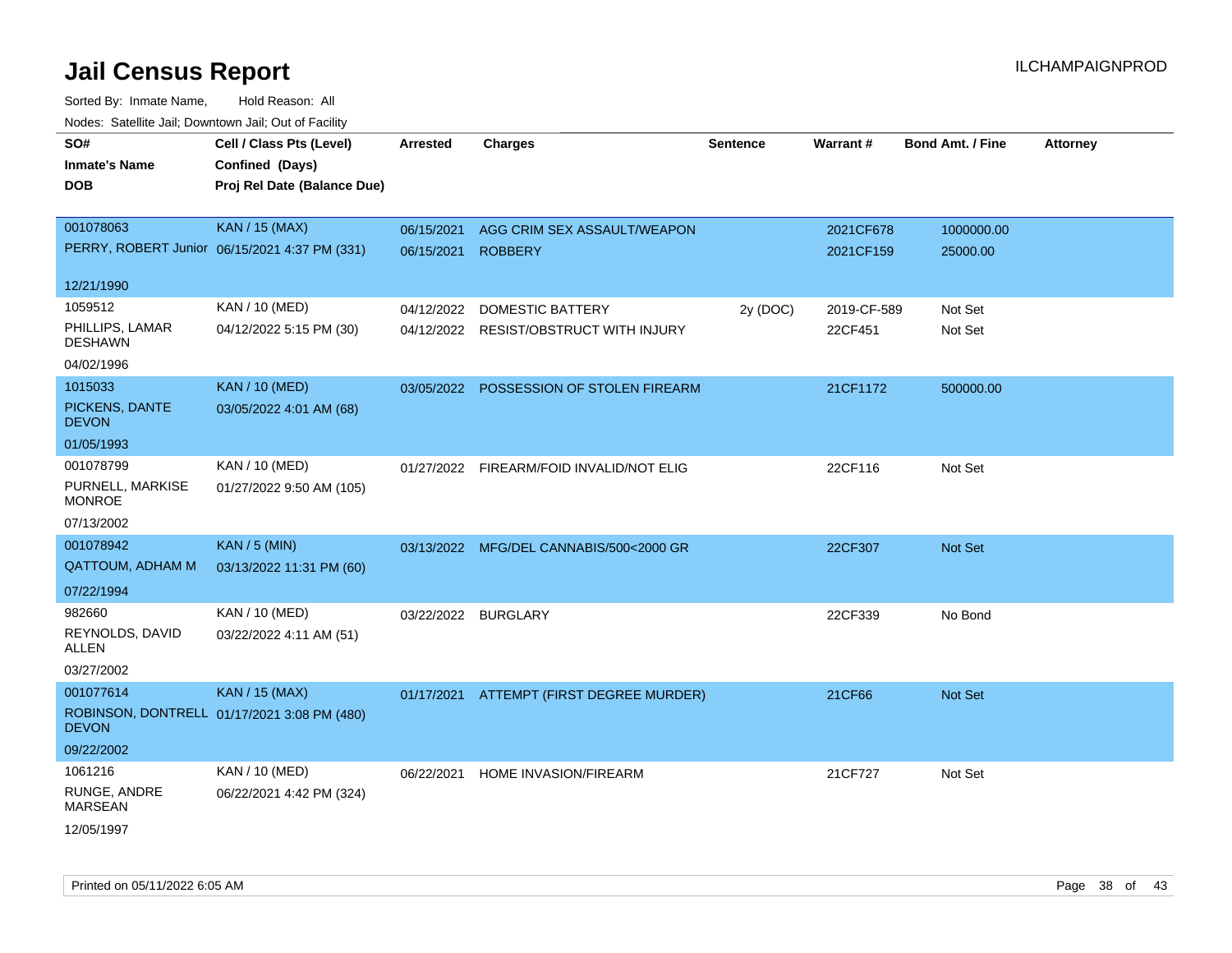| SO#<br><b>Inmate's Name</b><br><b>DOB</b> | Cell / Class Pts (Level)<br>Confined (Days)<br>Proj Rel Date (Balance Due) | <b>Arrested</b> | <b>Charges</b>                         | <b>Sentence</b> | <b>Warrant#</b> | <b>Bond Amt. / Fine</b> | <b>Attorney</b> |
|-------------------------------------------|----------------------------------------------------------------------------|-----------------|----------------------------------------|-----------------|-----------------|-------------------------|-----------------|
| 650295                                    | <b>PIA / 50 (MAX)</b>                                                      | 04/22/2020      | <b>CRIMINAL SEXUAL ASSAULT</b>         |                 | 2020-CF407      | 750000.00               |                 |
| SANDAGE, JERALD<br><b>EUGENE</b>          | 04/22/2020 6:30 AM (750)                                                   | 04/22/2020      | <b>CRIMINAL SEXUAL ASSAULT</b>         |                 | 2020-CF408      | 750000.00               |                 |
|                                           |                                                                            | 04/22/2020      | <b>CRIMINAL SEXUAL ABUSE</b>           |                 | 2020-CF409      | 750000.00               |                 |
|                                           |                                                                            | 04/22/2020      | <b>CRIMINAL SEXUAL ASSAULT</b>         |                 | 2020-CF410      | 750000.00               |                 |
|                                           |                                                                            | 04/22/2020      | OFFICIAL MISCONDUCT                    |                 | 2019-CF1811     | 25000.00                |                 |
| 06/07/1971                                |                                                                            |                 |                                        |                 |                 |                         |                 |
| 1075386                                   | KAN / 15 (MAX)                                                             | 04/13/2022      | AGG UNLAWFUL USE OF WEAPON/VEH         |                 | 2022CF463       | No Bond                 |                 |
| SANDERS, MARQUIS<br><b>JOVON</b>          | 04/13/2022 7:18 PM (29)                                                    |                 |                                        |                 |                 |                         |                 |
| 01/19/2002                                |                                                                            |                 |                                        |                 |                 |                         |                 |
| 59178                                     | <b>KAN / 15 (MAX)</b>                                                      | 12/13/2021      | AGG DISCHARGE FIREARM/OCC VEH          |                 | 21CF1274        | 1500000.00              |                 |
| <b>SANDERS, MICHAEL</b><br><b>JEAN</b>    | 12/13/2021 4:17 PM (150)                                                   |                 |                                        |                 |                 |                         |                 |
| 12/22/1967                                |                                                                            |                 |                                        |                 |                 |                         |                 |
| 001078898                                 | KAN / 15 (MAX)                                                             | 03/02/2022      | AGG DISCHARGE FIREARM                  |                 | 22CF254         | Not Set                 |                 |
| SAROLAS, JONATHAN<br>E.                   | 03/02/2022 9:20 AM (71)                                                    |                 |                                        |                 |                 |                         |                 |
| 07/16/1988                                |                                                                            |                 |                                        |                 |                 |                         |                 |
| 1000820                                   | <b>KAN / 15 (MAX)</b>                                                      | 01/24/2022      | FELON POSS/USE WEAPON/FIREARM          |                 | 22CF105         | Not Set                 |                 |
| SCHNEIDER, SONGAN<br><b>MICHAEL</b>       | 01/24/2022 8:20 AM (108)                                                   |                 | 01/24/2022 AGGRAVATED DOMESTIC BATTERY |                 | 21CF1433        | 25000.00                |                 |
| 08/18/1992                                |                                                                            |                 |                                        |                 |                 |                         |                 |
| 001078704                                 | KAN / 15 (MAX)                                                             | 12/21/2021      | MURDER/INTENT TO KILL/INJURE           |                 | 21CF1575        | Not Set                 |                 |
| SHORTER, JAQUAN<br><b>MAURICE</b>         | 12/23/2021 1:23 AM (140)                                                   |                 |                                        |                 |                 |                         |                 |
| 10/08/1998                                |                                                                            |                 |                                        |                 |                 |                         |                 |
| 47195                                     | <b>KAN / 5 (MIN)</b>                                                       | 12/27/2021      | <b>RESIDENTIAL BURGLARY</b>            |                 | 2020CF1222      | 10000.00                |                 |
| <b>SIMMONS, JAMES</b><br><b>ROBERT</b>    | 12/27/2021 8:42 AM (136)                                                   | 12/28/2021      | <b>RESIDENTIAL BURGLARY</b>            |                 | 2021CF1596      | Not Set                 |                 |
| 03/13/1975                                |                                                                            |                 |                                        |                 |                 |                         |                 |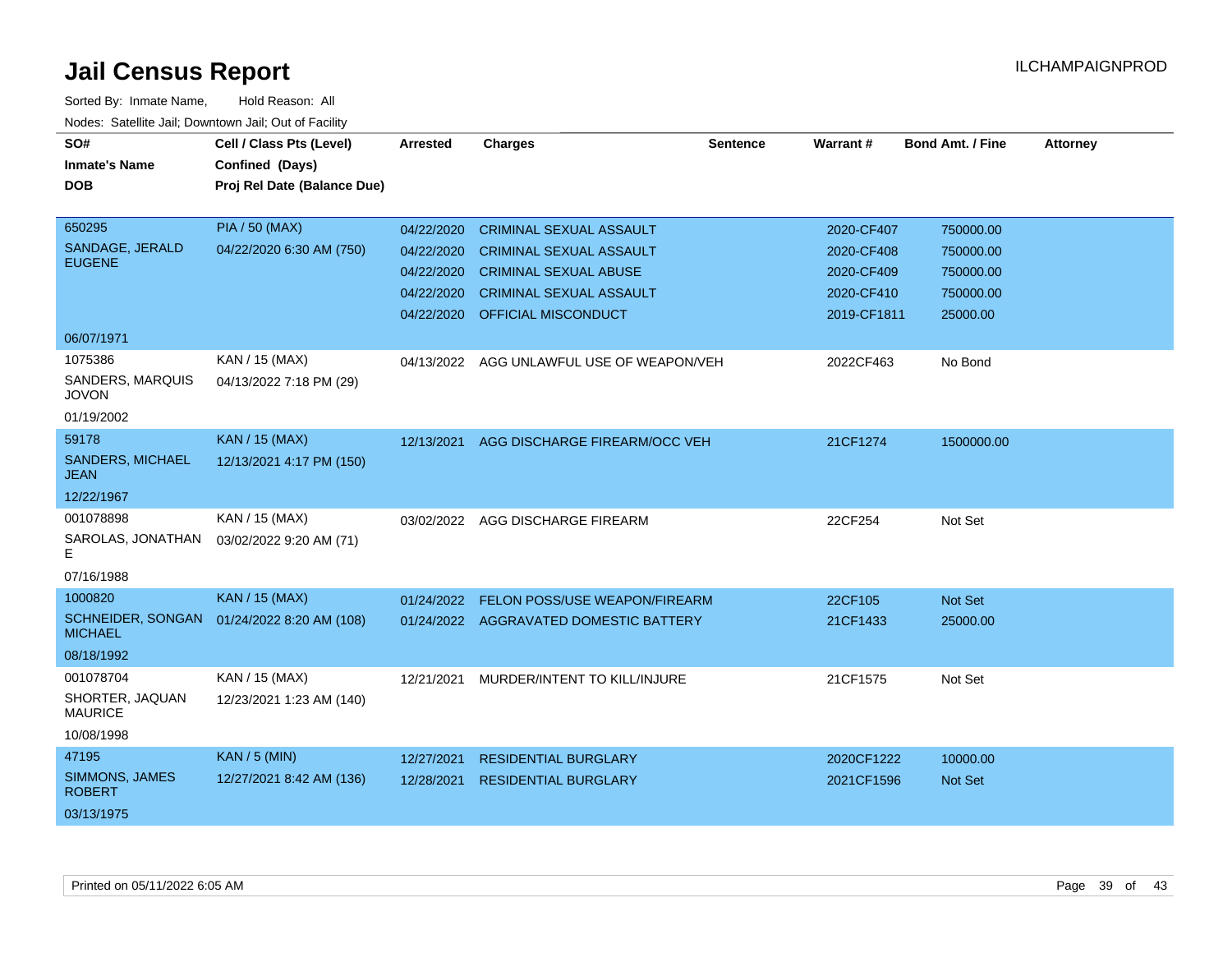| soupois catomic can, Dominomii can, Cat or Faomi<br>SO# | Cell / Class Pts (Level)                      | <b>Arrested</b> | <b>Charges</b>                           | <b>Sentence</b> | Warrant#   | <b>Bond Amt. / Fine</b> | <b>Attorney</b> |
|---------------------------------------------------------|-----------------------------------------------|-----------------|------------------------------------------|-----------------|------------|-------------------------|-----------------|
| <b>Inmate's Name</b><br><b>DOB</b>                      | Confined (Days)                               |                 |                                          |                 |            |                         |                 |
|                                                         | Proj Rel Date (Balance Due)                   |                 |                                          |                 |            |                         |                 |
| 1062194                                                 | KAN / 15 (MAX)                                | 02/27/2020      | MURDER/OTHER FORCIBLE FELONY             |                 | 20CF-247   | 1000000.00              |                 |
| SIMMONS, MICHAEL<br><b>JAMAL</b>                        | 02/27/2020 1:11 PM (805)                      |                 | 09/23/2020 AGG BATTERY/DISCHARGE FIREARM |                 | 20CF1061   | <b>Not Set</b>          |                 |
| 11/03/1997                                              |                                               |                 |                                          |                 |            |                         |                 |
| 1038158                                                 | KAN / 10 (MED)                                | 02/04/2022      | CRIMINAL SEX ASSAULT/CONSENT             |                 | 22CF146    | Not Set                 |                 |
| SMITH, RASHAD<br><b>JARECE</b>                          | 02/04/2022 11:42 PM (97)                      |                 |                                          |                 |            |                         |                 |
| 09/16/1995                                              |                                               |                 |                                          |                 |            |                         |                 |
| 49079                                                   | <b>EHD</b>                                    |                 | 05/04/2022 AGG DUI/NO VALID DL           |                 | 2021CF1098 | Not Set                 |                 |
| SOUTHWARD, JAMES<br><b>WILLIAM, Third</b>               | 05/04/2022 9:15 AM (8)                        |                 |                                          |                 |            |                         |                 |
| 06/17/1978                                              | 5/13/2022 (0.00)                              |                 |                                          |                 |            |                         |                 |
| 001077868                                               | KAN / 15 (MAX)                                | 04/21/2021      | ARMED ROBBERY/ARMED W/FIREARM            |                 | 21CF445    | Not Set                 |                 |
| SPEARMENT,<br><b>KENTRELL</b>                           | 04/21/2021 9:48 PM (386)                      |                 | 08/19/2021 FLEEING/ATTEMPT ELUDE OFFICER |                 | 2021TR1053 | 1000.00                 |                 |
| 01/21/2002                                              |                                               |                 |                                          |                 |            |                         |                 |
| 001078182                                               | EHD / 5 (MIN)                                 | 12/20/2021      | DRIVING ON REVOKED LICENSE               |                 | 2021CF800  | No Bond                 |                 |
| <b>STRONG, KEVIN</b><br><b>GARDNER</b>                  | 12/20/2021 4:34 PM (143)                      |                 |                                          |                 |            |                         |                 |
| 02/12/1963                                              | 6/18/2022 (0.00)                              |                 |                                          |                 |            |                         |                 |
| 65920                                                   | KAN / 15 (MAX)                                | 12/21/2021      | ARMED ROBBERY/ARMED W/FIREARM            |                 | 21CF1543   | 100000.00               |                 |
| TAPSCOTT,<br><b>CORNELIUS</b>                           | 12/21/2021 10:57 PM (142)                     |                 |                                          |                 |            |                         |                 |
| 07/14/1985                                              |                                               |                 |                                          |                 |            |                         |                 |
| 1046632                                                 | KAN / 15 (MAX)                                | 09/14/2021      | ARMED VIOLENCE/CATEGORY II               |                 | 21CF912    | 750000.00               |                 |
|                                                         | TATE, JAVON MARQUIS 09/14/2021 12:10 PM (240) |                 |                                          |                 |            |                         |                 |
| 08/10/1996                                              |                                               |                 |                                          |                 |            |                         |                 |
| 64779                                                   | EHD                                           |                 | 04/27/2022 DRIVING RVK/SUSP DUI/SSS 4-9  |                 | 2021CF864  | Not Set                 |                 |
| <b>TERRY, MICHAEL</b><br><b>DWAYNE</b>                  | 04/27/2022 9:57 AM (15)                       |                 |                                          |                 |            |                         |                 |
| 03/02/1963                                              | 10/23/2022 (0.00)                             |                 |                                          |                 |            |                         |                 |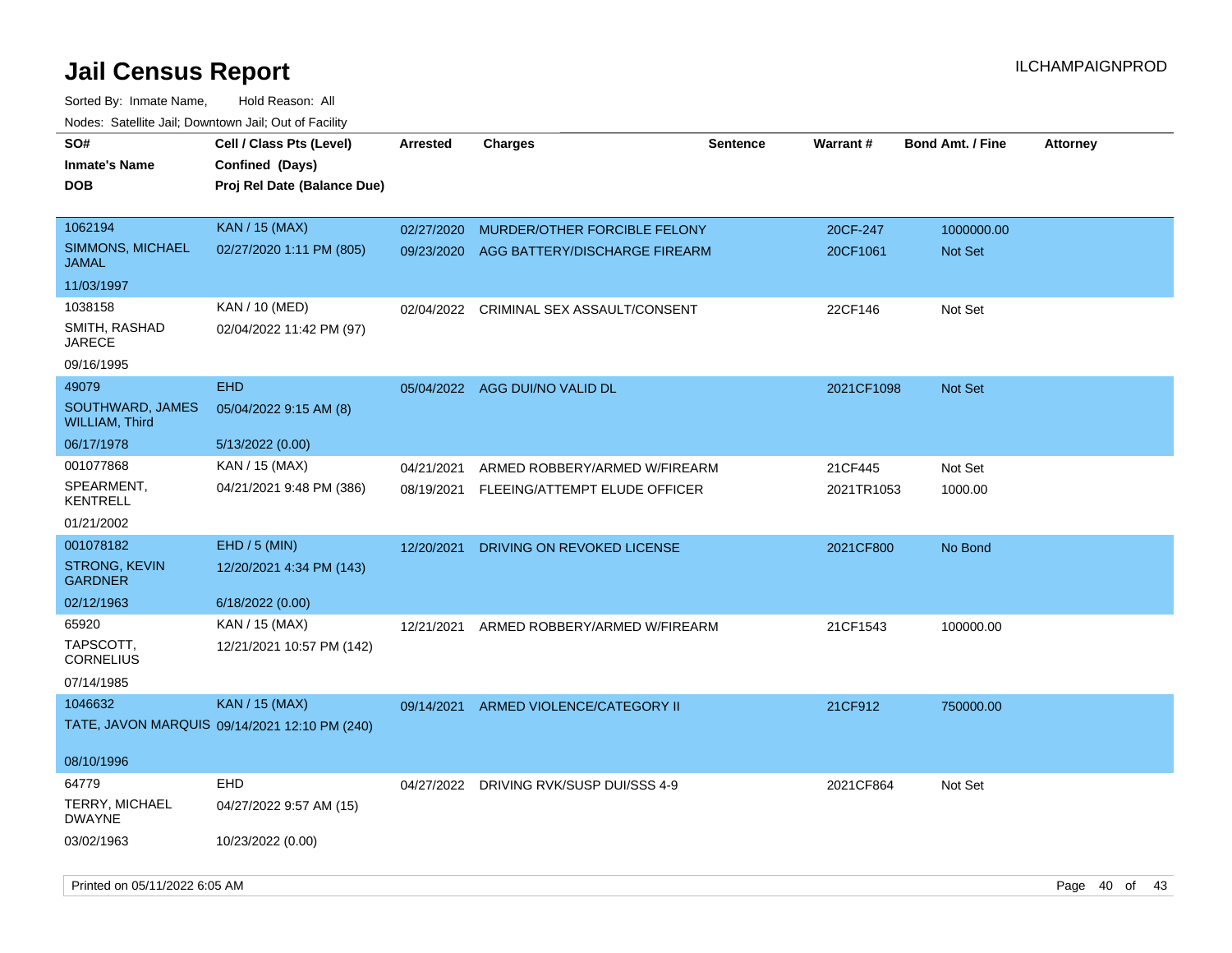| rougs. Calcing Jan, Downtown Jan, Out of Facility |                             |                 |                                          |                 |            |                         |                 |
|---------------------------------------------------|-----------------------------|-----------------|------------------------------------------|-----------------|------------|-------------------------|-----------------|
| SO#                                               | Cell / Class Pts (Level)    | <b>Arrested</b> | <b>Charges</b>                           | <b>Sentence</b> | Warrant#   | <b>Bond Amt. / Fine</b> | <b>Attorney</b> |
| <b>Inmate's Name</b>                              | Confined (Days)             |                 |                                          |                 |            |                         |                 |
| <b>DOB</b>                                        | Proj Rel Date (Balance Due) |                 |                                          |                 |            |                         |                 |
|                                                   |                             |                 |                                          |                 |            |                         |                 |
| 001079064                                         | <b>KAN / 10 (MED)</b>       |                 | 04/15/2022 AGG UUW/VEHICLE/NO FOID       |                 | 2022CFAWOW | <b>Not Set</b>          |                 |
| <b>TOLBERT, ERIC</b><br><b>LAMONT</b>             | 04/15/2022 6:29 PM (27)     |                 |                                          |                 |            |                         |                 |
| 05/27/1997                                        |                             |                 |                                          |                 |            |                         |                 |
| 1033031                                           | KAN / 15 (MAX)              | 08/19/2020      | *AGG BATTERY W/FIREARM/PERSON            |                 | 2020-CF923 | 500000.00               |                 |
| TOMS, ANDREW<br><b>CHUCKY</b>                     | 08/19/2020 5:59 PM (631)    |                 |                                          |                 |            |                         |                 |
| 09/28/1978                                        |                             |                 |                                          |                 |            |                         |                 |
| 1004142                                           | <b>KAN / 15 (MAX)</b>       | 10/27/2021      | POSSESSION OF METH/15<100GRAMS           |                 | 2021CF1298 | 1500000.00              |                 |
| TOY, KAYON LARENZ                                 | 10/22/2021 1:01 PM (202)    |                 |                                          |                 |            |                         |                 |
| 09/12/1991                                        |                             |                 |                                          |                 |            |                         |                 |
| 001078250                                         | KAN / 10 (ADS)              | 08/07/2021      | FELON POSS WEAPON/BODY ARMOR             |                 | 21CF950    | Not Set                 |                 |
| TRAVIS, JORDAN<br><b>TESHAUN</b>                  | 08/07/2021 10:27 AM (278)   |                 |                                          |                 |            |                         |                 |
| 03/03/1996                                        |                             |                 |                                          |                 |            |                         |                 |
| 512160                                            | <b>KAN / 15 (MAX)</b>       |                 | 03/10/2022 ARMED HABITUAL CRIMINAL       |                 | 22CF296    | Not Set                 |                 |
| <b>TURNER, CHARLES</b><br><b>EDWARD</b>           | 03/10/2022 12:00 PM (63)    |                 |                                          |                 |            |                         |                 |
| 09/05/1986                                        |                             |                 |                                          |                 |            |                         |                 |
| 1068806                                           | <b>EHD</b>                  |                 | 05/04/2022 AGG DUI/NO VALID DL           |                 | 2020CF1474 | Not Set                 |                 |
| VELEZ-MENDEZ,<br>JAIME MANUAL                     | 05/04/2022 12:05 PM (8)     |                 |                                          |                 |            |                         |                 |
| 09/03/1983                                        | 6/2/2022 (0.00)             |                 |                                          |                 |            |                         |                 |
| 001077992                                         | <b>KAN / 15 (MAX)</b>       |                 | 03/31/2022 ARMED ROBBERY/NO FIREARM      |                 | 21CF590    | 100000.00               |                 |
| <b>WADE, DONTE</b><br>LAMONT                      | 03/31/2022 1:25 PM (42)     |                 |                                          |                 |            |                         |                 |
| 09/05/1986                                        |                             |                 |                                          |                 |            |                         |                 |
| 001079004                                         | KAN / 15 (MED)              |                 | 04/02/2022 FELON POSS/USE WEAPON/FIREARM |                 | 22CF391    | No Bond                 |                 |
| WALLS, MICHAEL<br><b>DIANSIO</b>                  | 04/02/2022 4:16 AM (40)     |                 |                                          |                 |            |                         |                 |
| 06/21/1991                                        |                             |                 |                                          |                 |            |                         |                 |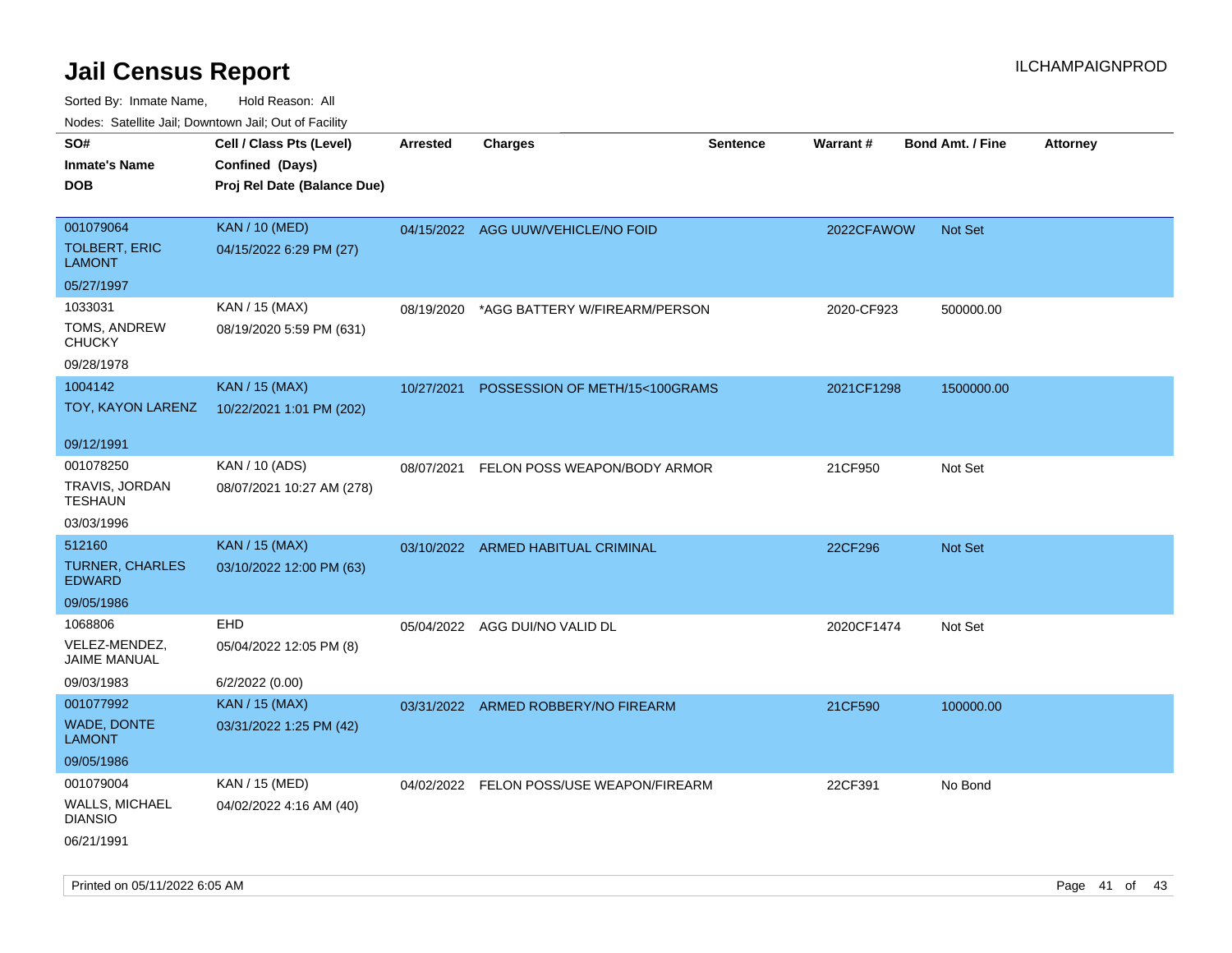Sorted By: Inmate Name, Hold Reason: All

| Nodes: Satellite Jail; Downtown Jail; Out of Facility |  |  |
|-------------------------------------------------------|--|--|
|                                                       |  |  |

| SO#                                        | Cell / Class Pts (Level)    | <b>Arrested</b> | <b>Charges</b>                         | <b>Sentence</b> | Warrant#      | <b>Bond Amt. / Fine</b> | <b>Attorney</b> |
|--------------------------------------------|-----------------------------|-----------------|----------------------------------------|-----------------|---------------|-------------------------|-----------------|
| <b>Inmate's Name</b>                       | Confined (Days)             |                 |                                        |                 |               |                         |                 |
| <b>DOB</b>                                 | Proj Rel Date (Balance Due) |                 |                                        |                 |               |                         |                 |
| 961786                                     | <b>KAN / 15 (ADS)</b>       |                 | 01/24/2022 ARMED HABITUAL CRIMINAL     |                 | 22CF104       | Not Set                 |                 |
| <b>WARREN, DESIE</b><br><b>ARNEZ</b>       | 01/24/2022 7:23 AM (108)    |                 |                                        |                 |               |                         |                 |
| 04/28/1988                                 |                             |                 |                                        |                 |               |                         |                 |
| 1035462                                    | KAN / 15 (MAX)              | 03/25/2022      | ARMED HABITUAL CRIMINAL                |                 | 22CF186       | 750000.00               |                 |
| <b>WASHINGTON, MARK</b><br><b>ANTHONY</b>  | 03/25/2022 8:47 AM (48)     |                 |                                        |                 |               |                         |                 |
| 01/06/1994                                 |                             |                 |                                        |                 |               |                         |                 |
| 1062558                                    | <b>KAN / 10 (MED)</b>       | 10/02/2021      | <b>FELON POSS/USE WEAPON/FIREARM</b>   |                 | 21CF1185      | Not Set                 |                 |
| <b>WELLS, JIAMANTE</b><br><b>AMORE</b>     | 10/02/2021 8:29 PM (222)    |                 |                                        |                 |               |                         |                 |
| 09/02/1995                                 |                             |                 |                                        |                 |               |                         |                 |
| 1002033                                    | KAN / 15 (MAX)              | 09/08/2021      | DRIVING ON SUSPENDED LICENSE           |                 | 2019-TR-11944 | 5000.00                 |                 |
| <b>WEST, ANTONIO</b>                       | 09/08/2021 11:01 PM (246)   | 09/08/2021      | ARMED ROBBERY/ARMED W/FIREARM          |                 | 2020-CF-1406  | 500000.00               |                 |
| <b>DEONTA</b>                              |                             | 09/08/2021      | AGG UNLAWFUL USE OF WEAPON/VEH         |                 | 2021-CF-AWOW  | Not Set                 |                 |
| 04/15/1992                                 |                             | 09/08/2021      | OBSTRCT JUSTICE/LEAVE STATE            |                 | 2021-CF-AWOW  | Not Set                 |                 |
|                                            |                             | 09/08/2021      | ARMED VIOLENCE/CATEGORY I              |                 | 2021-CF-AWOW  | Not Set                 |                 |
| 1022068                                    | <b>KAN / 15 (ADS)</b>       | 10/10/2021      | FELON POSS/USE WEAPON/FIREARM          |                 | 21CF1212      | Not Set                 |                 |
| <b>WILKINS, MICHAEL</b><br><b>CARL</b>     | 10/10/2021 5:07 AM (214)    |                 |                                        |                 |               |                         |                 |
| 07/10/1992                                 |                             |                 |                                        |                 |               |                         |                 |
| 001078709                                  | KAN / 15 (MAX)              | 12/22/2021      | ARMED VIOLENCE/CATEGORY I              |                 | 21CF1586      | Not Set                 |                 |
| WILLIAMS, DAVID LEE                        | 12/22/2021 11:00 AM (141)   |                 |                                        |                 |               |                         |                 |
| 12/18/1989                                 |                             |                 |                                        |                 |               |                         |                 |
| 1049234                                    | <b>KAN / 10 (MED)</b>       |                 | 01/22/2022 AGGRAVATED DOMESTIC BATTERY |                 | 22CF94        | Not Set                 |                 |
| <b>WILLIAMS, KHAMRON</b><br><b>MARCELL</b> | 01/22/2022 9:30 AM (110)    |                 |                                        |                 |               |                         |                 |
| 08/15/1995                                 |                             |                 |                                        |                 |               |                         |                 |